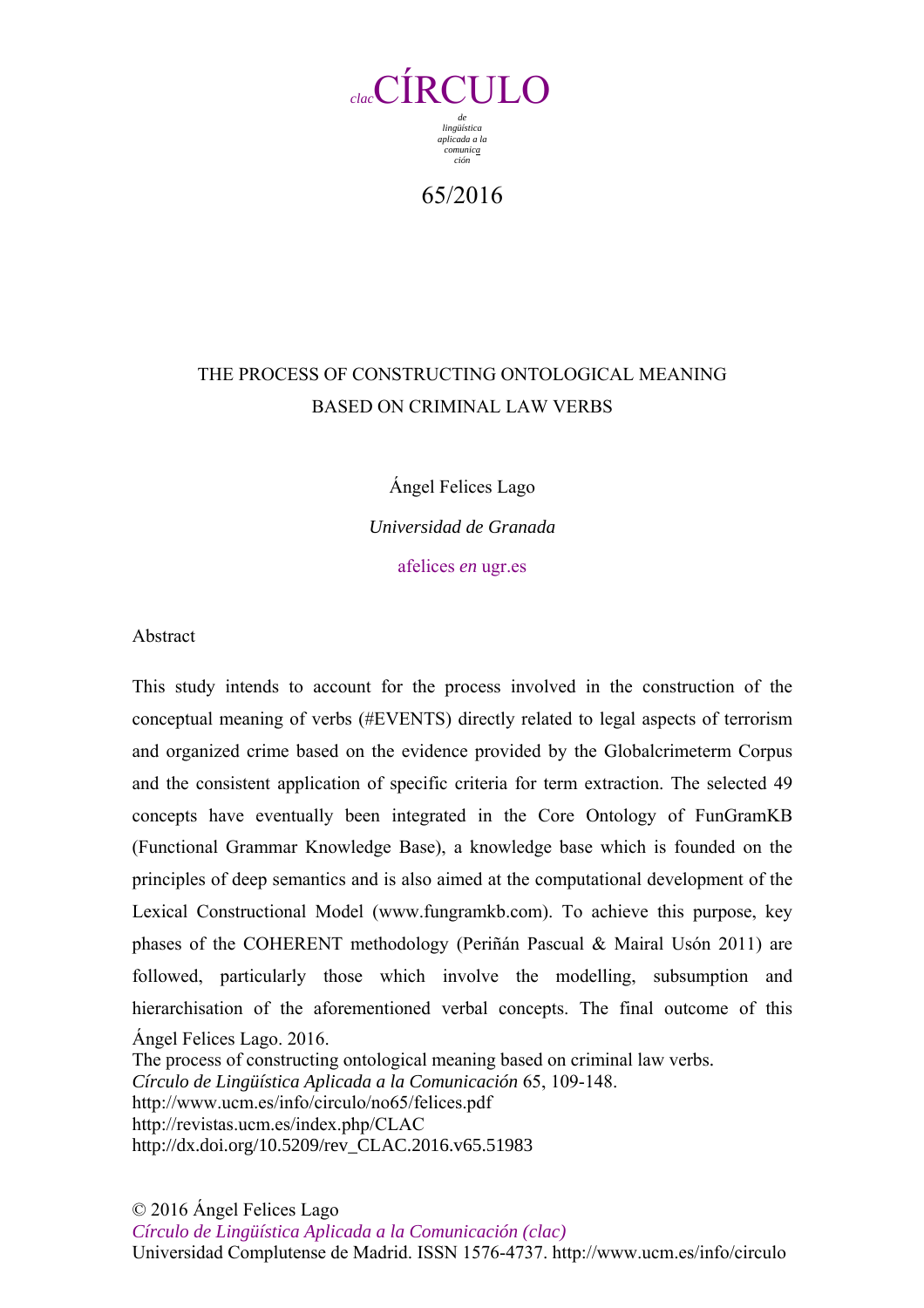research shows that most of the apparently specialised conceptual units should eventually be included in the Core Ontology instead of the specific Globalcrimeterm Subontology, due to the fact that the semantic content of their corresponding lexical units can be found in widely used learner`s dictionaries and, consequently, this conceptual information is not only shared by the experts in the field but also by the layperson and the average speaker of the language.

Key words: FunGramKB, ontology building, conceptual modelling, term extraction

#### **Contents**

- [1. Introduction 111](#page-2-0)
- [2. Ontology building and legal ontologies 113](#page-4-0)
- [3. The architecture of FunGramKB 116](#page-7-0)
- [4. Corpus design and terminological extraction 120](#page-11-0)
	- 4.1 [Corpus compilation 121](#page-12-0)
	- 4.2 [Term extraction process 122](#page-13-0)
- [5. Conceptual modelling 126](#page-17-0)
- [6. Hierarchisation process 130](#page-21-0)
- [7. Conclusions 1355](#page-26-0)

[References 136](#page-27-0)

[Appendix 143](#page-34-0)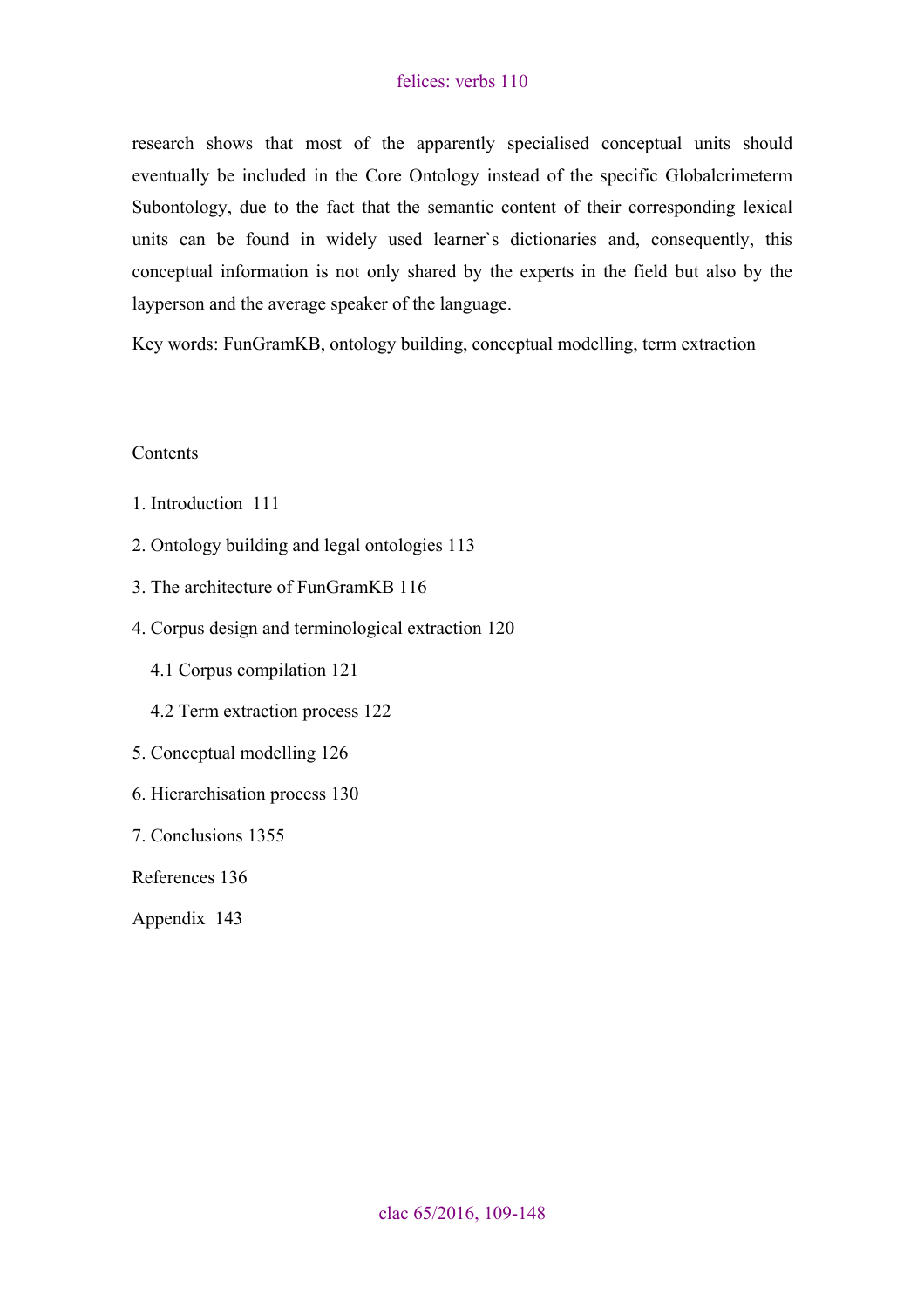<span id="page-2-0"></span>[1. Introduction](#page-2-1) $1^2$  $1^2$  $1^2$ 

 $\overline{a}$ 

It is a well-known fact that the main problem in the construction of natural language understanding systems is usually found in the lack of a robust semantic knowledge base and a powerful inference component (Vossen 2003). Moreover, a key aspect in knowledge engineering is the design and construction of an ontology model under a series of well-founded guidelines, particularly when you want to reuse it in different natural language processing (henceforth NLP) applications, e.g. document retrieval, information extraction, text categorization, etc. Consequently, ontology structuring must be supported by some theory about the elements in the domain, their inherent properties and the way in which these elements are related to each other. To reach that purpose, the comprehensive theory of constructional meaning known as the Lexical Constructional Model (Mairal Usón & Ruiz de Mendoza 2008, 2009; Ruiz de Mendoza & Mairal Usón 2008, among others) has incorporated as part of its architecture the knowledge base FunGramKB (see Functional Grammar Knowledge Base at [www.fungramkb.com](http://www.fungramkb.com/)): an online lexical conceptual knowledge base that integrates semantic and syntactic information for the creation of NLP applications (Periñán Pascual & Arcas Túnez 2004, 2005, 2007). The main advantage of this knowledge base is its capacity to combine linguistic knowledge and human cognitive abilities within the same integrated system. The concept-oriented interlingua which is used (COREL) serves to describe the properties of the different modules that integrate FunGramKB in the cognitive level (Periñán Pascual & Arcas Túnez 2010). As a consequence, this knowledge base moves away from the traditional solutions based

<span id="page-2-1"></span><sup>&</sup>lt;sup>1</sup> This article is based on research carried out within the framework of the projects FFI2014-53788-C3-1-P and FFI2010-15983, which are funded by the Spanish Ministry of Economy and Competitiveness. 2

<span id="page-2-2"></span> $2$  I wish to express my sincere gratitude to my colleagues Alba Luzondo Oyón and Pedro Ureña Gómez-Moreno that collaborated so generously in the conceptual modelling of verbal concepts included in the Globalcrimeterm corpus and collected in the appendix.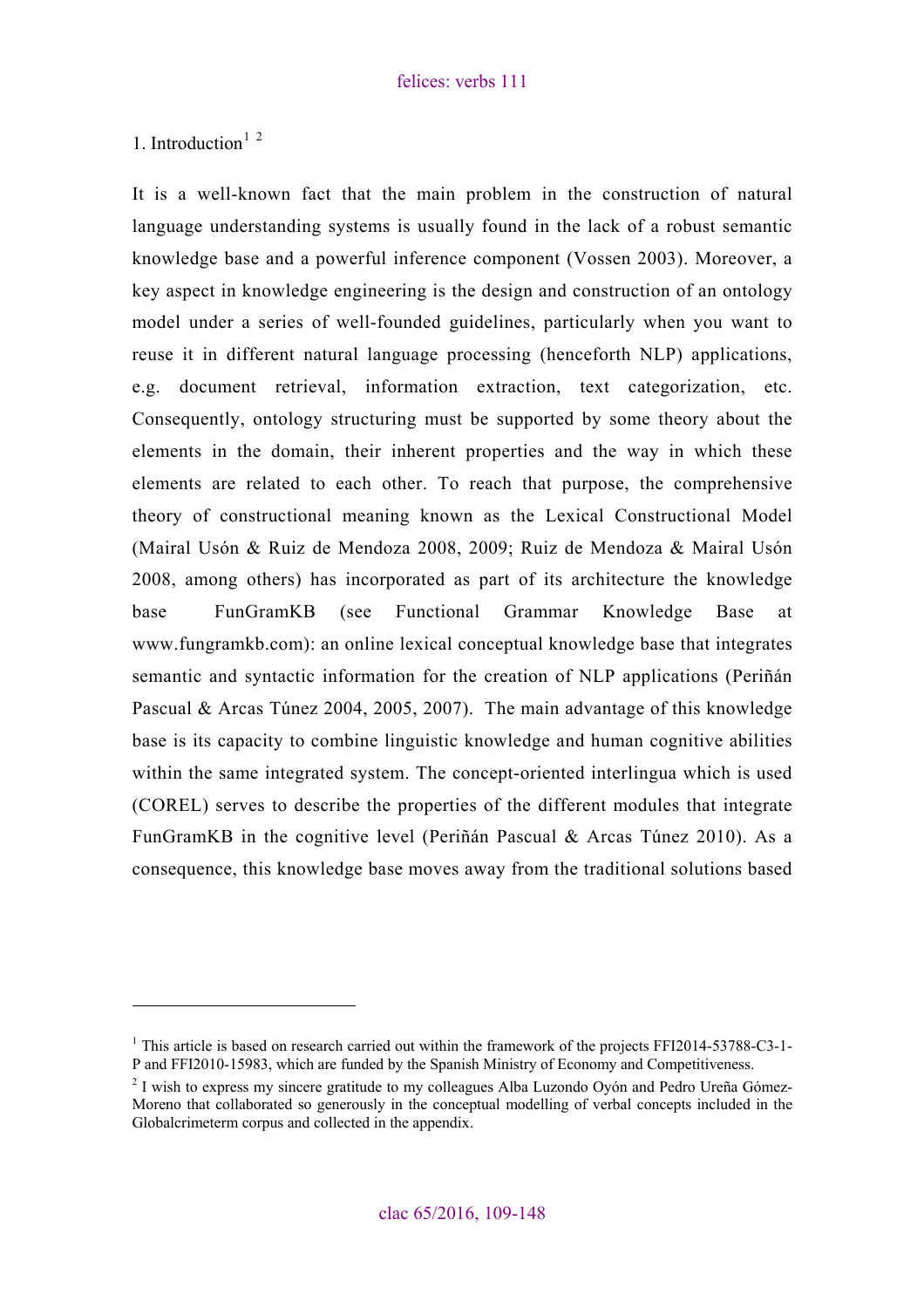on surface semantics to offer a fully-fledged alternative in which linguistic information is grounded on conceptual structures representing human knowledge.<sup>[3](#page-3-0)</sup>

However, the focus in this article is on the FunGramKB Ontology, which can be considered as the pivotal module for the whole architecture of the knowledge base. The Ontology, along with the Cognicon and the Onomasticon (see section 3), is presented as a hierarchical catalogue of the concepts that a person has in mind when talking about everyday situations and is also the repository where semantic knowledge is stored in the form of meaning postulates. (Periñán Pascual & Arcas Túnez 2007: 198). The Ontology consists of a general-purpose module (Core Ontology) and several domain-specific terminological modules (Satellite Ontologies or Subontologies). With reference to the latter, in the last few years a research project has been carried out in order to create a terminological subontology based on the international cooperation against terrorism and organized crime (*Globalcrimeterm*) under the postulates of FunGramKB.<sup>[4](#page-3-1)</sup> This domainspecific ontology combines a narrow and, at the same time, fuzzy terminological scope with diverse interdisciplinary sub-fields. However, it is helpful to note that in the following sections I will explain how this Subontology shares the same integrated structure as the Core Ontology, and both contain a well-structured body of concepts related to each other in an "IS-A" conceptual hierarchy. Furthermore, both types of ontologies distinguish between metaconcepts, basic concepts and terminal concepts; both have COREL as a common metalanguage for meaning representation, and both share and split the metaconcepts into three subontologies which arrange lexical units of a different part of speech; i.e. #ENTITIES for nouns, #EVENTS for verbs, and #QUALITIES for adjectives and some adverbs.

Within this context, the purpose of this paper is to account for the process involved in the construction of the conceptual meaning of verbs (#EVENTS) directly related to the aforementioned domain-specific Ontology and the application of the COHERENT

<span id="page-3-0"></span> $3 \text{ A}$  conceptual approach to meaning construction is proposed, being based on the methodological principles which have been essential for both formal and functional linguistic models, e.g. Jackendoff (1990), Pustejovsky (1995), Levin & Rappaport (2005), Van Valin (2005) or Reinhart (2006).

<span id="page-3-1"></span><sup>&</sup>lt;sup>4</sup> The project referred to above was funded by the Spanish Ministry of Economy and Competitiveness, code no. FFI2010-15983 and the results have been included in the FunGramKB editor.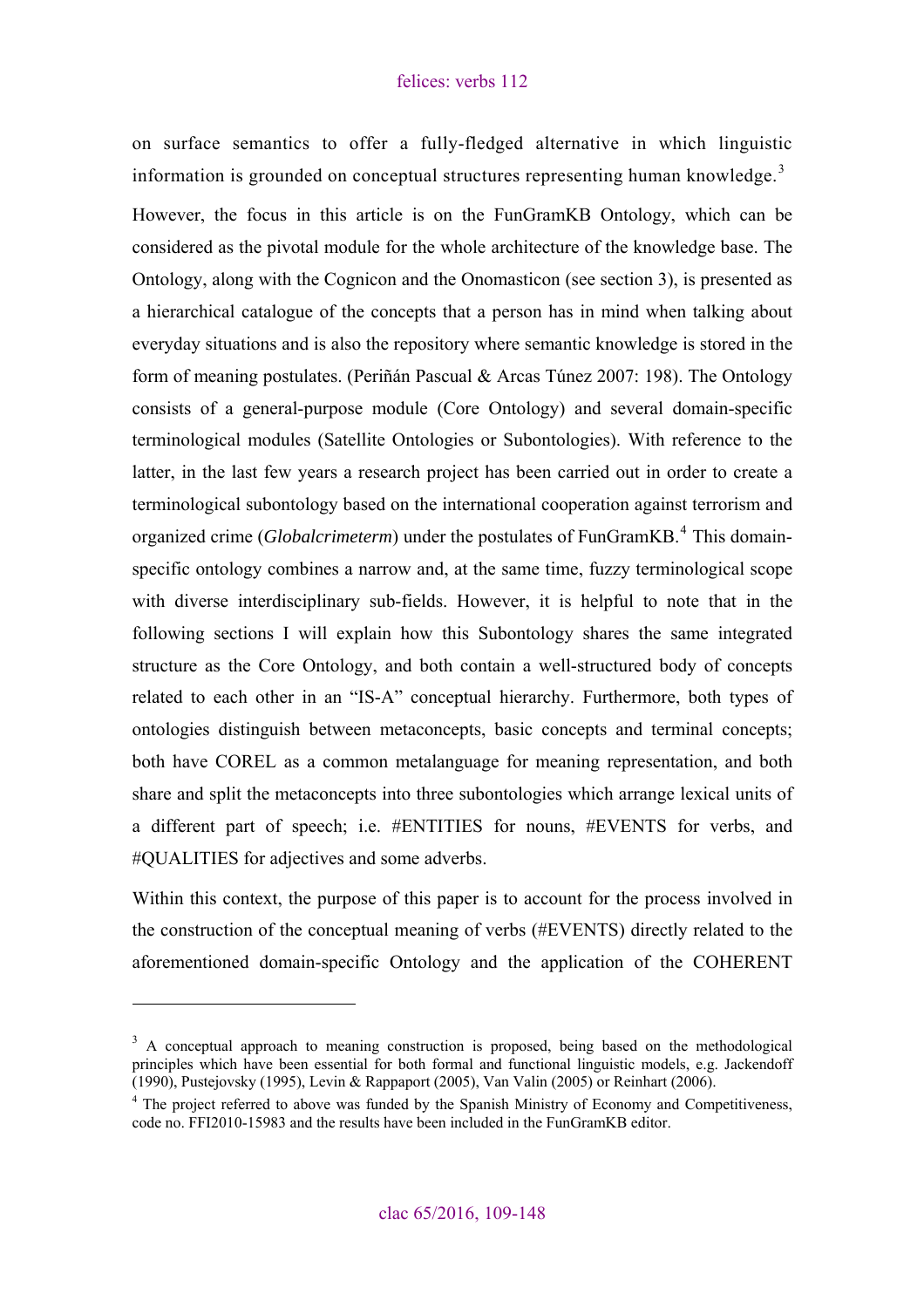<span id="page-4-0"></span>methodology (Periñán Pascual & Mairal Usón 2011): a stepwise method for forming basic or terminal concepts and their subsumption under the Core Ontology or other satellite ontologies. In doing so, this study furnishes substantial evidence on the modelling, subsumption and hierarchization of a set of verbal concepts borrowed from the domain of legal ontologies (cf. Breuker, Valente & Winkels 2005; Valente 2005; Breuker et al. 2008, Sartor et al. 2011), particularly those included in the *Globalcrimeterm* Corpus (Ureña Gómez-Moreno, Alameda Hernández & Felices Lago (2011); Felices Lago and Ureña Gómez-Moreno (2012, 2014). Consequently, this article is organized as follows: sections 2 and 3 deal with an introduction to legal ontologies, followed by an overview of FunGramKb and the building of ontological meaning under the principles of deep semantics; section 4 explains the methodology used for (a) compiling the corpus, (b) designing the term extractor, and (c) analysing the verbal units finally selected; sections 5 and 6 describe and discuss the results of the conceptualisation and hierarchisation phases in the application of the COHERENT methodology and section 7 offers some concluding remarks; finally, an appendix of the selected 49 concepts (under #EVENT) is provided, with a full description of their meaning postulates.

## 2. Ontology building and legal ontologies

The origin of the term *ontology* comes from philosophy and bears no relation with the concept of ontology in NLP (e.g. Musen 1992, Gruber 1993), even if both share the human endeavour to comprehend the structure of knowledge and reality. From a more linguistic perspective, Sowa (2000: 492) defines *ontology* as "a catalogue of the type of things that are assumed to exist in a domain of interest *D*, from the perspective of a person who uses a language *L* for the purpose of talking about D". However, it is our concern the interpretation of the concept *ontology* in the framework of knowledge engineering (Gruber 1993), which consists of a hierarchy of concepts, attributes and their associations in order to allow the establishment of a semantic network of relations. In this vein, a domain-specific ontology of concepts within a certain field, along with their relations and properties, is a new medium for the storage and propagation of specialised knowledge (Hsieh et al. 2010).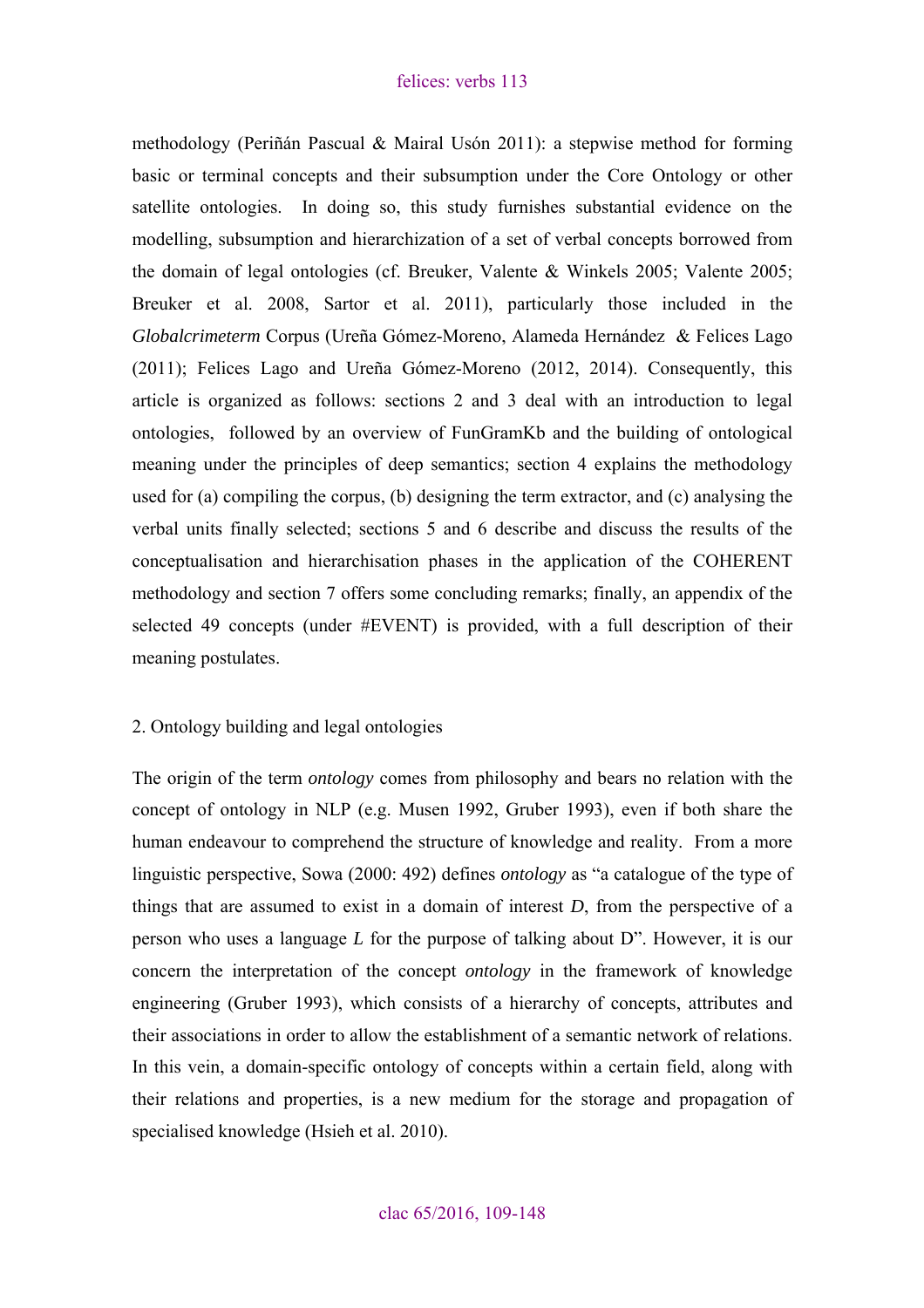As regards the contemporary development of specialised ontologies in connection with their meaning in Artificial Intelligence (AI) or NLP it is worth mentioning, among many others, projects based on specialised knowledge representation through corpus such as *Oncoterm* (Faber 2002), *Ecolexicon* (Faber 2014), *Genoma-KB* (Cabré et al. 2004), *[PoCeHRMOM](http://research.vub.ac.be/centrum-vaktaal-communicatie/pocehrmom)* ( Kerremans, Temmerman et al. 2007), *Prolex* (Maurel 2008), or the pioneering *Cogniterm* prototype (developed by Skuče between 1991 and 1997) and its management system of data knowledge bases called CODE (*Conceptually Oriented Design Environment*). However, the description of ontologies as conceptual schemas within the legal domain arises in 1995 (Valente & Breuker 1994, Valente 1995), as a result of the growing necessity to formalize the information exchange and linkage among all the components which make up a legal system. In 1997 this field will emerge as a new area of research in the *First International Workshop on Legal Ontologies (LEGONT`97)* held within the biennial *International Conference on Artificial Intelligence and Law* (ICAIL-97). The objective has always been to provide the adequate instruments for accessing and managing a growing amount of legal information which is rapidly produced in electronic format every day (Breuker, Casanovas, Klein & Francesconi 2008).

Concerning the origins and development of ontologies used in the legal field, I should cite Liebwald (2007: 140), who concluded that "the formalization of implicit [legal] knowledge proved to be especially difficult". "The cross-linking of different domains and the connection between legal concepts and world concepts is still problematic. Contrary to e.g. a biological taxonomy, a legal ontology is not language and country independent"<sup>[5](#page-5-0)</sup>. In consequence, the most feasible options are application-oriented or specific domain ontologies. He also adds that "... ontology developers should always consider the specific needs of the intended application area(s) and user group(s)". Due to the complexity of this new and heterogeneous field, Valente (2005: 72) proposed a classification of the set of types and roles of ontologies in order to account for the legal

<span id="page-5-0"></span><sup>&</sup>lt;sup>5</sup> From this point of view, law is a dynamic, normative field and its conceptualization would necessarily include those aspects, together with the representation of world knowledge or common-sense knowledge (see, for example, Lame (2002) and Breuker and Hoekstra (2004)).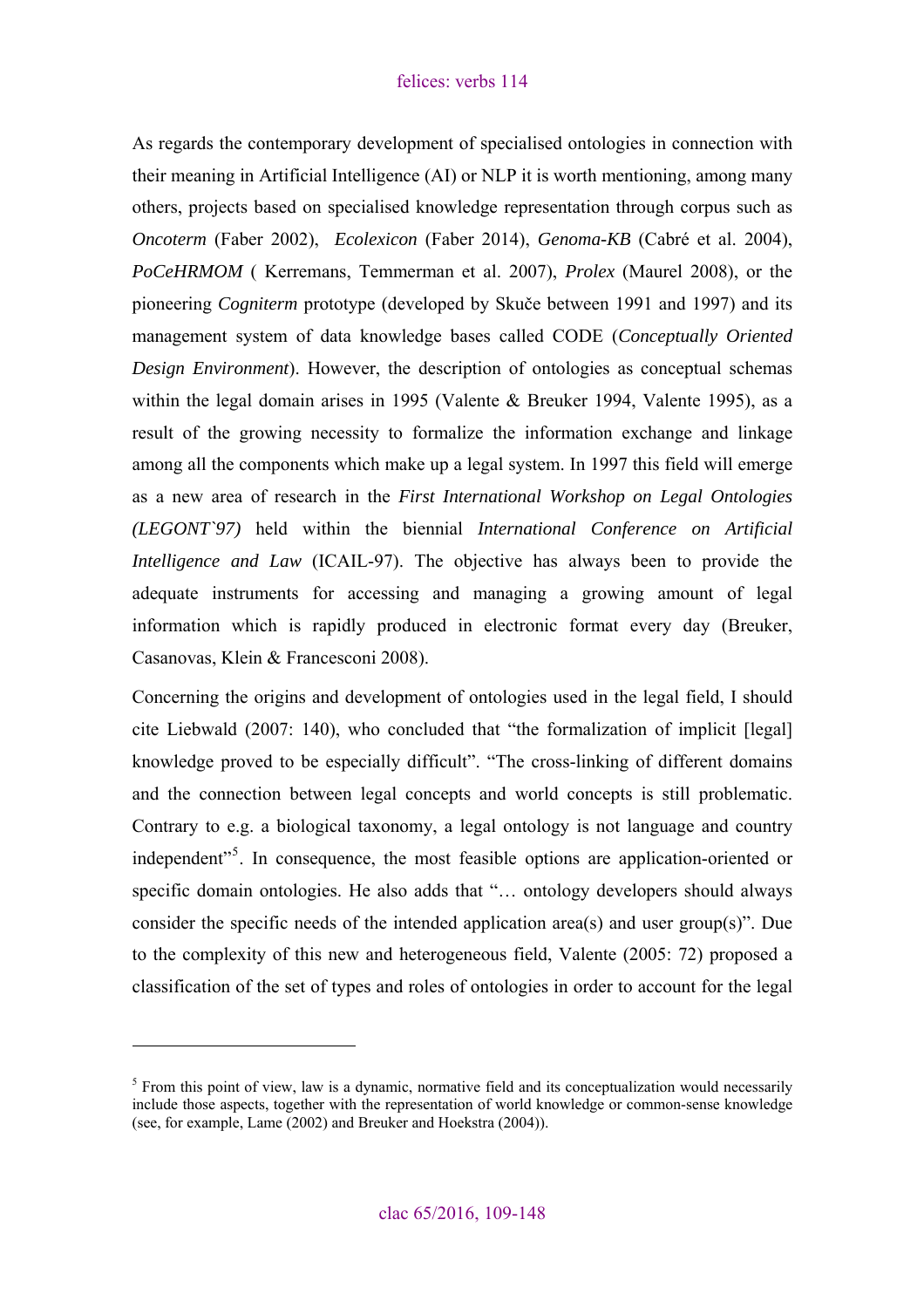domain ontologies developed since the 1990s. He collected a catalogue of 24 ontologies<sup>[6](#page-6-0)</sup> and concluded that "different authors mean different things by the term 'ontology''' and that "ontologies are used in very different ways"<sup>[7](#page-6-1)</sup>. In addition, Periñán Pascual & Arcas Túnez (2007) assert that the large majority of these "misnamed" ontologies are, in fact, lexical taxonomies which do not give formal representation of meaning to each of their terms, but which are rather infra-defined as regards their subsumptive relation with other terms (and sometimes with other semantic relations such as synonymy, meronymy, etc.). Some of the so called ontologies (Casanovas, Sartor, Biasiotti & Fernández-Barrera 2011: 5-7):

- (1) organize and structure information, as in the case of projects such as *Jur-Wordnet* (Gagemi, Sagre & Tiscornia 2005) or the Italian ontology of crimes (Asaro et al. 2003; Lenci 2008);
- (2) have a reasoning and a problem solving engine, such as the ontology *CLIME* for maritime law (Boer, Hoekstra & Winkels 2001) or *Argument Developer*, which works with different types of legal data bases (Zeleznikow & Stranieri, 2001);
- (3) have semantic indexing and search, such as the ontologies of French codes (Lame 2002), ontologies which represent cases of financial fraud (Leary, Vandenberghe & Zeleznikow 2004) or which develop an intelligent FAQ (Frequently Asked Questions) system for judges (Benjamins et al*.* 2004; Casanovas, Casellas & Vallbé 2009) or young legal professionals ([OPJK: Ontology of Professional Judicial Knowledge], Casanovas, Casellas & Vallbé 2009).
- (4) understand a domain*,* such as those which are more generally applied in law, e.g. the functional ontologies of law (based on *Ontolingua*) by Valente and Breuker (1994, 1999), and those of language of legal discourse by McCarty (1989) or

<span id="page-6-0"></span> $6$  Breuker et al. (2008) increased the previous list to 33 ontologies. In Casanovas, Sartor, Biasiotti & Fernández-Barrera (2011) the list reached more than 60 references.

<span id="page-6-1"></span> $\frac{7}{1}$  This author also considers that the term 'ontology' should not be used when referring to domainindependent knowledge representations—representation languages—. Also, although the origins of ontologies were related to knowledge sharing and reuse, most ontologies are built "with some application in mind."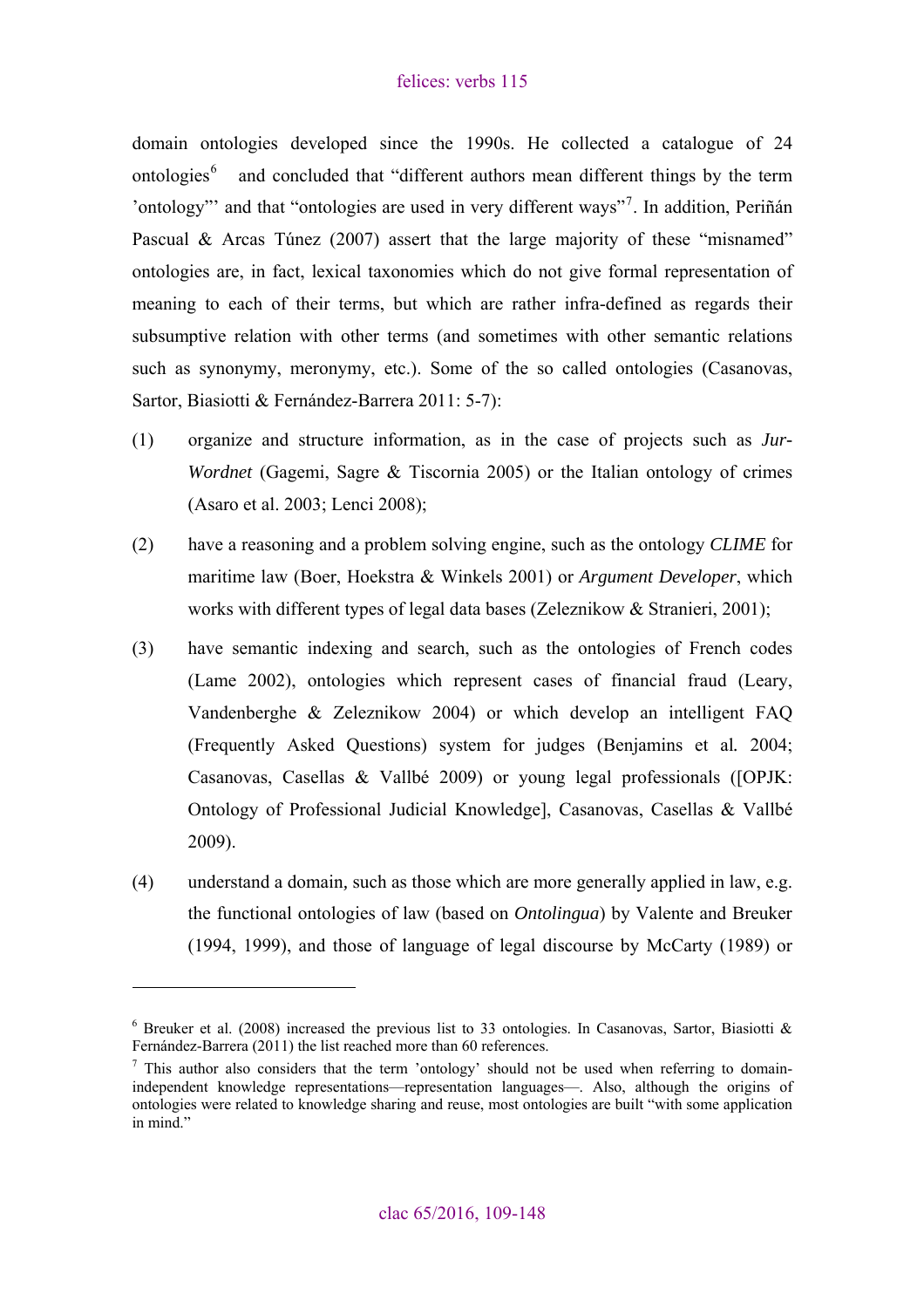<span id="page-7-0"></span>those more general ontologies used for knowledge representation (*Frame Ontology*) by Van Kralingen (1995). They all use general language for expressing legal knowledge.

The number of specialists who are working at present on legal ontologies is very high, although, as far as I know, none of the applications which have been designed so far is formally based on deep semantics or, in other words, on a functional linguistic model similar to the Lexical Constructional Model or the architecture offered by FunGramKB (see section 3). Moreover, none of the so called legal ontologies contains any development which covers the area of terrorism and organized crime from a procedural or criminal law perspective. Consequently, the methodology used in the construction of the *Globalcrimeterm* Subontology will be explained in sections 4 to  $6<sup>8</sup>$  $6<sup>8</sup>$  $6<sup>8</sup>$  focusing both on a brief description of the corpus collection/term extraction process and on the conceptual modelling, subsumption and hierarchisation of verbs related to procedural law and criminal events.

#### 3. The architecture of FunGramKB

 $\overline{a}$ 

Over 20 years ago Velardi et al. (1991: 156) distinguished two well-defined strategies when describing meaning in NLP: the cognitive content in a lexical unit can be described by means of semantic features or primitives (conceptual meaning), or through associations with other lexical units in the lexicon (relational meaning). Strictly speaking, the latter doesn't give a real definition of the lexical unit, but it describes its usage in the language via 'meaning relations' with other lexical units. Bender (2009) and Periñán Pascual (2012) maintain that it is certainly easier to state associations among lexical units in the way of meaning relations than describing the cognitive content of lexical units formally, but the inference power of conceptual meaning is much stronger. Surface semantics can be adequate in some NLP systems, but the construction of a robust knowledge base guarantees its use in most NLP tasks,

<span id="page-7-1"></span> $8$  I refer the reader to the aforementioned project (see footnote 2): the development of the satellite ontology on criminal law in the domain of transnational terrorism and organized crime to be implemented in intelligent systems which aim to understand legal discourse automatically.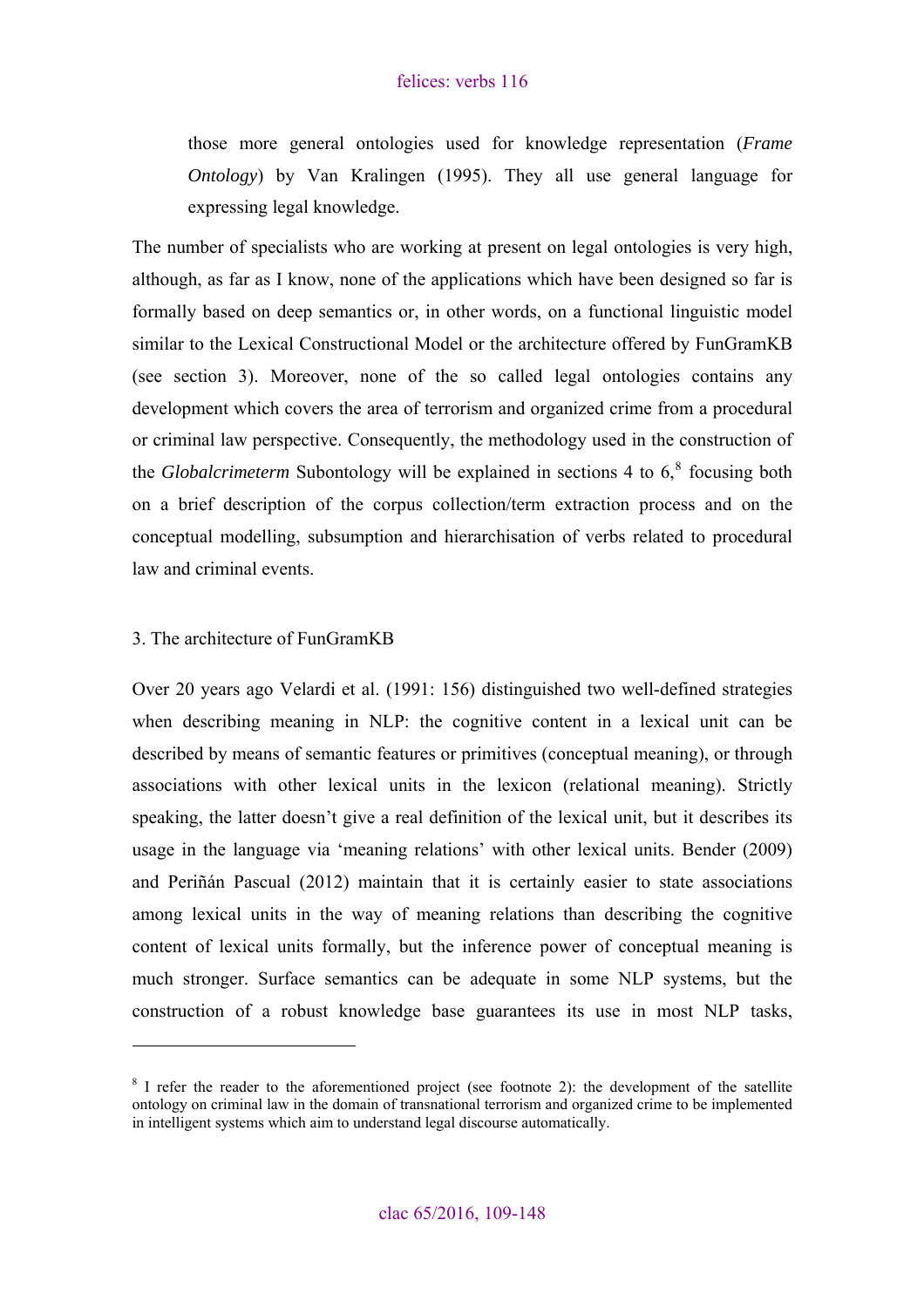reinforcing thus the concept of resource reuse. This crucial distinction set up the foundations for FunGramKB, which can be defined as a multipurpose lexico-conceptual knowledge base for natural language processing systems and natural language understanding. This knowledge base is made up of three major knowledge levels, consisting in turn of several independent but interrelated modules. As shown in Periñán Pascual & Arcas Túnez (2010b) and figure 1 below, these are:

- (a) The lexical level (linguistic knowledge) comprising the *Lexicon,* which stores morphosyntactic, pragmatics and collocational information about lexical units in a specific language, and the *Morphicon*, which handles cases of inflectional morphology.
- (b) The grammatical level (linguistic knowledge), formed by the *Grammaticon,*  which stores and captures the properties that are specific to the most relevant constructional families in the languages selected.
- (c) The conceptual level (non-linguistic knowledge) which consists of three modules:

1. The *Ontology,* a hierarchical catalogue of the concepts that a person has in mind, so here is where semantic knowledge is stored in the form of meaning postulates. The ontology consists of a general-purpose module (i.e. Core Ontology) and several domain-specific terminological modules or satellite ontologies).

2. The *Cognicon*, a repository of procedural knowledge which is stored by means of scripts, that is, conceptual schemata in which a sequence of stereotypical actions is organized on the basis of temporal continuity, and more particularly on Allen's temporal model (Allen 1983; Allen and Ferguson 1994). The scripts help you, for example, to describe *how to pay online*. or *how to launder money*.

3. The *Onomasticon,* a repository of information about instances of entities and events such as *Bin Laden* or *September 11*. This module stores two different types of schemata (i.e. snapshots and stories), since instances can be portrayed synchronically or diachronically.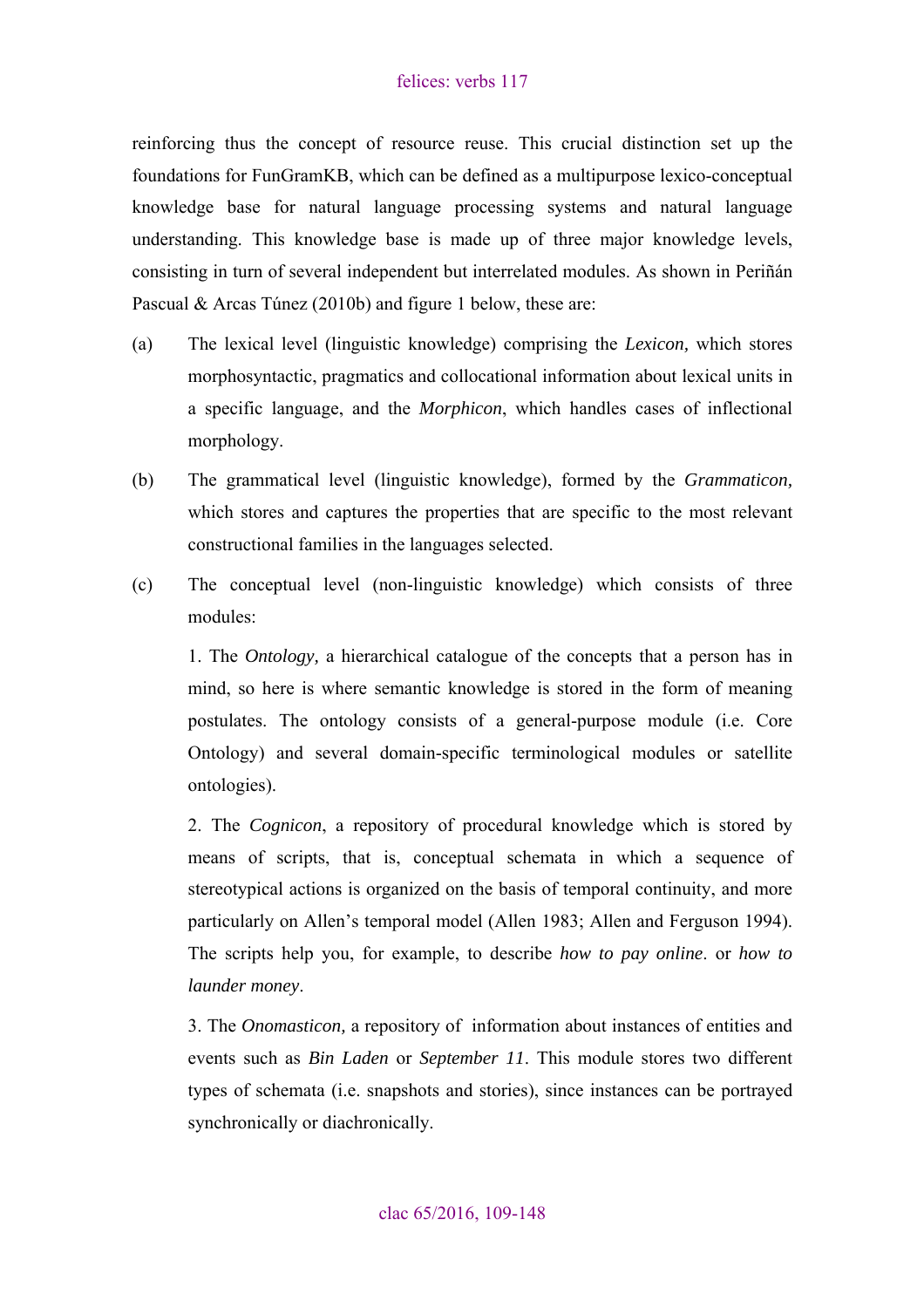felices: verbs 118



#### Figure 1. FunGramKB Architecture

Periñán Pascual & Arcas Túnez (2010a, 2010b) refer to the fact that only the lexical and grammatical models are language-dependent, while the modules that make up the conceptual level are all language-independent (shared by all the languages in the knowledge base). When working within the context of this knowledge base, this means that linguists will build one *Lexicon*, one *Morphicon* and one *Grammaticon* for each of the languages implemented in the knowledge base, whereas knowledge engineers will develop just one *Ontology*, one *Cognicon* and one *Onomasticon* to account for all the languages introduced in the system.

The *Ontology* is the module where conceptual meaning is modelled and is also the key component around which the whole knowledge base pivots. As can be seen in Figure 1, the FunGramKB Ontology distinguishes three different conceptual levels, each one of them with concepts of a different type (Periñán Pascual & Arcas Túnez, 2004: 38):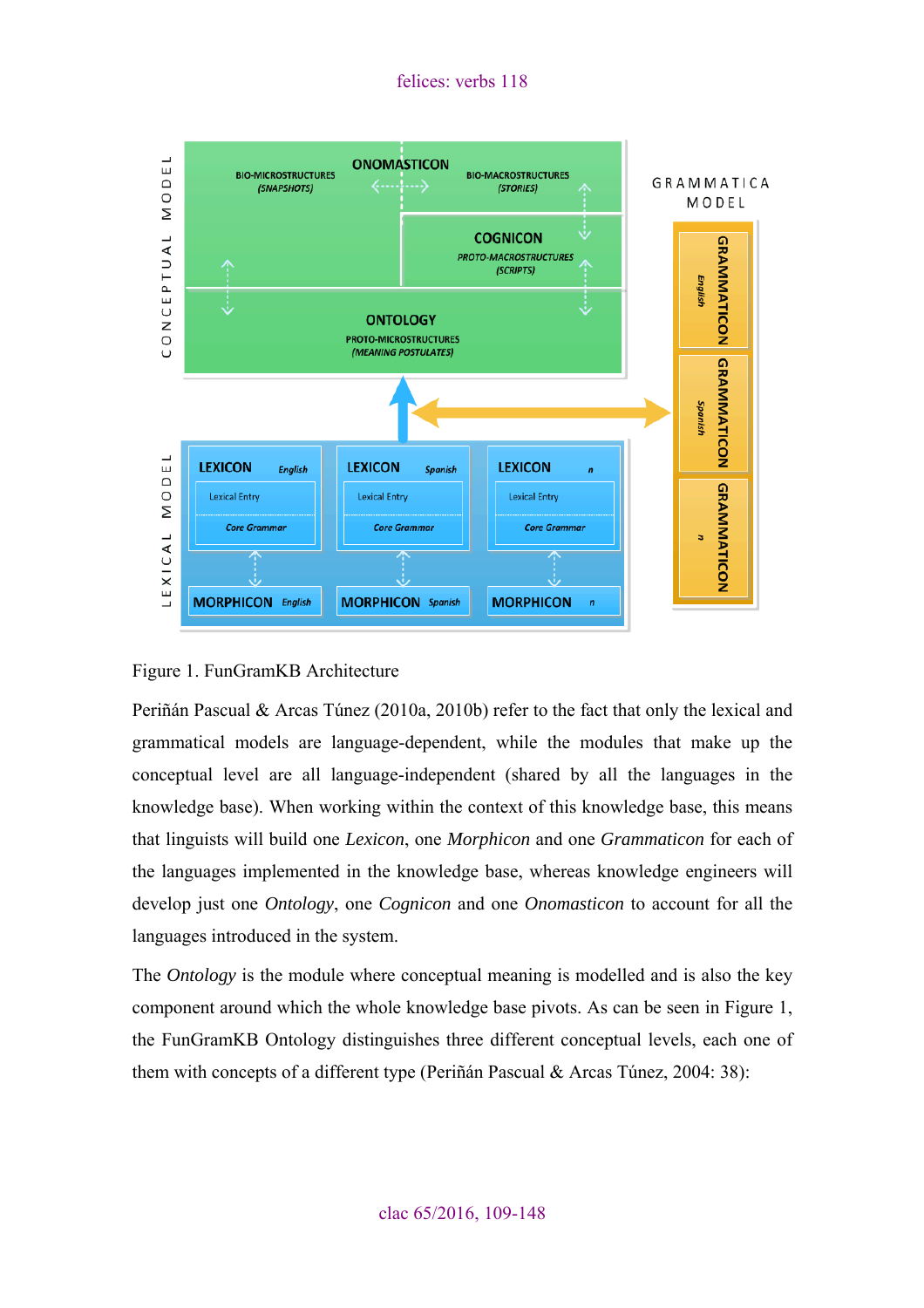- (a) *Metaconcepts*, preceded by the symbol # (e.g. #ABSTRACT, #COMMUNICATION, #MATERIAL, #PHYSICAL, #PSYCHOLOGICAL, #QUANTITATIVE, #SOCIAL, etc.), constitute the upper level in the taxonomy and coincides with some of the most relevant linguistic ontologies, e.g. SIMPLE (Pedersen & Keson 1999, Lenci et al. 2000), SUMO (Niles & Pease 2001), DOLCE (Gangemi et al. 2005; Masolo et al. 2003), among others. The FunGramKB Ontology is divided into three subontologies, since subsumption (IS-A) is the only taxonomic relation permitted, and therefore each subontology arranges lexical units of a different part of speech: i.e. #ENTITIES for nouns (e.g. +JUDGE  $00, +S$ OUL  $00, +W$ INDOW  $00,...)$ , #EVENTS for verbs (+BUILD\_00, +THINK\_00, etc.), and #QUALITIES for adjectives and some adverbs (i.e.  $+DIRTY$  00,  $+ALONE$  00...).
- (b) *Basic concepts*,<sup>[9](#page-10-0)</sup> preceded by symbol + (e.g. +VIOLENT\_00, +CRUEL\_00, +CRIME\_00, +TRIAL\_00, +PUNISH\_00, +MURDER\_00, etc.), are used in FunGramKB as defining units which enable the construction of meaning postulates for basic concepts and terminals, as well as taking part as selectional preferences in thematic frames.
- (c) *Terminals* (e.g. \$ASSASSINATION\_00, \$FELONY\_00, \$GANGSTER\_00, \$CONSPIRE 00, \$DISHONEST N 00, etc.) are headed by the symbol \$. The borderline between basic concepts and terminals is based on their definitory potential to take part in meaning postulates. Hierarchical structuring of the terminal level is practically non-existent.

Basic and terminal concepts in FunGramKB are provided with semantic properties which are captured by *thematic frames* (TF) and *meaning postulates* (MP). Every event (or quality) in the ontology is assigned one single TF, e.g. a conceptual construct which states the number and type of participants involved in the prototypical cognitive

<span id="page-10-0"></span><sup>&</sup>lt;sup>9</sup> The examples of basic and terminal concepts indicated here have been obtained from FunGramKB Core Ontology and the *Globalcrimeterm* Subontology. The original source for most of the basic concepts in the Core Ontology was a scrutinised reclassification of the defining vocabulary in the *Longman Dictionary of Contemporary English* (Procter 1978).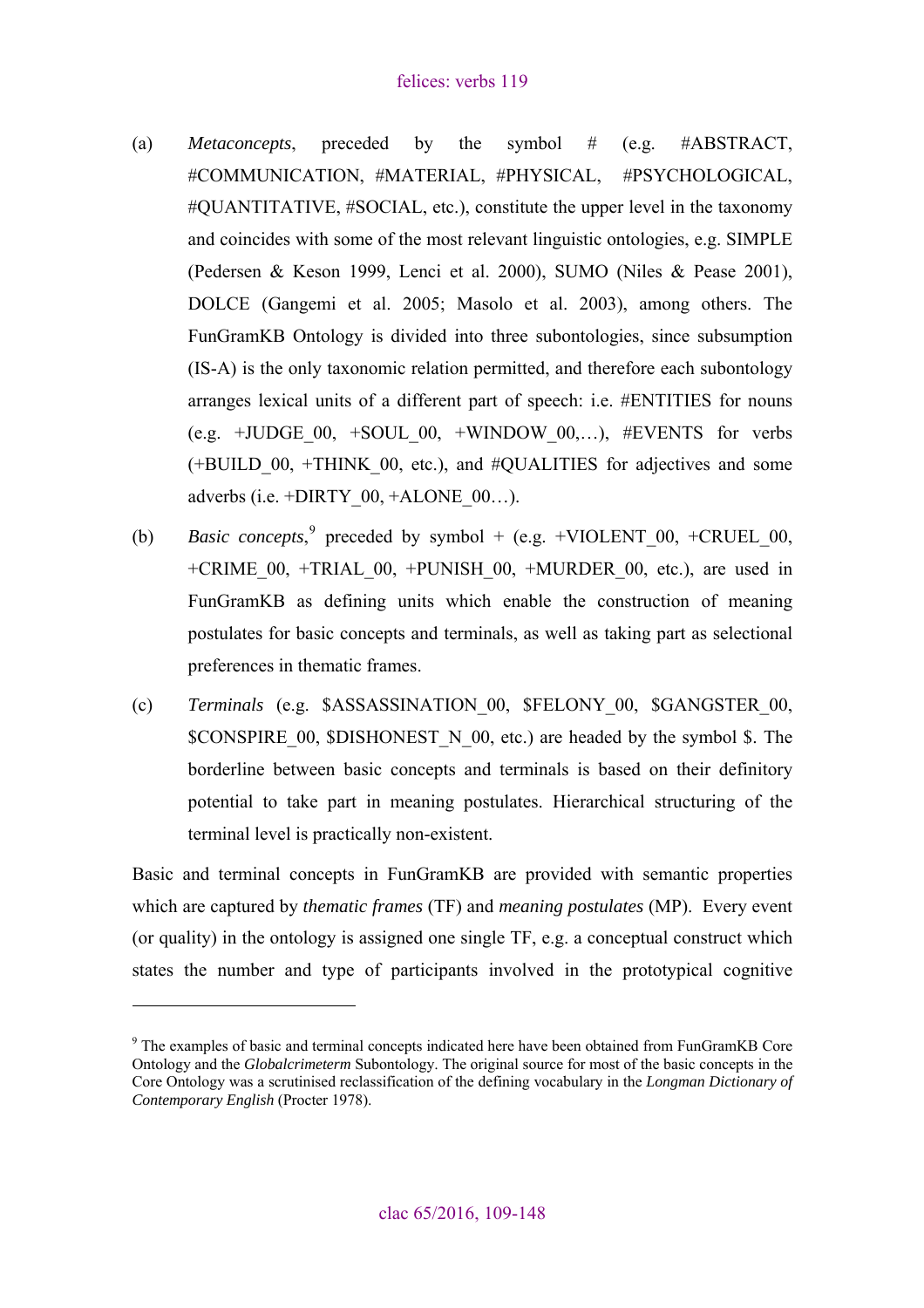<span id="page-11-0"></span>situation portrayed by the event (Periñán Pascual & Arcas Túnez 2007)<sup>[10](#page-11-1)</sup>. Moreover, an MP is a set of one or more logically connected predications  $(e_1, e_2, \ldots, e_n)$ , e.g. conceptual constructs that represent the generic features of concepts. As stated above, the basic concepts are the main building blocks of these types of constructs in the Core Ontology.

Since metaconcepts and basic concepts are already defined in FunGramKB, it is worth noticing the importance of building adequate terminal concepts for a fine-grained knowledge base which is based on deep semantics. As a consequence, knowledge engineers have to cope with the modelling of ontological meaning which means not only deciding on the creation of terminal concepts, but also formalizing these concepts in COREL interface language or determining which lexical units should be linked to them. In the following sections, I will briefly explain the methodology used for the design of the *Globalcrimeterm Corpus* (henceforth GCTC)<sup>[11](#page-11-2)</sup> and *FunGramKB Terminology Extractor* (henceforth FGKBTE) as a previous step towards a detailed description of the method employed for the conceptual modelling of the selected verbs (EVENTS) related to procedural and criminal law.

## 4. Corpus design and terminological extraction

 $\overline{a}$ 

The initial stages in the process of corpus compilation included a number of decisions and selections that helped us to collect and organize the GCTC coherently and efficiently (Bowker & Pearson 2002, Koester 2010). To begin with, the legal subdomain of organized crime and terrorism was selected for its current international relevance and for the scarce NLP references on the topic, particularly with the purpose of populating ontologies. Therefore, the winning terms extracted from the GCTC helped us to populate both, the specific-domain subontology and the Core Ontology in the system of FunGramKB.

<span id="page-11-1"></span><sup>&</sup>lt;sup>10</sup> We refer the reader to Periñán Pascual & Mairal Usón (2010) for examples of conceptual representation in the form of *thematic frames* and *meaning postulates*. 11 This is a text collection which was compiled for the creation of the *Globalcrimeterm* Subontology: a

<span id="page-11-2"></span>satellite ontology on terrorism and organized crime integrated in FunGramKB.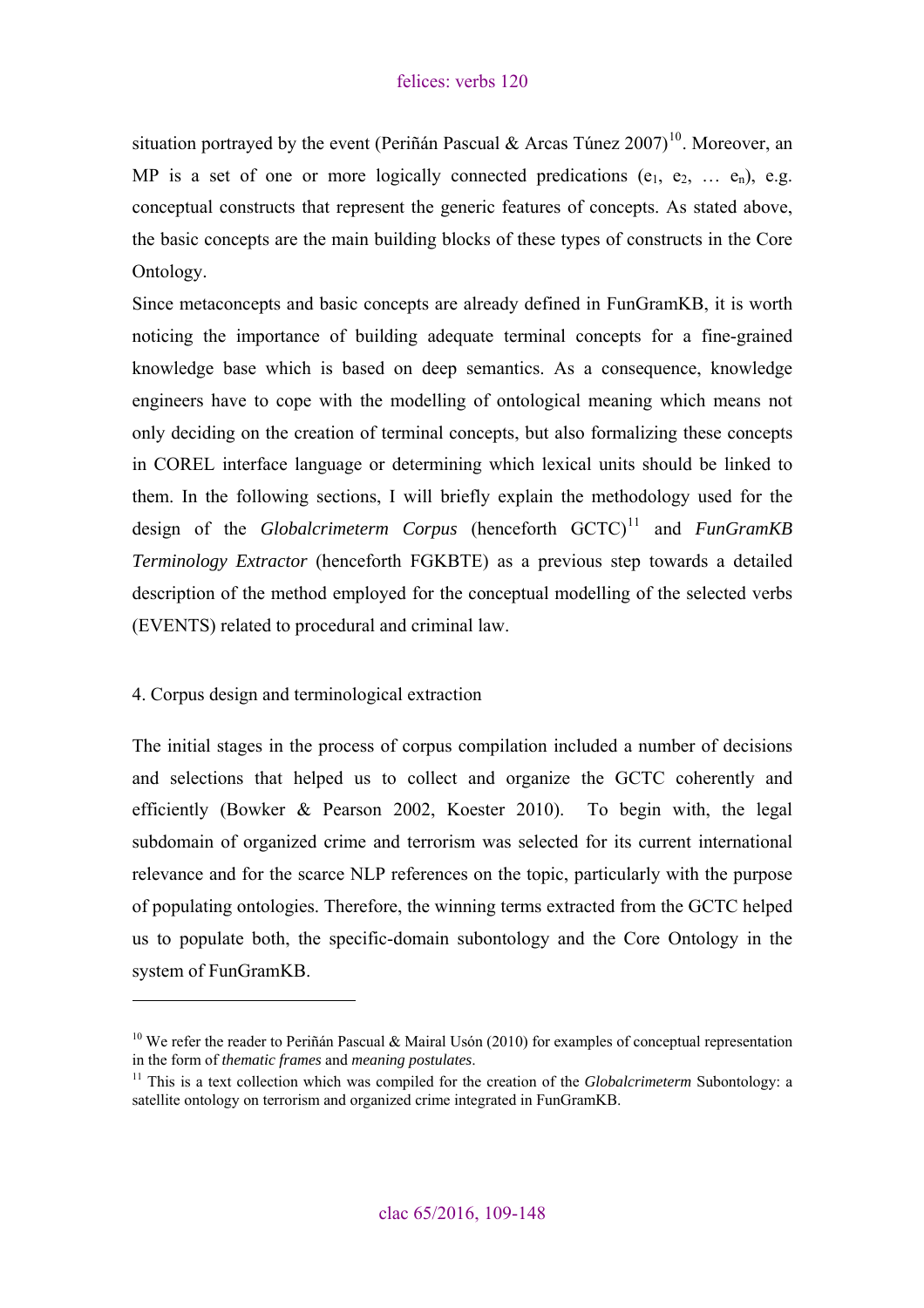### <span id="page-12-0"></span>4.1 Corpus compilation

As previously stated in Felices Lago & Ureña Gómez-Moreno (2014), the *first step* in the compilation lies in the selection of sources, e.g. academic and professional repositories containing specialised documents on the topic(s) of interest. This step is of vital importance, since it will determine to a great extent whether the corpus is optimal, both qualitatively and quantitatively, for the purpose of term extraction. The selected sources must therefore meet high scientific standards or be highly regarded by the professional community. For example, the GCTC contains a selection of more than 10 sources, such as the *European Union* (EU), the *Council of Europe*, the *Organization for the Cooperation and Security in Europe* (OSCE), *Eurojust* or the *International Criminal Court* (ICC), which offer reliable information concerning cooperation against criminal and terrorist activities. In addition to the data sources, another important decision is the representativeness of the corpus (Biber 1993). In this respect, the GCTC consists of approximately 5,600,000 tokens from a wide variety of text types, including international treaties, fact sheets, rules, resolutions, conventions and acts, among others.<sup>[12](#page-12-1)</sup> The corpus is also reasonably balanced with respect to the number of texts on the domains under study, i.e. 49% are focused on terrorism, while 35% deal with organized crime and 16% account for texts on both types of subject areas. Other sources, such as academic reference works and journal articles, were also considered due to the usual high concentration of specialised terms in their texts.

Once the relevant documents were selected and downloaded, a *second step* in the compilation of the corpus refers to text editing. A series of manual and semiautomatic editing tasks were required in order to filter out typographical mistakes resulting from the reformatting of original formats (usually *pdf*) to plain text. This preparatory preprocessing of the texts was necessary because of the characteristics of the term extractor tool (part of the *FunGramKB suite*) [13](#page-12-2), which only works with raw texts. Thus, whenever

<span id="page-12-1"></span> $12$  All the sources included in the GCTC were in English.

<span id="page-12-2"></span><sup>&</sup>lt;sup>13</sup> *FunGramKB Suite* is the name used to refer to the knowledge engineering tool and FunGramKB is the resulting knowledge base. *FunGramKB Suite* was developed in C# using ASP.NET 2.0 platform and a MySQL database (Periñán Pascual & Arcas Túnez 2010b: 2667).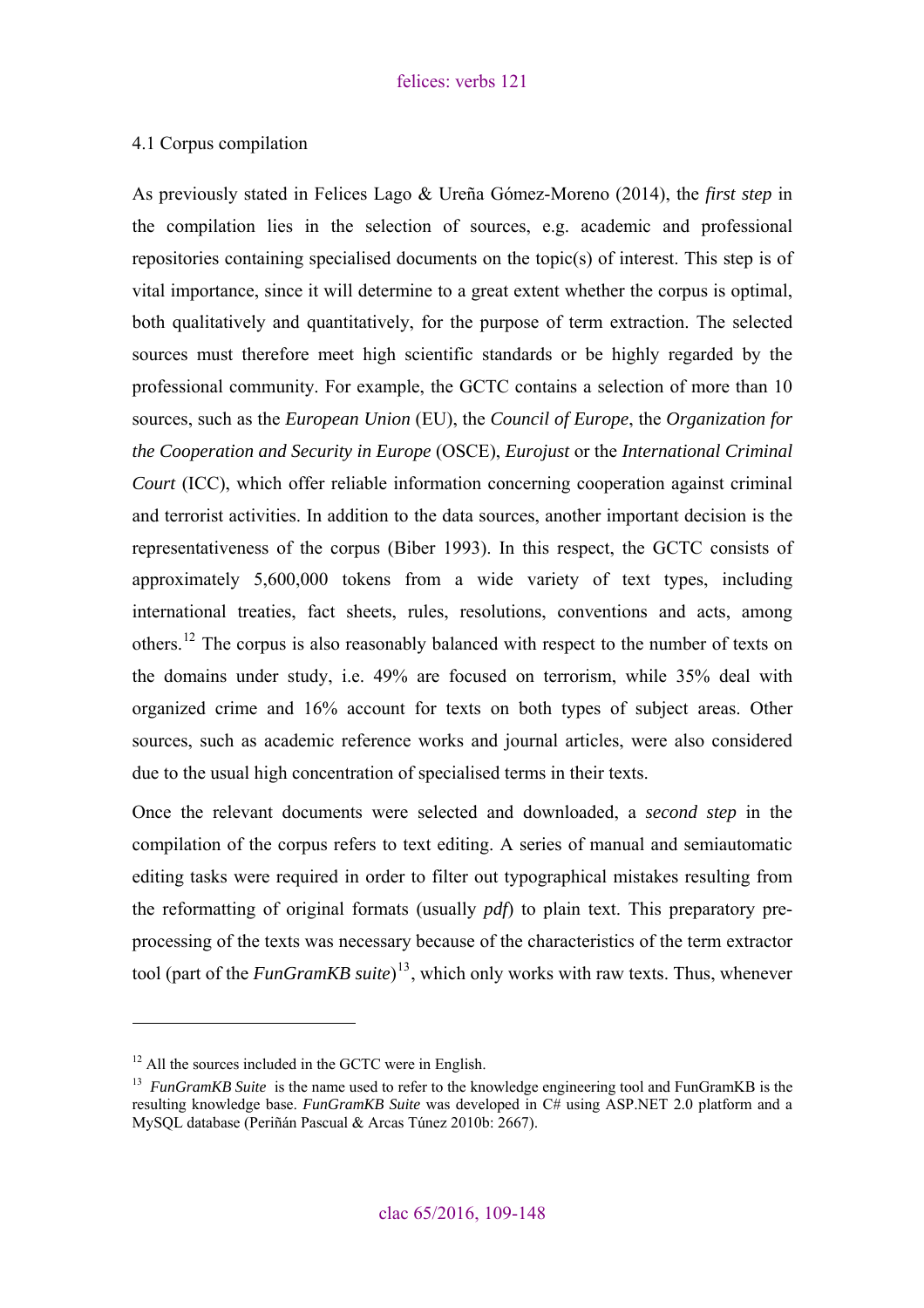<span id="page-13-0"></span>necessary, manual editing included tasks such as linking words which the automatic text converter had separated previously or subdividing longer documents when they exceeded file size.

Besides the compilation, formatting and editing of the corpus, the *third step* lies in the creation of a database which includes a record of all the relevant data of the documents in the collection such as the title, a brief description, the date in which the document was accessed and stored, as well as the name of the original source. Figure 2 shows the database created in the compilation of the  $GCTC^{14}$  $GCTC^{14}$  $GCTC^{14}$ :

|  | <b>ID</b> Language | <b>Brief description</b>      | Title                                     | Topic                        | Type of document | Source  |
|--|--------------------|-------------------------------|-------------------------------------------|------------------------------|------------------|---------|
|  | 1 English          | Fight against organised crime | EOAct (joint) law enforcement cooperation | Organised Crime Joint Action |                  | Eur-Lex |
|  | 2 Spanish          | Fight against organised crime | SOAct (joint) law enforcement cooperation | Organised Crime Joint Action |                  | Eur-Lex |

## Figure 2. Sample of corpus database

The data gathered in the database had three main objectives. First, they served as a guide to monitor criteria such as corpus balance and representativeness. Second, some of the data registered in the database could be used during the uploading of texts onto the extractor and had to be conveniently stored. Finally, the database also provided the documentary basis for the calculation of simple descriptive statistics about the corpus.

Once the GCTC was completed and closed, the following stage comprised the extraction of specialised terms, whose process is described in the following section.

## 4.2 Term extraction process

 $\overline{a}$ 

Terminological extraction in the FGKBTE is based on corpus data, since this information can contribute to finding the relevant terminology used by professionals

<span id="page-13-1"></span><sup>&</sup>lt;sup>14</sup> The first field, "ID", assigns a unique numeric code to each text. The field "Language" contains information about the language in which the text is written. "Brief description" offers very succinct information about the contents of the text. "Title" provides a title that summarises the specific topic of the document. The "Topic" field, on the other hand, records the subdomain the text belongs to; in the case of GCTC, a distinction is drawn between "Organized crime", "Terrorism" or "Both". Finally, the field "Type of document" contains information about the text type (e.g. joint action, agreement, green paper, proceedings, etc.), while "Source" adds a reference on the source from which the original document was extracted.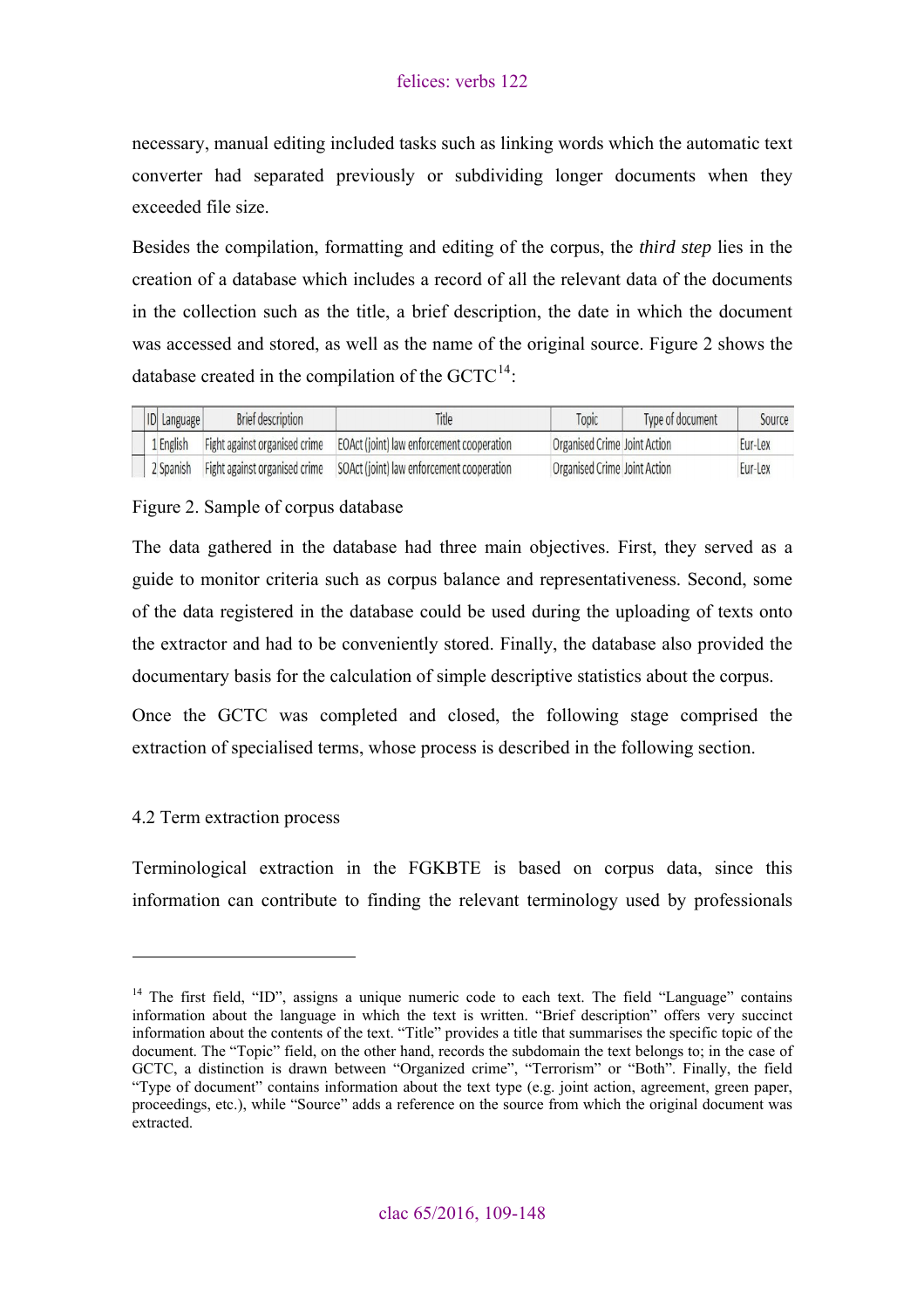and practitioners within a domain. Once the textual repository is set up, term extraction is the following step. As can be seen in figure 3, this process comprises two stages, an automatic phase and a manual phase:



Figure 3. Flowchart of semi-automatic term extraction in FGKBTE

Automatic phase:

FGKBTE is the cornerstone in the process of creating satellite ontologies or subontologies (Felices Lago & Ureña Gómez-Moreno 2014, Periñán Pascual & Arcas Túnez, 2014). The main function of this tool is to retrieve terms, here roughly defined as specialised lexical units within a knowledge domain and despite the fact that they do not have clear boundaries. This definition should not ignore the distinction between technical terms, semi-technical terms and general vocabulary (Gómez González-Jover 2007) and the necessary exhaustive scrutiny of the selected units to decide their inclusion or not in a specific domain (for a more detailed discussion, see Cabré 1999, Temmerman 2000, Temmerman & Kerremans 2003 and L`homme 2004, 2006). The extractor applies a series of filters to an input corpus, mainly removal of non-textual characters, numbers and punctuation marks. It is upon this cleaned up text that the statistical extraction process operates. FunGramKB Extractor (FGKBTE) calculates a *tfidf* score for each lexical unit in the corpus. As a result, the terminologist can work on a list of candidate terms ranked according to their semantic weight, so that candidates that appear higher in the list are statistically more relevant specialised terms, while elements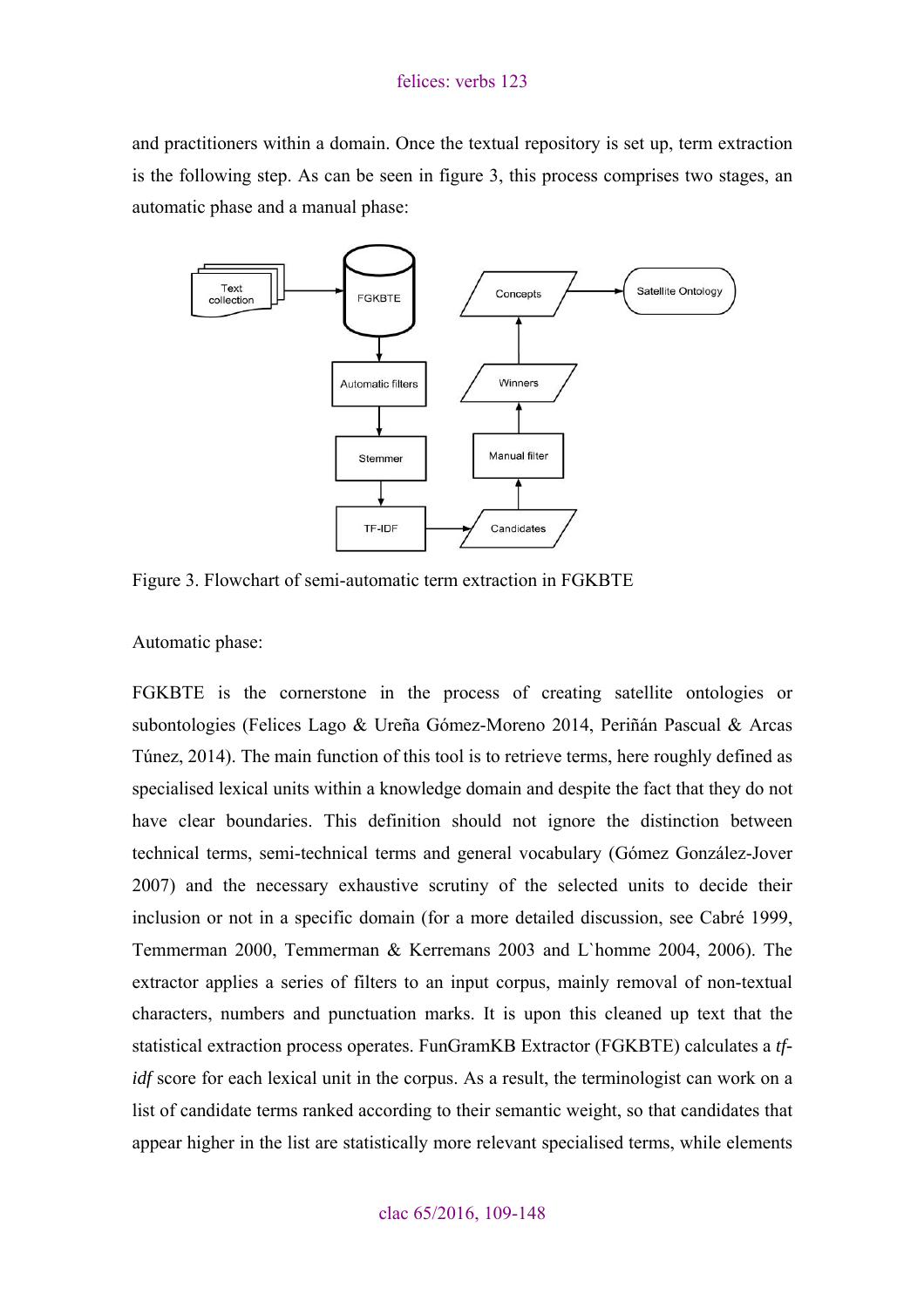that show a *tf-idf* index below 3 are not statistically specialised. It is important to notice that the extraction process in FunGramKB is semi-automated and that the ultimate decision of what counts as a specialised term relies on the criterion of the terminologist. Figure 4 below shows the main menu of FGKBTE containing the principal functions of the tool:

# **FunGramKB Term Extractor**

| <b>PRE-PROCESSING</b> | PROCESSING (indexing) | <b>PROCESSING (statistics)</b> |
|-----------------------|-----------------------|--------------------------------|
| VIEW                  | <b>SEARCH</b>         | ORPUS                          |

Figure 4. Main menu of FunGramKB Term Extractor

From the top leftmost button: the "Pre-processing" tab contains an area for testing new features for the extractor. The "Processing (indexing)" tab is used for uploading texts of a corpus to the extractor. "Processing (statistics)" is a key function allowing the terminologist to automatically obtain the list of candidate terms from the corpus. "View" allows the terminologist to filter false terms by means of a series of removal options. The "Search" tab is a secondary tool for searching strings of text in a corpus. Finally, "Corpus" shows basic descriptive statistics concerning the number of indexed texts making up a given corpus as well as the number of tokens included. This tab also shows a terminological box containing a list of false candidates that were discarded during the filtering process tackled in the "View" function.

One of the most outstanding features of FGKBTE lies in its potential for filtering false candidates. The "View" mode contains for each term candidate an option for "simple removal", so that if the terminologist chooses this option, a bigram such as "avoid transact" would be sent to the list of false candidates in "Corpus". More interestingly, the extractor can also make complex removal of lexical bigrams and trigrams. For example, the nested removal of "avoid transact" will result in the removal of "avoid transact" as a bigram as well as in the removal of each component individually ("avoid" and "transact").

Previous results emphasize the utility of this approach for term extraction. After uploading the components of the GCTC to the extractor, which contains roughly 5,500,000 tokens, and applying the preparatory filters and the statistical processor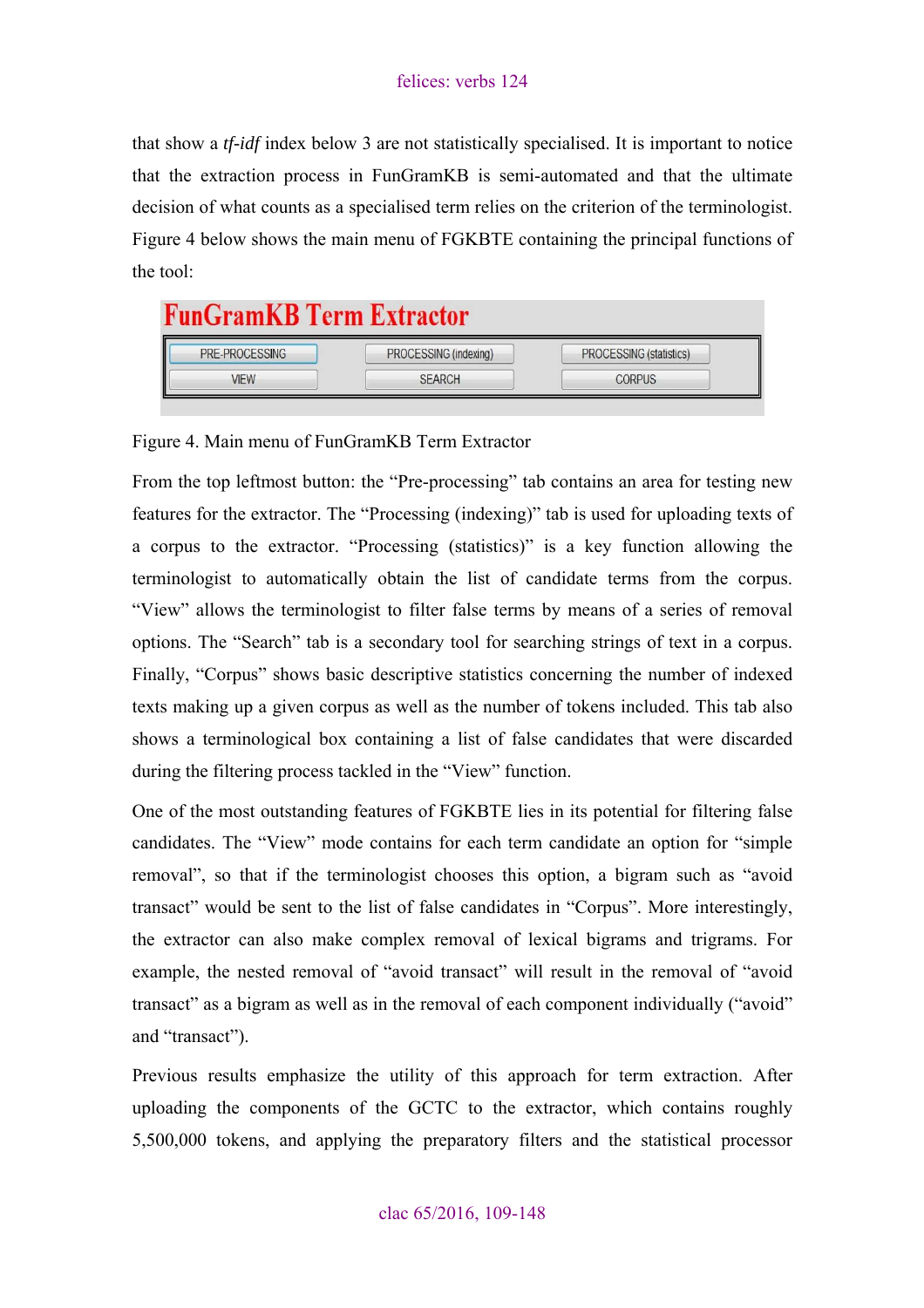afterwards, the initial count was reduced to a set of approximately 5,700 candidate terms, a comparatively much smaller quantity of acceptable terms. It is important to emphasise that such a reduced set of candidates was reached in a short period of time, if compared to other approaches such as manual inspection of concordances or collocations.

Manual filtering<sup>[15](#page-16-0)</sup>:

 $\overline{a}$ 

For identifying terms it is not enough to apply the previous statistical processor and decide about units' *termhood* on the bases of their statistical significance, since there are other theoretical problems to be faced. To facilitate term identification, terminologists should consider three additional criteria during the manual filtering process (Felices Lago & Ureña Gómez-Moreno 2014: 264-266):

- (1) *Ontological criterion*: To decide whether a candidate is a specialised unit, the speaker's mere introspection is sometimes a valid criterion. Within the framework of FunGramKB, introspection is carried out at the level of the Core Ontology, so that the question of whether a candidate is actually a term can be answered by means of another more specific question: does the Core Ontology contain a concept that could include this candidate as a possible lexical realisation?
- (2) *Lexicological criterion*: It relates to the lexicological features of the candidate terms. Terms were traditionally characterised by a univocal, unambiguous monosemic meaning. This misconception has been successfully overcome in the last decades. However, aspects such as meaning banalisation or the acquisition of new terminological senses in general language lexical units through processes of metaphorisation and metonymic mapping require the terminologists to check

<span id="page-16-0"></span><sup>&</sup>lt;sup>15</sup> The whole process involved in the manual extraction (preceded by the automatic extraction) would correspond to the selection and acquisition phases described in the methodology for the the construction of satellite ontologies (Periñán Pascual & Arcas Túnez 2014) and the COHERENT methodology (Periñán Pascual & Mairal Usón 2011).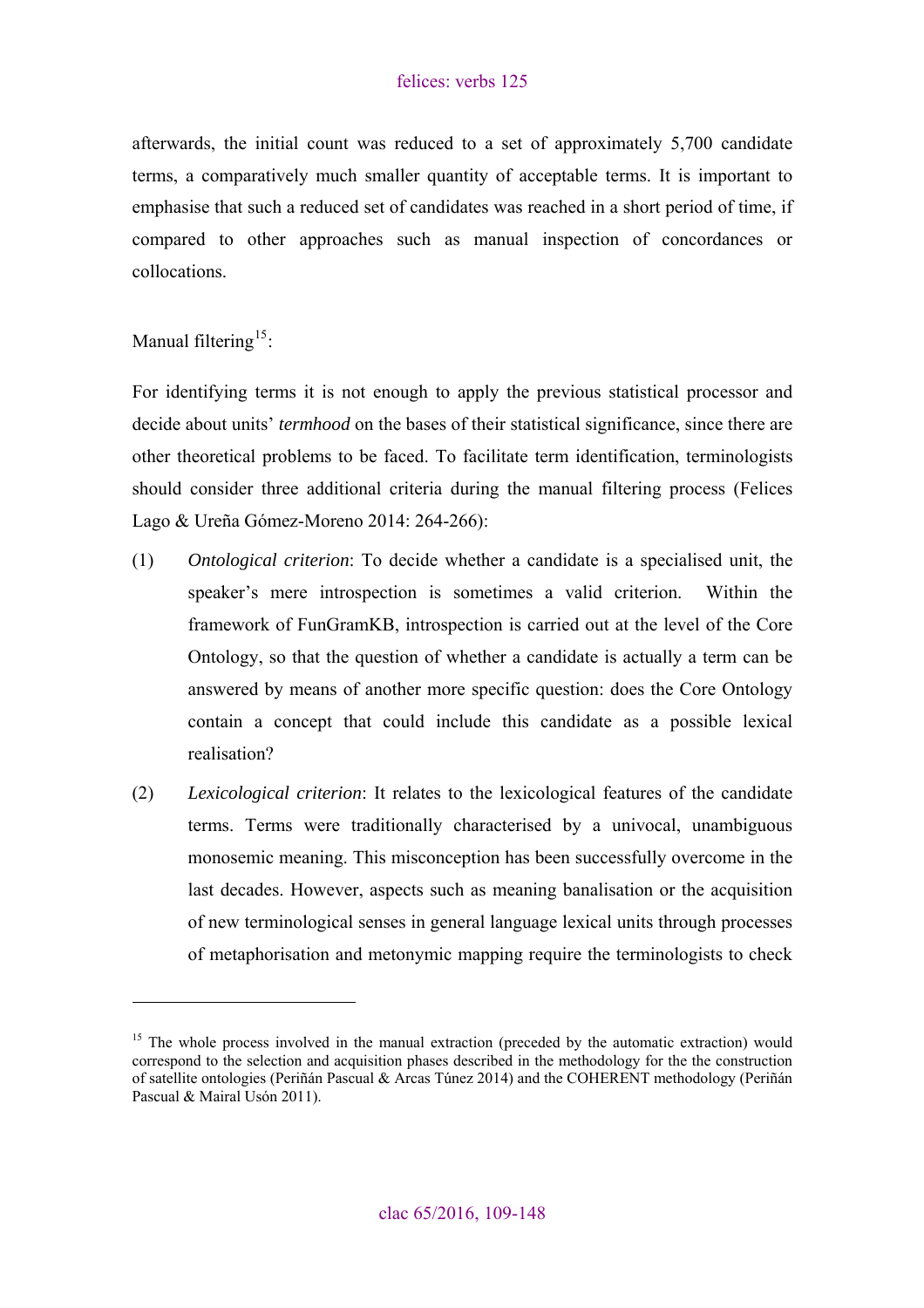<span id="page-17-0"></span>whether a candidate term is polysemous or homonymous and, if so, decide which sense is technical and discard common knowledge meanings.

(3) *Lexicographical criterion*: The most important criterion, nevertheless, is the consultation of specialised dictionaries, since they reflect the necessary knowledge for the understanding of expert knowledge. It is necessary to note that trained terminologists and lexicographers (with the advice and support of domain-specific experts and practitioners) are the best placed to determine and define terms, since they know how to concisely formulate a definition in a systematic way.

Consequently, considering all the criteria involved above the terminologist must conclude the analysis by determining the specific nature of the lexical candidate and the place it should occupy inside the Ontology.

## 5. Conceptual modelling

 $\overline{a}$ 

This section refers to the main procedural aspects concerning the transduction of terminological units into conceptual constructs, and the use of the latter in the population of the FunGramKB Ontology.[16](#page-17-1) It is essential to emphasize that I will only be dealing with #EVENTS, and thus both #QUALITIES and #ENTITIES will be disregarded. Results expected at this stage include a set of terminal concepts, as well as a group of lexical units representing the linguistic expression of each of these cognitive categories. The terminal concepts will occupy slots within the Ontology (be it Core or Satellite), while the linguistic representations of terminal concepts (lexical units) will fill the corresponding slots in the lexicon of the language selected.

The final output of "events" linked to the domain of the international cooperation against terrorism and organized crime amounts to 49 concepts and their corresponding lexical units in the English lexicon. This was the result of the exhaustive scrutiny of the

<span id="page-17-1"></span><sup>&</sup>lt;sup>16</sup> This process corresponds to the CONCEPTUALIZATION phase of the COHERENT methodology referred to above.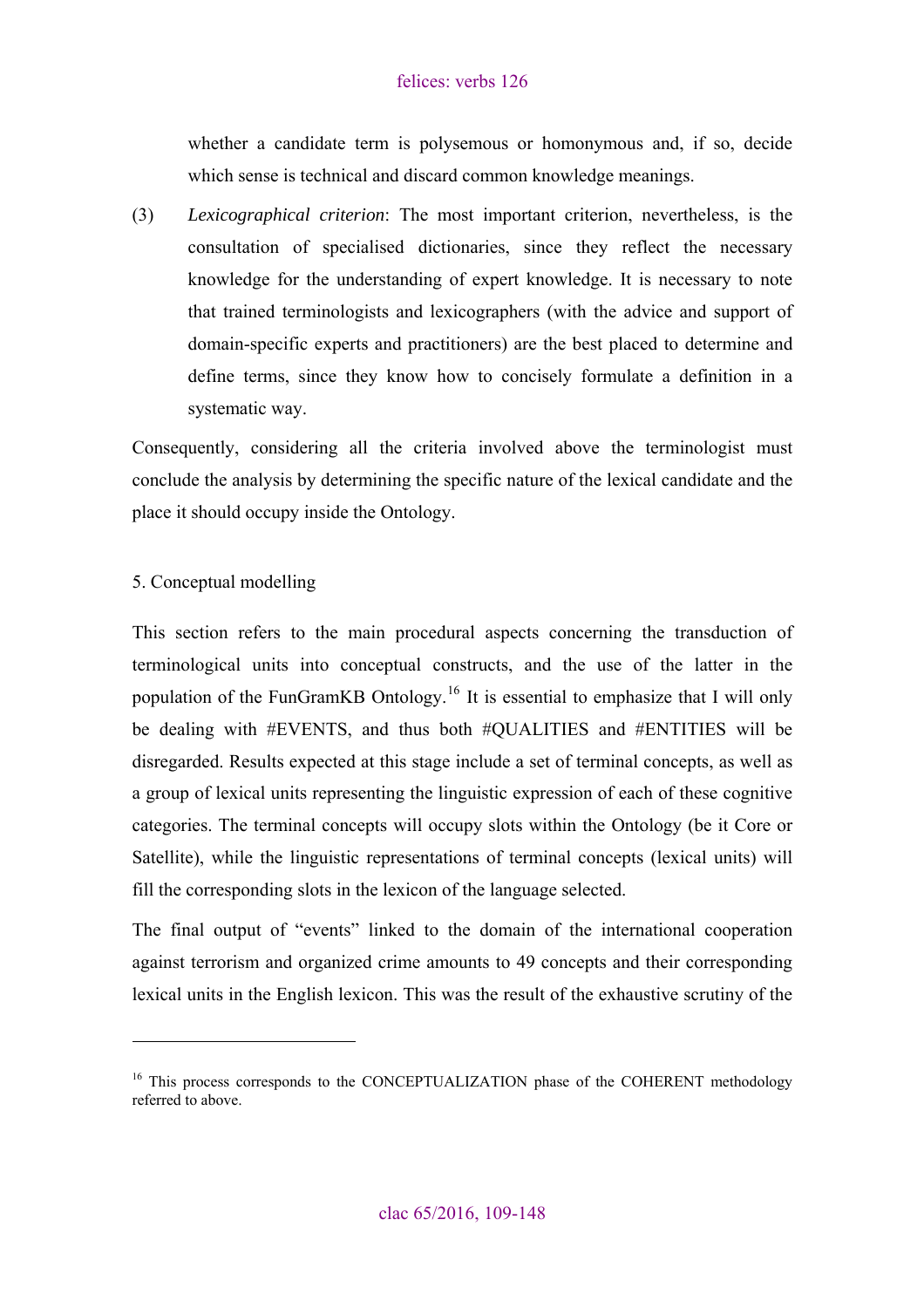verbal concept candidates and their definition in natural language as a previous step to their conceptual modelling and hierarchisation.<sup>[17](#page-18-0)</sup> The transduction of these definitions into conceptual constructs in COREL interface language creates the semantic properties which are captured by *thematic frames* (TF) and *meaning postulates* (MP) and represented in basic or terminal concepts in FunGramKB ontologies.<sup>[18](#page-18-1)</sup> A complete list of the fully defined 49 concepts can be seen in Appendix 1. In order to illustrate how to define terms, let us consider the following example of the concept \$BRIBE\_00 included in the criminal law domain:

(1) *Term in the English lexicon:* Bribe

*Concept:* \$BRIBE\_00

 $\overline{a}$ 

*Thematic frame:* (x1: +HUMAN\_00) Agent (x2: +MONEY\_00  $\land$  +GIFT\_00) Theme (x1) Origin (x3: +HUMAN  $00 \&$  +OFFICIAL 00) Goal

*Meaning postulate:*  $+(e1: +GIVE 00 (x1: +HUMAN 00)Agent (x2:$ +MONEY 00  $\land$  +GIFT 00)Theme (x1)Origin (x3: +HUMAN 00 & +OFFICIAL\_00)Goal

\*(e2:  $+$ DO 00 (x4)Theme (x5)Referent (f1: \$LEGAL N 00 +DISHONEST\_00)Attribute

*Description in natural language:* A person gives someone (especially a public official), money or a gift in order to persuade them to do something illegal for the person.

The lexical conceptual information of terminological units is introduced in FGKBTE by means of the "Edit" tool included in the "View" tab (see figure 4 above). "Edit" appears

<span id="page-18-0"></span> $17$  The role of the knowledge engineer at this stage is to gather the semantic content of a term from a selected number of dictionaries and to produce a general description in natural language which encompasses all the different lexicographical definitions. The most common sources have been the updated editions of the following reference works: *Longman Dictionary of Contemporary English, Oxford Dictionary of Law* or *Black`s Law Dictionary,* among others.

<span id="page-18-1"></span><sup>&</sup>lt;sup>18</sup> I refer the reader to Periñán Pascual & Mairal Usón (2010) for an exhaustive description of the notation system used in the grammar of COREL, particularly the diverse satellites and operator used for the thematic frames and the predications of the meaning postulates.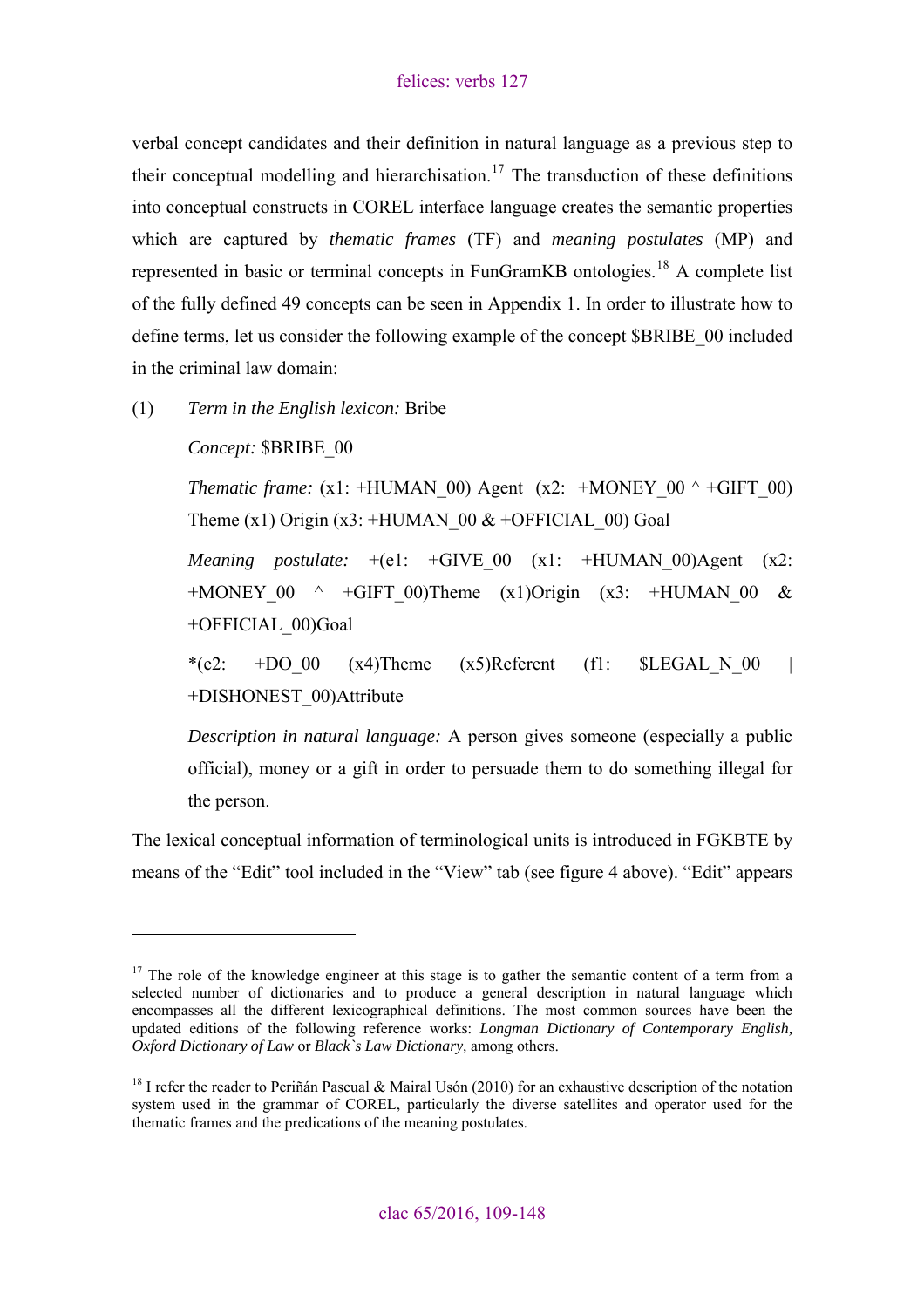next to each candidate term and by clicking on it the terminologist accesses the screen in figure 5.

| Senses:                 | view edit<br>Terms: 553 | bribe<br>CONCEPT:                  |                                                                                 |       | 0.00144<br>0.00142<br>METACONCEPT: | $\Box$ remove<br>context: 50 | $\blacktriangledown$ fragments: 2 |
|-------------------------|-------------------------|------------------------------------|---------------------------------------------------------------------------------|-------|------------------------------------|------------------------------|-----------------------------------|
| +BRIBE 00               |                         | +BRIBE 00                          |                                                                                 |       | #TRANSFER                          |                              |                                   |
|                         |                         | DESCRIPTION:                       |                                                                                 |       | $\circ$ Entities                   | $\odot$ Events               | O Qualities                       |
|                         |                         |                                    | pervert the judgment of or influence<br>the action of a person in a position of |       |                                    |                              |                                   |
|                         |                         | trust.<br>$\overline{\mathcal{M}}$ |                                                                                 | //    |                                    |                              |                                   |
| Rename<br>Delete        |                         | bribe                              | Save                                                                            |       |                                    |                              |                                   |
| Mirror<br>$\n  Done\n$  |                         |                                    |                                                                                 |       |                                    |                              |                                   |
| $+$ BRIBE 00<br>English | $Y$ N                   |                                    | Spanish                                                                         | $Y$ N |                                    | Italian                      | $Y$ N                             |

Figure 5: Lexical conceptual editing interface of \$BRIBE\_00 in FGKBTE.

In order to illustrate the editing function further, this figure captures a screen with the dialog boxes shown above filled with information related to the term *bribe*. To understand each subsection included here, it is helpful to describe them starting with "Senses" and showing the other subsections in a clockwise fashion. "Senses" is aimed at storing the several senses of homonymous and polysemous terms. Each sense shall carry a distinctive numerical index (e.g.  $+SEIZE$  00,  $+SEIZE$  01 and so on). It is an automatic dialog box, i.e., the information displayed here is generated automatically after the information in the other dialog boxes has been introduced. The "Delete" and "Rename" options allow the terminologist to make corrections before eventually validating the term at work together with its lexical conceptual information. "Concept" is the label or the COREL name that serves as a host cognitive category of the terminological unit. "Description", as the name suggests, is a space set aside for entering a description in natural language that captures the meaning of the concept. It is worth recalling that FGKBTE uses English as a lingua franca for this purpose. "Metaconcept" is completed automatically with the ontological data selected among "entities", "events" or "qualities". This option is a first contribution to the hierarchical organization of concepts in the domain. Once the fields "Concept", "Description" and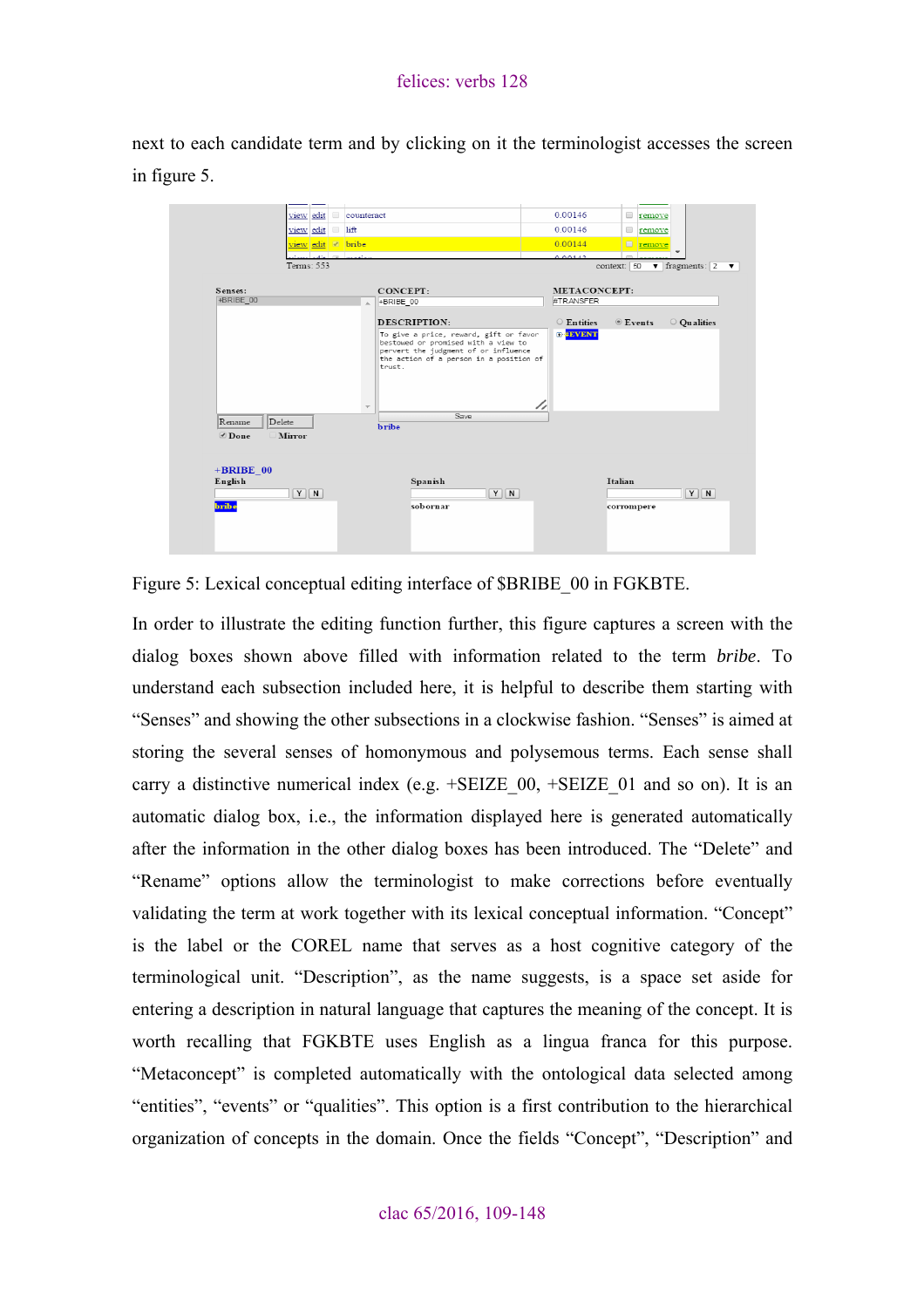"Metaconcept" are completed, if you click on "Save" the online information is automatically stored. "Duplication" will serve the purpose of creating mirror concepts. If the concept that is about to be introduced in the Subontology is already included in the Core Ontology, a note will appear prompting the engineer to create a mirror concept or to warn them not to repeat information. The last element in the "Edit" tool is the Lexicon, which gathers the different lexical realisations, in this case, terminological units, instantiating a concept.

FGKBTE is currently designed to interpret and process information in seven languages: English, Spanish, Italian, French, German, Bulgarian and Catalan. Moreover, it also allows the assignment one or more terms to each concept. As it was mentioned above, it is necessary that there is at least one lexeme for each concept in any of these (or other) languages. Once all the data mentioned above have been introduced, the engineer must click on "Done" and all the information will be validated definitely, although this process can be reversed in case further changes or corrections are needed. The importance of "Done" is that only the terms so validated (in this final validation process) will be included in the Ontology (see figure 6), while the rest will be discarded.

| <b>FunGramKB Editor</b>                                                                                                                                              |                                |                                                                                                                                                                                                 |  |  |  |  |
|----------------------------------------------------------------------------------------------------------------------------------------------------------------------|--------------------------------|-------------------------------------------------------------------------------------------------------------------------------------------------------------------------------------------------|--|--|--|--|
| Name: Core<br><b>Ontology</b>                                                                                                                                        |                                |                                                                                                                                                                                                 |  |  |  |  |
| 485 events<br><b>SBRIBE 00</b><br><b>A</b> • SEMBEZZLE 00                                                                                                            | <b>Conceptual Information:</b> |                                                                                                                                                                                                 |  |  |  |  |
| <b>O</b> SRETURN 00                                                                                                                                                  | <b>CONCEPT:</b>                | SBRIBE 00                                                                                                                                                                                       |  |  |  |  |
| $\bullet$ +PAY 00                                                                                                                                                    | <b>SUPERORDINATE(S):</b>       | $+GIVE$ 00                                                                                                                                                                                      |  |  |  |  |
| $\div$ $\div$ PROVIDE 00<br>$\theta$ +SELL 00                                                                                                                        | <b>THEMATIC FRAME:</b>         | $(x1)$ Agent $(x2)$ Theme $(x3)$ Origin $(x4)$ Goal                                                                                                                                             |  |  |  |  |
| $\theta$ +SEND 00<br>$\triangle$ +MOVE 00<br><b>E-G#TRANSFORMATION</b><br>$\triangle$ +DO 00<br><b>G-O SABUSE 00</b><br><b>G-O SCHECK 00</b><br><b>A</b> SCORRUPT 00 | <b>MEANING POSTULATE:</b>      | +(e1: +GIVE_00 (x1: +HUMAN_00)Agent (x2: +MONEY_00 ^<br>+GIFT_00)Theme (x1)Origin<br>(x3: +HUMAN 00)Goal<br>*(e2: +DO 00 (x4)Theme (x5)Referent (f1: \$LEGAL_N_00  <br>+DISHONEST 00) Attribute |  |  |  |  |
| <b>E-O SDEPORT 00</b><br><b>CEntities</b><br><b>O</b> Events<br><b>Oualities</b>                                                                                     | <b>DESCRIPTION:</b>            | A person gives someone, espacially a public official, money<br>or a gift in order to persuade them to do something illegal for<br>the person                                                    |  |  |  |  |

Figure 6: the concept \$BRIBE 00 and its integration in the Ontology of FunGramKB editor.

Besides the guidelines just mentioned as to how to define terms in FGKBTE, it is necessary to enter three additional caveats: Firstly, terminologists and knowledge engineers must be careful not to include the *definiens* within the *definiendum*; in other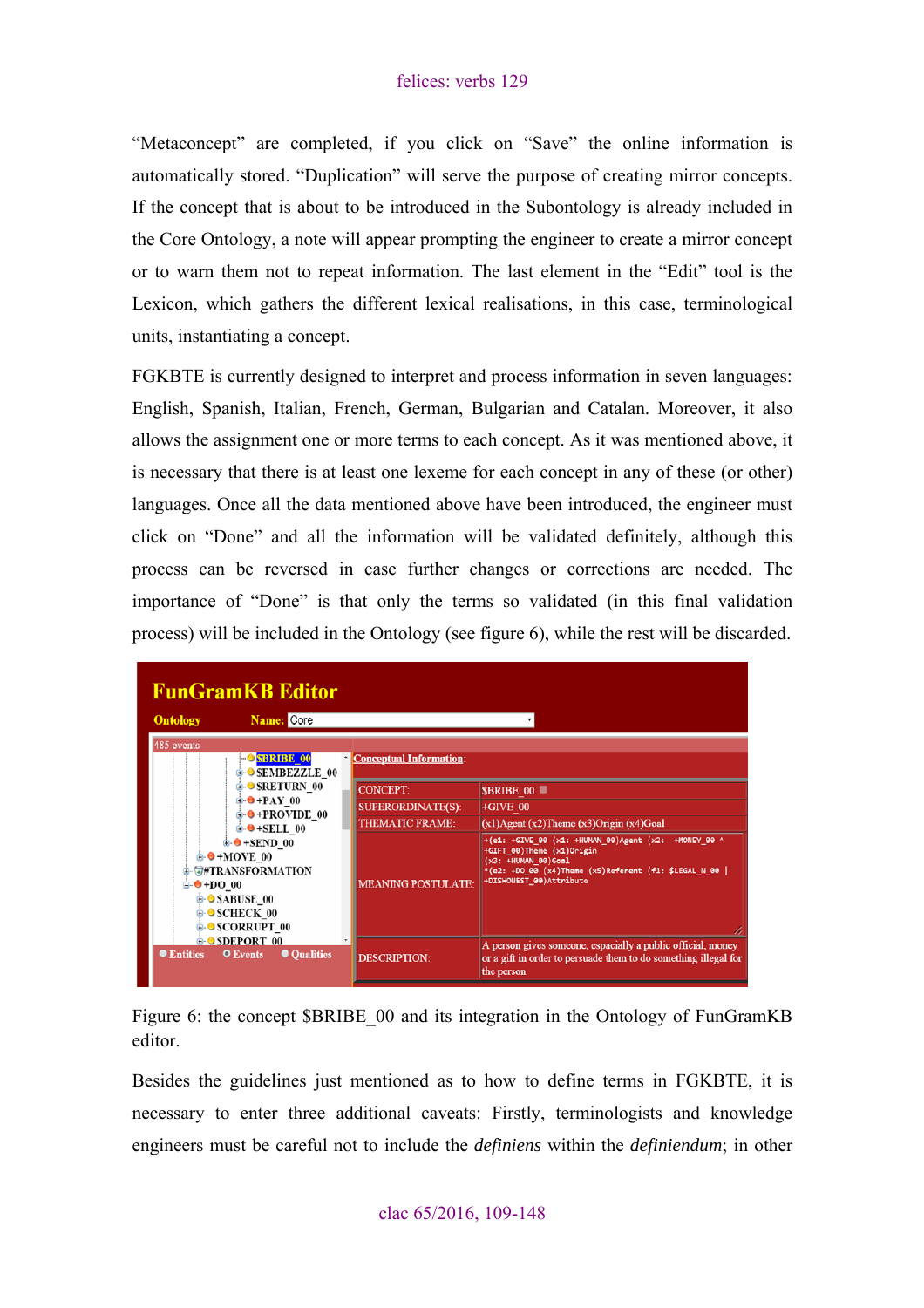<span id="page-21-0"></span>words, definitions should not take the shape of paraphrases in which the word being defined is a component part itself, such as "if someone commits  $X$  (...)", where "X" is the *definiens*. Secondly, terminologists should also avoid including examples in the *definiens* showing how this term is used in natural language. Thirdly, definitions shall conveniently be expressed using simple syntactic structures such as "S+P+O", and, whenever possible, support themselves on the reiteration of keywords. The example of \$BRIBE\_00 in figure 6 illustrates a definition with a simple syntactic outline and the recursive use of simple but key concepts.

#### 6. Hierarchisation process

The new stage to be reached is the hierarchisation phase, which deals with the establishment of hierarchical meaning relations among concepts in the domain. Designing a networked hierarchy will endow FunGramKB with the capacity to derive relevant and meaningful inferences, as well as to *understand* and produce knowledge for a specific user-defined goal. The present section deals with the details of conceptualhierarchy construction.

Hierarchisation consists of determining for each terminological concept defined in FGKBTE its corresponding hyperordinate, subordinate(s) and sister concept(s). Hyperordinates are the most general type of units in the hierarchy and work as host concepts for the classification of one or more subordinate concepts. Each subordinate concept can in turn have one or more sister concepts, which are characterised by sharing common semantic features inherited from the hyperordinate. This arrangement of concepts is called the "IS-A" subsumption. An illustrative example of how inheritance and subsumption operate within the hierarchy of concepts is the terminal concept \$BRIBE 00:

## (2) #EVENT> #MATERIAL> #MOTION> #TRANSFER>+TRANSFER\_00>  $+GIVE$  00 $>$  \$BRIBE\_00

In (2) the concept \$BRIBE\_00 depends on the metaconcept #TRANSFER, and, as a consequence, it inherits the prototypical scheme from the metaconcept and the subsequent superordinate concepts  $+TRANSFER$  00 and  $+GIVE$  00. The inherited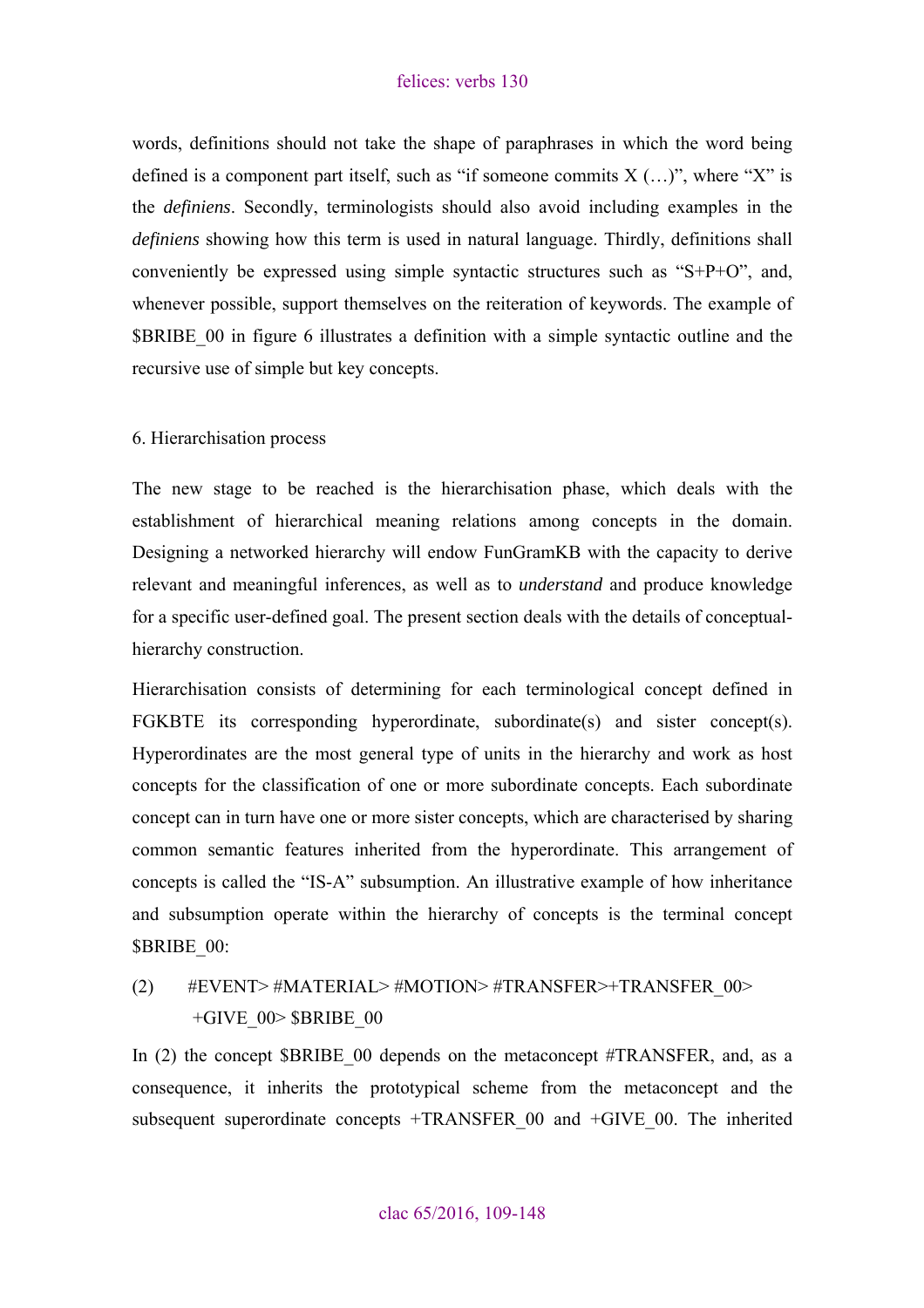information is shown schematically in the thematic frame represented in (3), which can be interpreted as "someone transfers something to someone":

## (3)  $TF: (x1)$  Agent  $(x2)$  Theme  $(x3)$  Origin  $(x4)$  Goal

The thematic frame is then complemented with the meaning postulate, which expresses non-inherited specific information about the event expressed by *bribe*, which can be paraphrased as "a person (x1) gives something [money or gift] (x2) to somebody [generally a civil servant]  $(x3)$  so that the goal is that the person  $(x3)$  does something  $(x4)$  [illegal or dishonest] for the person  $(x1)$ . Example (4) shows the MP contained in the event \$BRIBE\_00:

(4) MP:  $+(e1: +GIVE 00 (x1: +HUMAN 00)Agent (x2: +MONEY 00 ^)$ +GIFT\_00)Theme (x1)Origin (x3: +HUMAN\_00 & +OFFICIAL\_00)Goal \*(e2: +DO\_00 (x4)Theme (x5)Referent (f1:  $SLEGAL$  N\_00 | DISHONEST\_00) Attribute

As seen in examples (3) and (4), which represent the relevant conceptual information of  $$BRIBE$  00<sup>[19](#page-22-0)</sup>, inheritance is crucial for knowledge organization in FunGramKB. It is moreover of paramount importance in case the knowledge base is intended for reasoning tasks of the utmost precision, as in legal practice, since semantic features must be inherited without causing incongruence or deriving erroneous conclusions.

Hierarchies of specialised concepts show the same classification tenets and share the same upper conceptual level as the Core Ontology. Therefore, in order to build the hierarchy consistently, the first step is to select the basic hyperordinate concepts under which the remaining concepts will be classified. In the case of the #EVENT subontology for the domain of international cooperation against terrorism and organized crime the diverse conceptual paths for the selected 49 criminal actions or procedural steps are classified as follows:

**- #COMMUNICATION>+SAY\_00**: \$ACQUIT\_00, \$CONFESS\_00, \$DECLARE\_00, \$INTERROGATE\_00, \$SENTENCE\_01, \$TESTIFY\_00.

<span id="page-22-0"></span> $19$  Example (1) above offers a full-fledged representation of the conceptual information of this terminal concept.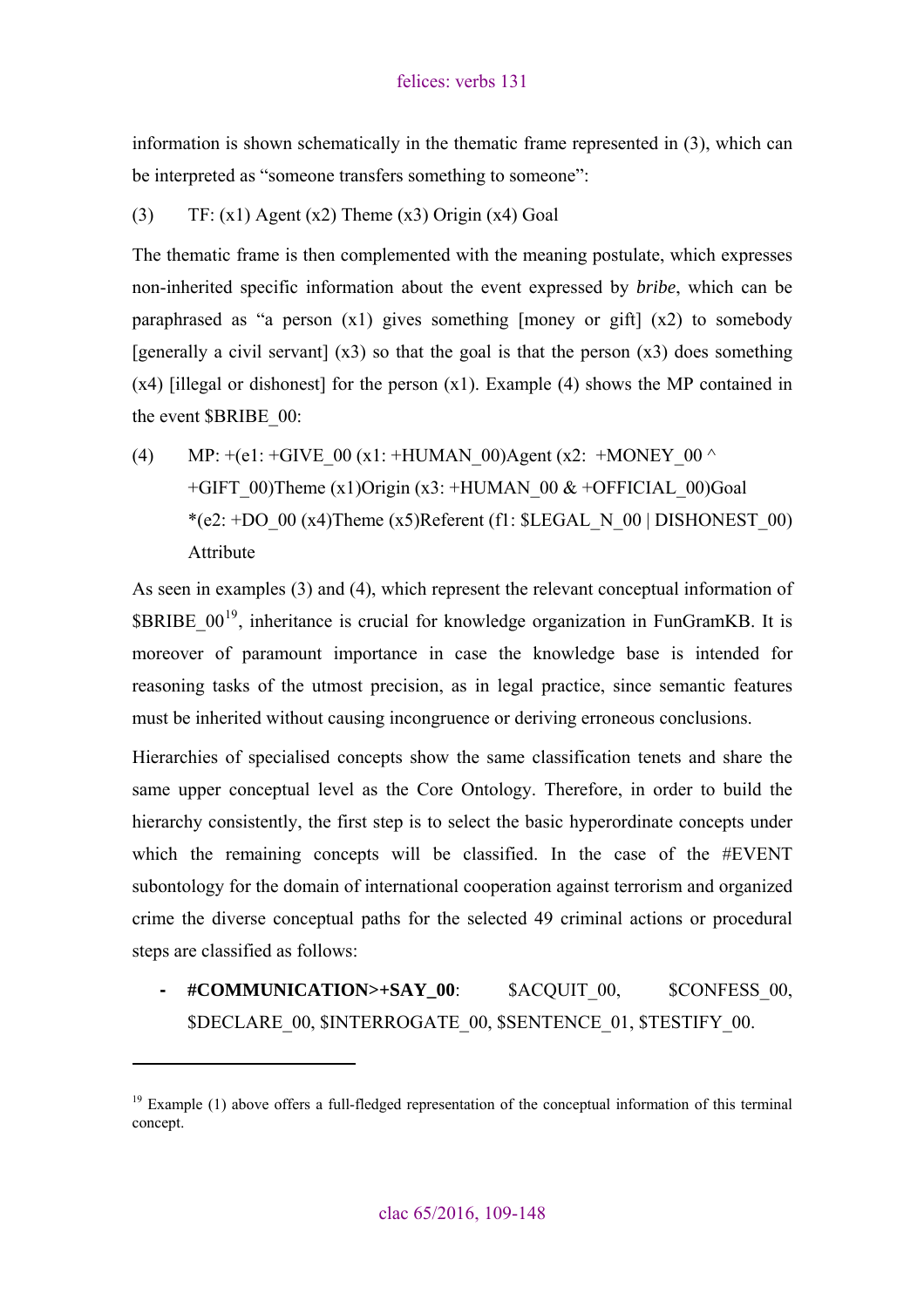- **#COMMUNICATION>+SAY\_00>+BLAME\_00:** \$INCRIMINATE\_00, \$PROSECUTE\_00.
- **#COMMUNICATION>+SAY\_00>+REQUEST\_01:** \$APPEAL\_01.
- **#COMMUNICATION>+SAY\_00>+THREATEN\_00:** \$COERCE\_00, \$EXTORT 00.
- **#MATERIAL>+DO\_00:** \$ABUSE\_00, \$CORRUPT\_00, \$DEPORT\_00, \$FREEZE\_01, \$INCITE\_00, \$OFFEND\_00, \$TORTURE\_00.
- **#MATERIAL>+DO\_00>+CREATE\_00:** \$BOOTLEG\_00, \$FORGE\_00.
- **#MATERIAL>+DO\_00>+CHANGE\_00>+DAMAGE\_00:** \$MUTILATE\_00.
- **#MATERIAL>+DO\_00>+DECEIVE\_00:** \$DEFRAUD\_00.
- **#MATERIAL>+DO\_00>+HIDE\_00:** \$PREVARICATE\_00.
- **#MATERIAL>+DO\_00>+KILL\_00:** \$EXECUTE\_00, \$MASSACRE\_00,  $+MURDER$  00 (-ASSASSINATE 00)<sup>[20](#page-23-0)</sup>.
- **#MATERIAL>+DO\_00>+MOVE\_00:** \$DIVERT\_00.
- **#MATERIAL>+DO\_00>+MOVE\_00>+LEAVE\_00:** \$RELEASE\_00.
- **#MATERIAL>+DO\_00>+MOVE\_00>+LEAVE\_00>+ESCAPE\_00:**  \$ABSCOND 00.
- **#MATERIAL>+DO\_00>+MOVE\_00>+PUT\_00:** \$LAUNDER\_00.
- **#MATERIAL>+DO\_00>+MOVE\_00>+TAKE\_01:** \$ARREST\_00, \$KIDNAP\_00, \$SMUGGLE\_00.
- **#MATERIAL>+DO\_00>+MOVE\_00>+TRANSFER\_00>+GIVE\_00> +SELL\_00:** \$TRAFFIC\_00.
- **#MATERIAL>+DO\_00>+MOVE\_00>+TRANSFER\_00>+SEND\_00:**  \$EXTRADITE\_00.
- **-** #MATERIAL>+DO\_00>+OBTAIN\_00: +STEAL\_00\*<sup>[21](#page-23-1)</sup>.

<span id="page-23-0"></span><sup>&</sup>lt;sup>20</sup> As indicated by Jiménez Briones & Luzondo Oyón (2011:18), there are cases in which the conceptual specification takes place exclusively inside the thematic frame of a basic or terminal concept, without varying the MPs. When this occurs, "subconcepts" come into existence in FunGramKB, being codified in COREL by a preceding minus symbol and in capital letters. Consequently, -ASSASSINATE\_00 is a subconcept linked to +MURDER 00, because (x2) or the referent entity will be +HUMAN 00  $\&$ +FAMOUS\_00.

<span id="page-23-1"></span> $21$  The conceptual units having the asterisk are mirror concepts.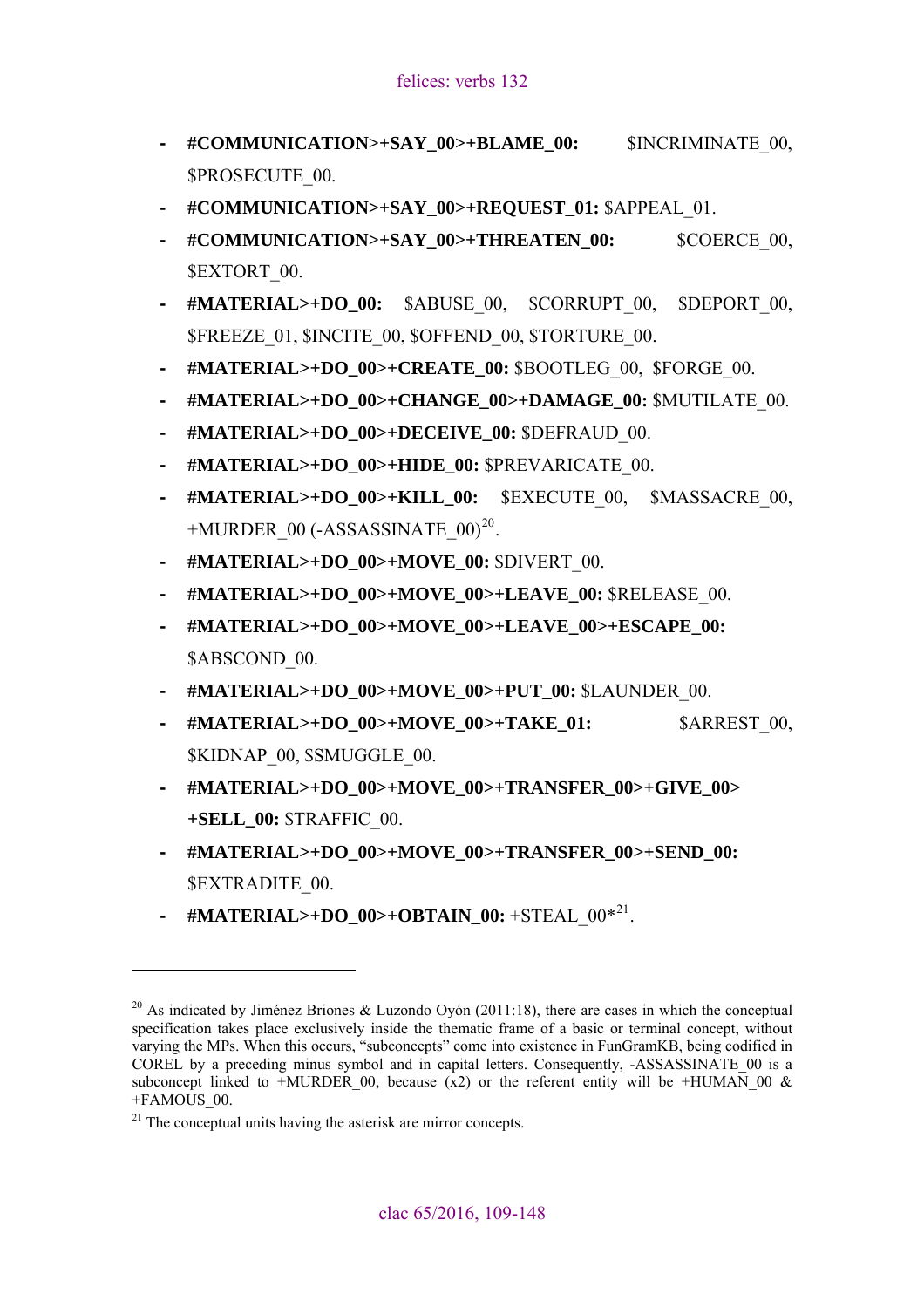- **#MATERIAL>+DO\_00>+OBTAIN\_00>+TAKE\_00:** \$CAPTURE\_00,  $+$ SEIZE  $00^*$ .
- **#MATERIAL>+DO\_00>+STOP\_00:** \$CONNIVE\_00.
- **#MATERIAL>+DO\_00>+TRY\_00>+ATTACK\_00:** \$MOLEST\_00.
- **#MATERIAL>+DO\_00>+WORK\_00:** \$MANIPULATE\_00.
- **#MATERIAL>#MOTION>#TRANSFER>+TRANSFER\_00>+GIVE\_00:**  \$BRIBE\_00, EMBEZZLE\_00.
- **#PSYCHOLOGICAL>#COGNITION>+THINK\_00:** \$CONSPIRE\_00.
- **#PSYCHOLOGICAL>#COGNITION>+THINK\_00>+EXAMINE\_00> +CHOOSE\_00>:** \$JUDGE\_00.
- **#PSYCHOLOGICAL>#PERCEPTION>+PERCEIVE\_00>+SEE\_00> +EXAMINE\_00:** \$INVESTIGATE\_00.
- **#STATIVE>#RELATIONAL>#IDENTIFICATION>+BE\_00:** \$DISBAND\_00.
- **#STATIVE>#RELATIONAL>#POSSESSION>+HAVE\_00:**  \$IMPRISON\_00.

The possible disconnection between the diverse hierarchies of conceptual paths shown above and the way the "domain-specific" concepts are classified is only apparent and can be explained with a brief account of NLP in relation with the different approaches to ontology building.

In surface semantics, legal ontology engineers have been producing taxonomies and have established connections among units (or concepts) basing their assumptions on expert extra-linguistic information, for example, legal theories or deontic logic, but the reasoning capacity has been generally limited to very specific tasks. However, the way the concepts relate to each other in this proposal is based on deep semantics, which combines an extensive commonsense knowledge base (FunGramKB) and a reasoning engine. Consequently, the Ontology of FunGramKB (and the other two modules: Cognicon and Onomasticon) can work with two reasoning processes: MicroKnowing (Microconceptual Knowledge Spreading) and MacroKnowing (Macroconceptual-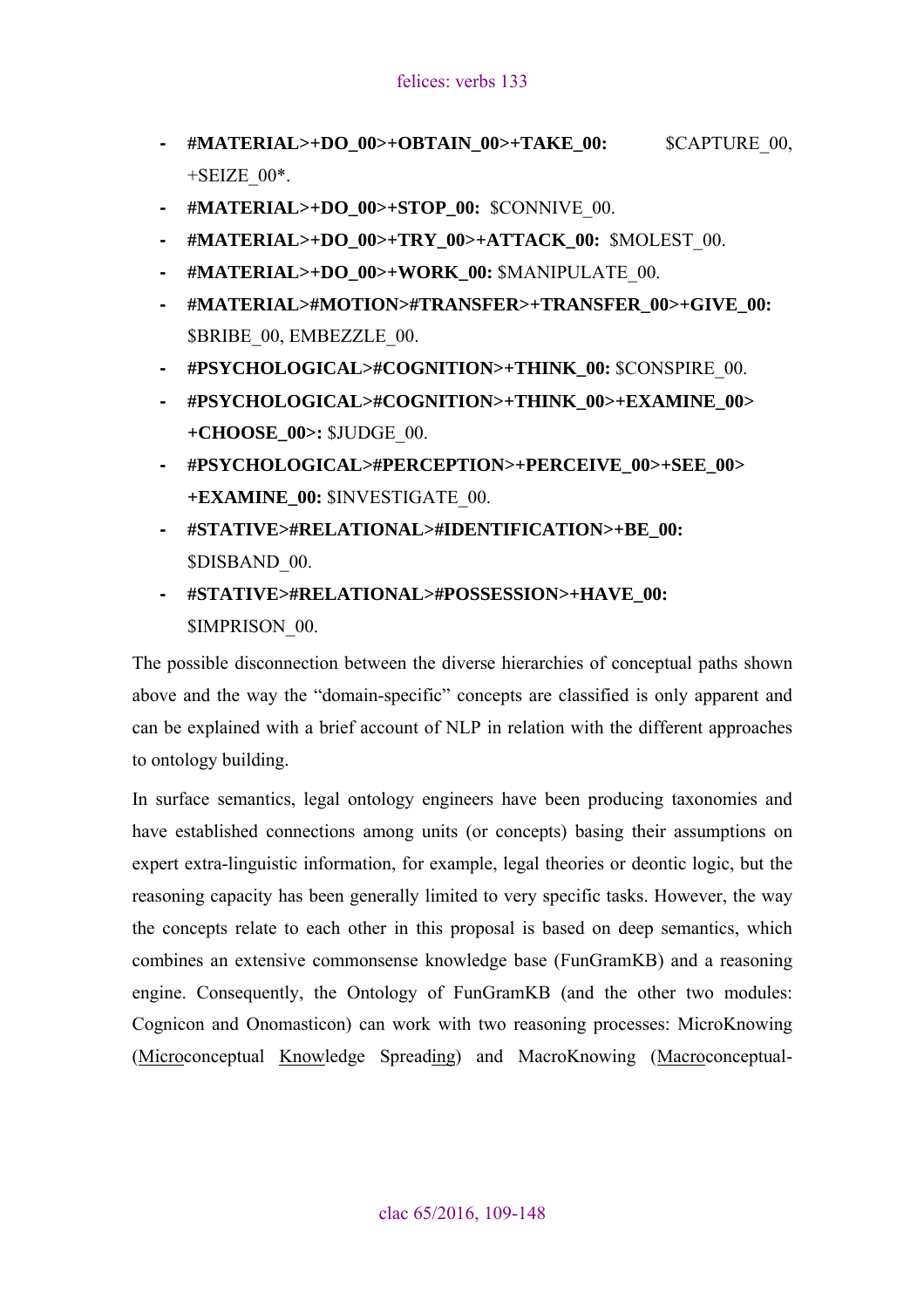Knowing Spreading).<sup>[22](#page-25-0)</sup> Microknowing is performed by two types of reasoning mechanisms: inheritance and inference. Inheritance, for instance, strictly involves the transfer of one or several predications from a superordinate concept to a subordinate one in the ontology. On the other hand, inference is based on the structures shared between predications linked to conceptual units which do not take part in the same subsumption relation within the ontology. The application of these two mechanisms on the MPs allows FunGramKB to minimize redundancy and maximize the informative capacity of the knowledge base. Outside the scope of this article is the role played by macroknowing, which may allow the integration of the MPs of the "events", "entities" or "qualities" in the Ontology with the cognitive macrostructures in the Cognicon or the episodic knowledge stored in the Onomasticon.

Another apparent contradiction in the building of this domain-specific ontology is the full inclusion of the "specific" verbal concepts in the Core Ontology. This methodological decision is based on a series of unpredictable results during the compilation phase.

As previously explained in section 4, the basic concepts of the Core Ontology come from a scrutinized reclassification of the defining vocabulary in the *Longman Dictionary of Contemporary English* (Procter 1978). However, in the case of domainspecific ontologies, the engineer must decide to what extent a percentage of basic commonsense concepts from the Core Ontology are useful for a given subontology and, on the other hand, to what extent it will be necessary to create new basic concepts for the proper classification of domain-based terminals. Precisely, the combination of lexicographical evidence and the hierarchical paths shown above furnish the evidence that all the relevant "events" in this supposedly specific domain need not be included in the *Globalcrimeterm* Subontology. Two reasons are given:

(1) The way in which concepts relate to each other within a domain and the way in which this relationship should be represented in a hierarchical taxonomy is not always clear. Precisely for this reason, the role of the ontology engineer is to

<span id="page-25-0"></span><sup>&</sup>lt;sup>22</sup> For an account of these two reasoning processes, see Periñán Pascual & Arcas Túnez (2005, 2007).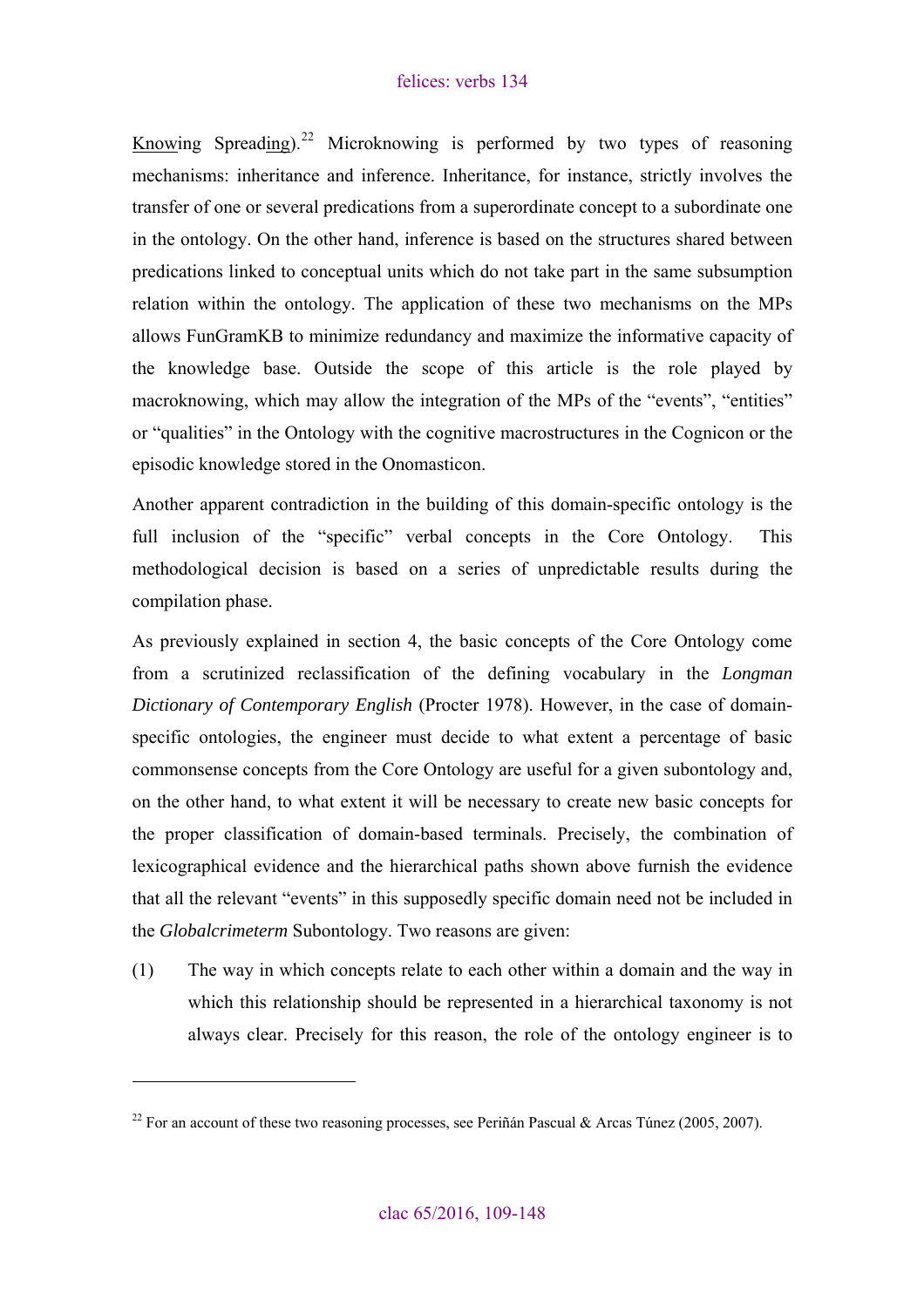<span id="page-26-0"></span>find out common ontological properties and to discern differences among the selected units. This premise may lead me to conclude that most of the apparently specialised conceptual units referred to criminal law in the area of international cooperation against terrorism and organized crime have eventually been included in the Core Ontology as terminal concepts, due to the fact that the semantic content of their corresponding lexical units can be found in widely used learner`s dictionaries and, consequently, this conceptual information is generally known and used by the layperson.<sup>[23](#page-26-1)</sup>

(2) In the same vein, the expert knowledge in the area of legal and social sciences is more accessible to the non-specialised knowledge (common sense) of a layperson than in the case of natural or "hard" sciences. Moreover, the results of the GCTC term extraction have shown that most of the selected terms (specific verbs) included in this field are also well known by the general public.

#### 7. Conclusions

 $\overline{a}$ 

A key factor for the development of this research has been the possibility to use FunGramKB, which was designed to cover many of the most noticeable problems currently faced by NLP and practitioners in the area of artificial intelligence. The main advantage of this knowledge base is its capacity to combine linguistic knowledge and human cognitive abilities within the same integrated system. The concept-orientated interlingua (COREL) serves to describe the properties of the different modules that integrate FunGramKB in the cognitive level. As a consequence, this knowledge base moves away from the traditional solutions based on surface semantics to offer a fullyfledged alternative in which linguistic information is grounded on conceptual structures representing human knowledge.

<span id="page-26-1"></span><sup>&</sup>lt;sup>23</sup> The final outcome of the *Globalcrimeterm* project referred to in footnote 2 is that all of the specialised concepts included there have been "entities" (nouns), even if a large number of the relevant "entities" are also part of the Core Ontology.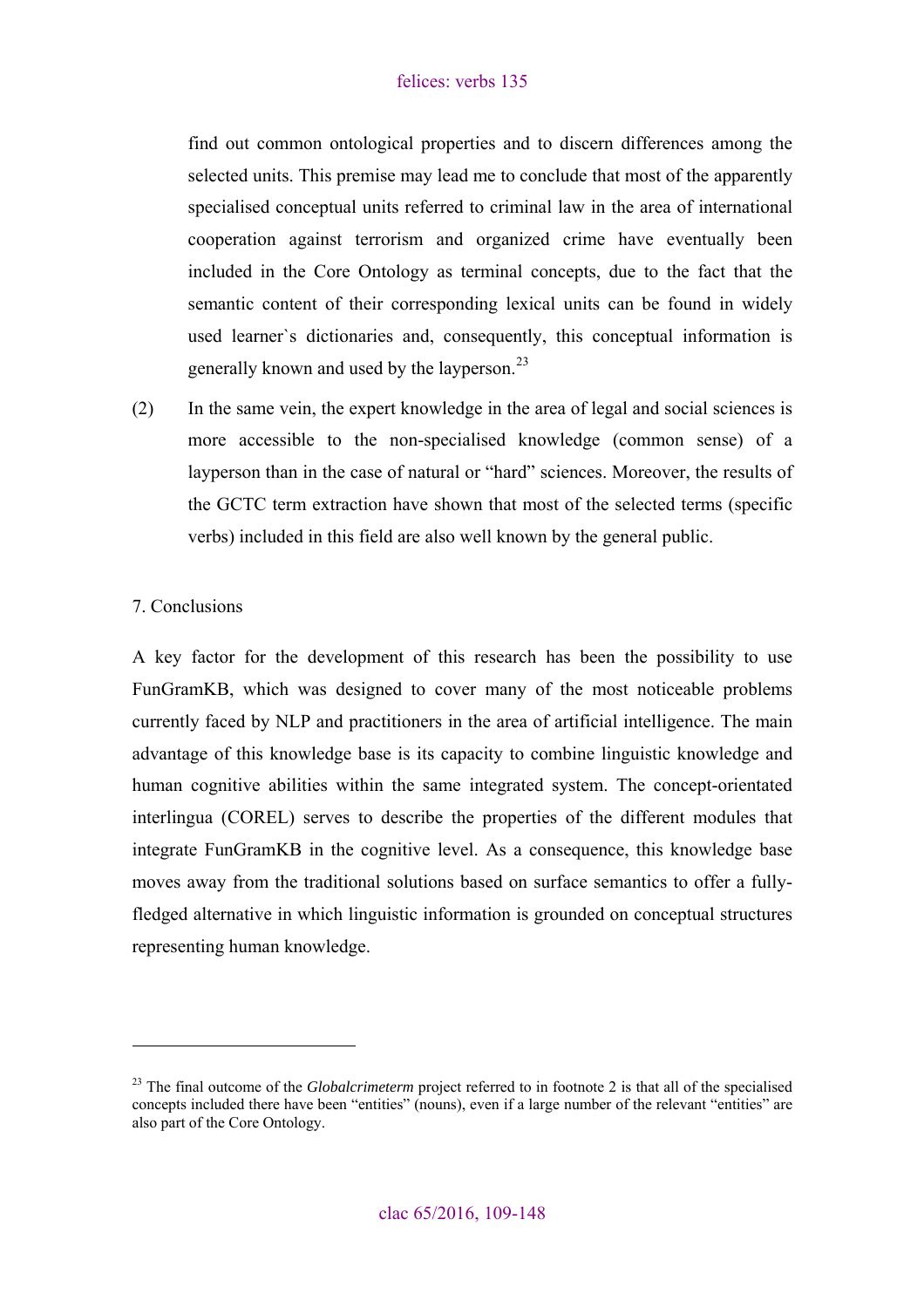<span id="page-27-0"></span>Another relevant factor is the fact that most specialists who are working at present on legal ontologies are not developing applications formally inspired in deep semantics or, more specifically, in a functional linguistic model similar to the Lexical Constructional Model (LCM) or associated computational developments, such as FunGramKB. Moreover, none of the so called legal ontologies, as far as I know, contains any development which covers the area of terrorism and organized crime from a procedural or criminal law perspective. Consequently, the methodology used in the development of the *Globalcrimeterm* project focuses not only on a brief description of the corpus collection/term extraction process, but also on the conceptual modelling, subsumption and hierarchisation of verbs related to procedural law and criminal events. In this respect, this ontological construction based on the COHERENT methodology may contribute to a new perspective of analysis in the field of legal ontology building.

At a more specific level, the concept \$BRIBE\_00 has been used as a canonical instantiation of conceptual modelling and a similar process has been followed to represent the meaning of the remaining 48 events collected in Appendix 1. Moreover, the hierarchisation phase has demonstrated how the apparently 49 specialised concepts replicate the same classification tenets and share the same upper conceptual level as the basic concepts of the Core Ontology. In fact, the "specific" verbal concepts are eventually included in the Core Ontology and not in the domain-specific ontology, as previously calculated. In this respect the selected events collected here clearly differ from the selected "entities" or terminological nouns, which are generally integrated in the *Globalcrimeterm* Subontology. Among the reasons that could explain this unexpected result, it is worth noting the evidence provided by lexicographical sources, which show how the semantic content of the units linked to the selected concepts is not only known by legal practitioners but also shared by the average speaker of the language.

#### References

Allen, J. F. (1983). Maintaining knowledge about temporal intervals. Communications of the ACM 26, (11), 832-843.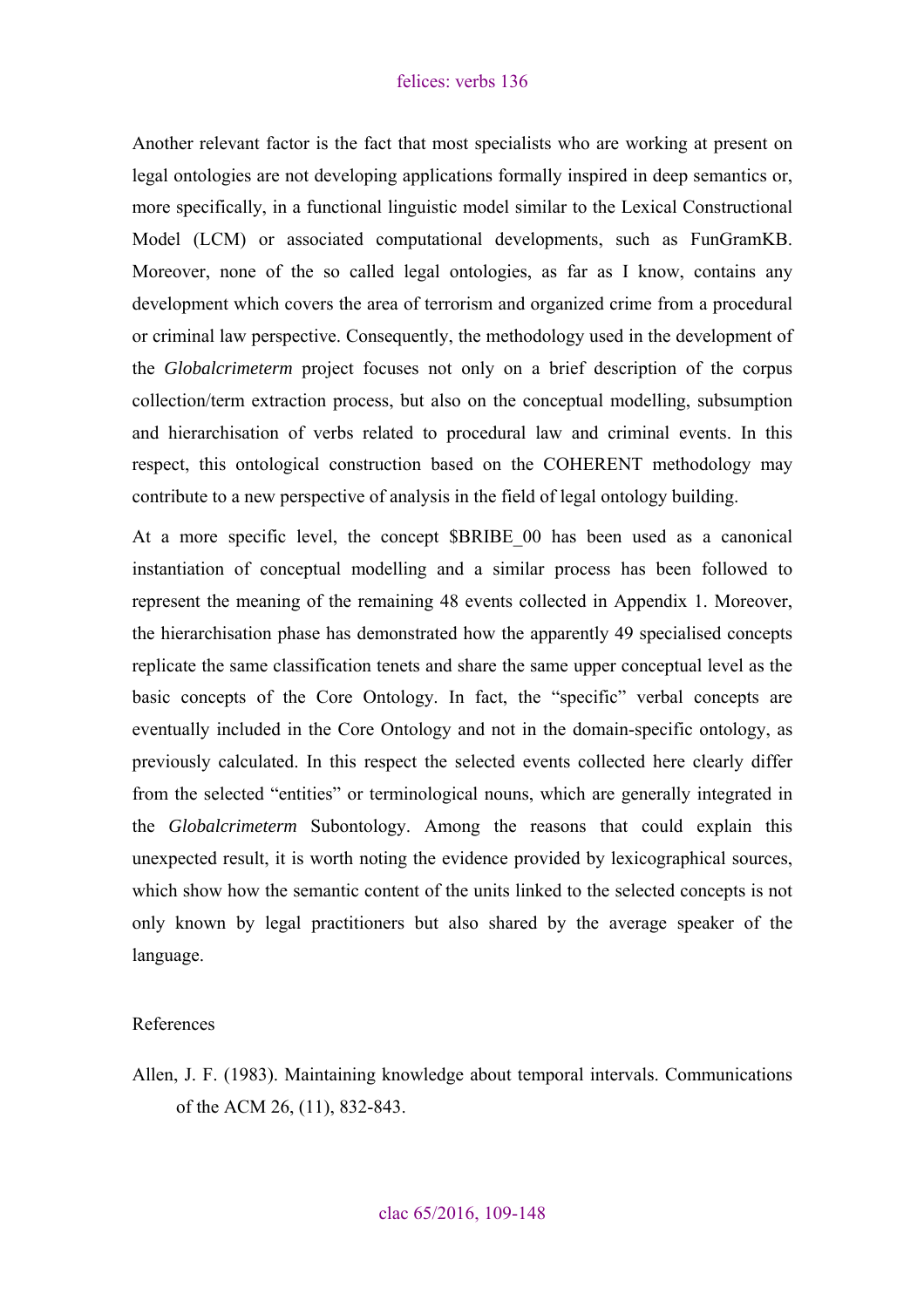- Allen, J. F. & Ferguson, G. (1994). Actions and events in interval temporal logic. Journal of Logic and Computation, 4 (5), 531-579.
- Asaro, C. et al. (2003). A Domain Ontology: Italian Crime Ontology. In Proceedings of the ICAIL 2003 Workshop on Legal Ontologies & Web Based Legal Information Management, (pp. 1-7).

(https://www.academia.edu/8305368/A\_Domain\_Ontology\_Italian\_Crime\_Ontology)

- Bender, E. (2009). Linguistically naïve != Language independent: why NLP needs linguistic typology. In Proceedings of the European Chapter of the ACL 2009 Workshop on the Interaction between Linguistics and Computational Linguistics (pp. 26-32). Association for computational linguistics. (http://www.aclweb.org/anthology/W09-0106)
- Benjamins, V. R. et al. (2004). Ontologies of Professional Legal Knowledge as the Basis for Intelligent IT Support for Judges. Artificial Intelligence and Law, 12 (4), 359-378.
- Biber, D. (1993). Representativeness in corpus design. Literary and Linguistic Computing, 8(4), 243-257.
- Boer, A., Hoekstra, R. & Winkels, R. (2001). The CLIME Ontology. In Proceedings of the Second International Workshop on Legal Ontolologies (pp. 37-47). Amsterdam: Jurix.
- Bowker, L. & Pearson, J. (2002). Working with Specialized Language. A Practical Guide to Using Corpora. London and New York: Routledge.
- Breuker, J. & Hoekstra (2004). Core concepts of law: taking common-sense seriously. In Proceedings of Formal Ontologies in Information Systems FOIS-2004 (pp. 210–221). Amsterdam: IOS-Press.
- Breuker, J., Valente, A. & Winkels, R. (2005). Use and Reuse of Legal Ontologies in Knowledge Engineering and Information Management. In V.R. Benjamins et al. (Eds.), Law and the Semantic Web (pp. 36-64). Berlin: Springer.
- Breuker J., Casanovas, P., Klein, M.A.C. & Francesconi, E. (Eds.). (2008). Law, Ontologies and the Semantic Web. Amsterdam: IOS Press.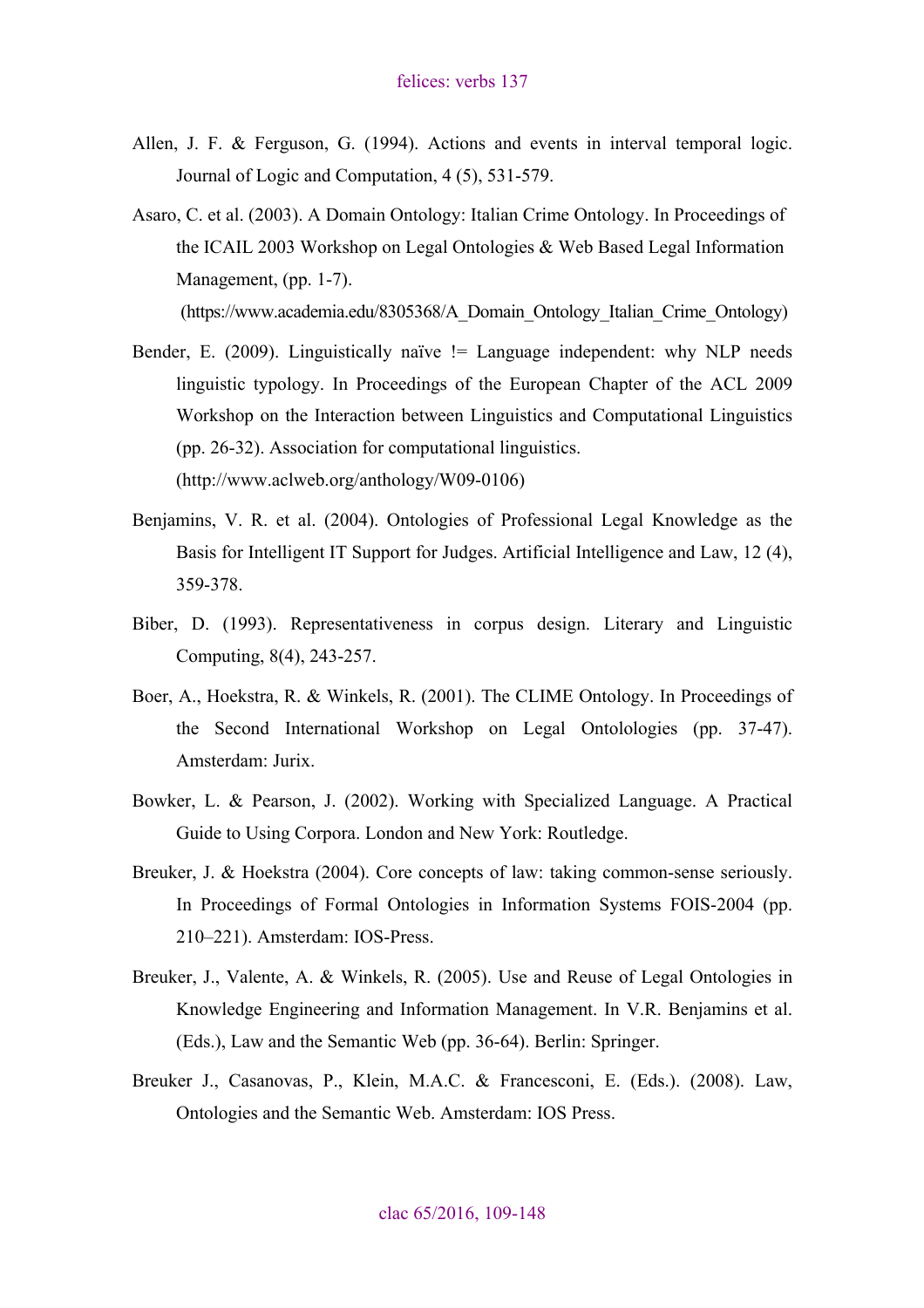- Breuker, J. & Hoekstra, R. (2011). A cognitive science perspective on legal ontologies. In G. Sartor, P. Casanovas, M. A. Biasiotti & M.Fernández-Barrera (Eds.), Approaches to legal ontologies, theories, domains, methodologies (pp. 69-81). Berlin: Springer.
- Cabré Castellví, M. T. (1999). Terminology. Theory, Methods and Applications. Amsterdam: John Benjamins.
- Cabré Castellví, M. T. et al. (2004). The GENOMA-KB project: towards the integration of concepts, terms, textual corpora and entities. In Proceedings of the LREC 2004 (pp. 87-90). Lisbon: European Languages Resources Association.
- Casanovas, P., Casellas, N. & Vallbé J.J. (2009). An ontology-based Decision Support System for Judges. In H. Breuker et al. (Eds.) Legal Ontologies and the Semantic Web. Channeling the Legal Information Flood (pp. 165-175). Amsterdam: IOS Press.
- Casanovas, P., Sartor, G., Biasiotti, M.A. & Fernández Barrera, M. (2011). Theory and methodology in legal ontology engineering: Experiences and future directions. In G. Sartor, P. Casanovas, M. A. Biasiotti & M.Fernández-Barrera (Eds.), Approaches to legal ontologies, theories, domains, methodologies (pp. 3-14). Berlin: Springer.
- Faber, P. (2002). ONCOTERM: sistema bilingüe de información y recursos oncológicos. In A. Alcina & S. Gamero (Eds.), La traducción científico-técnica y la terminología en la sociedad de la información (pp. 177-188). Castelló: Universitat Jaume I.
- Faber, P. & Buendía Castro, M. (2014). EcoLexicon. In A. Abel, Ch. Vettori & N. Ralli (Eds.), Proceedings of the XVI EURALEX International Congress, (pp. 601–607). Bolzano: EURALEX.
- Felices Lago, Á. & Ureña Gómez-Moreno, P. (2012). Fundamentos metodológicos de la creación subontológica en FunGramKB. Onomázein, 26/2, 49-67.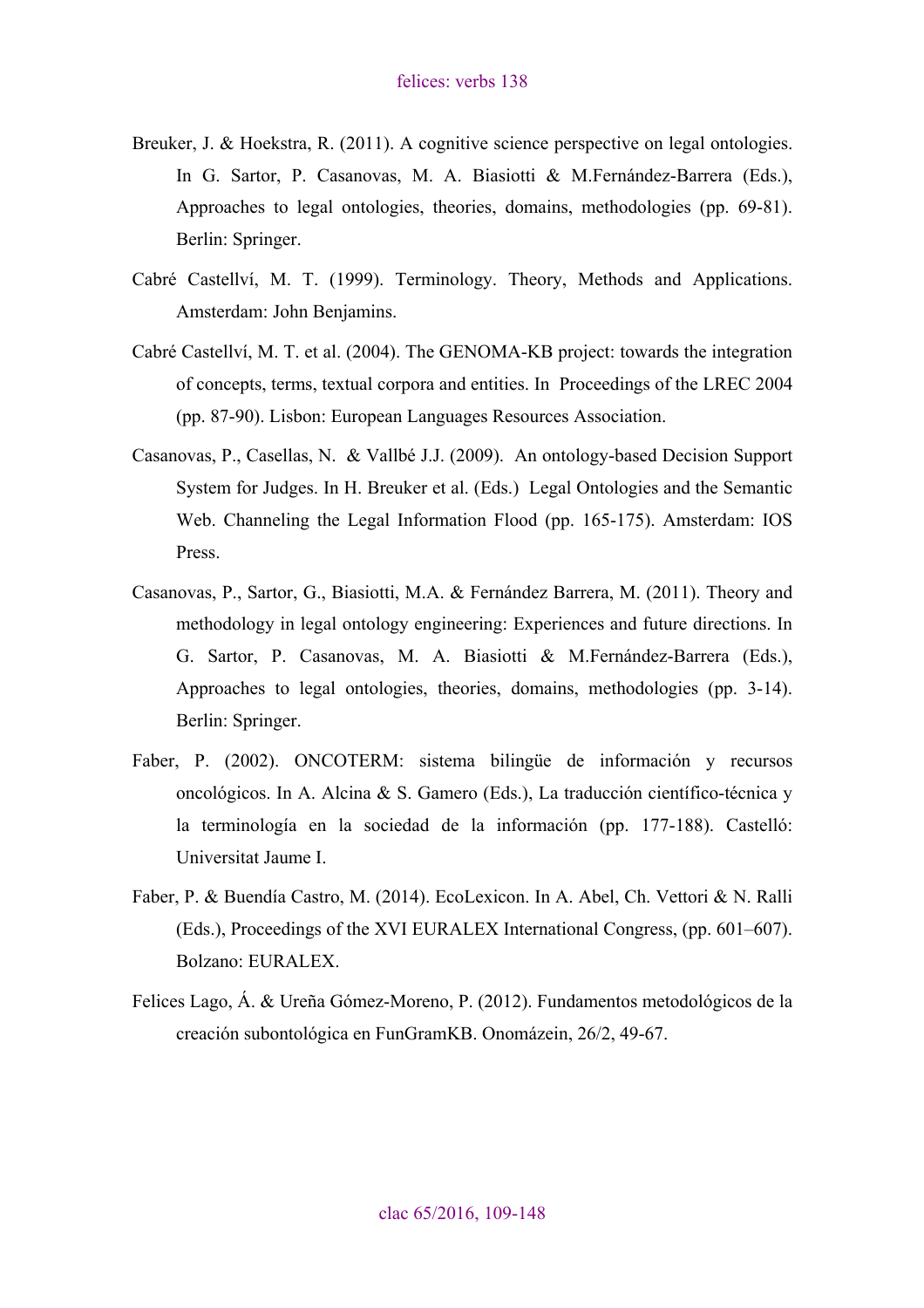- Felices Lago, Á. & Ureña Gómez-Moreno, P. (2014). FunGramKB Term Extractor: a key instrument for building a satellite ontology based on a specialized corpus. In B. Nolan & C. Periñán Pascual (Eds.), Language processing and grammars: The role of functionally oriented computational models (pp. 251-269). Amsterdam: John Benjamins.
- Gangemi, A., Sagri, M. and Tiscornia, D. (2005). A Constructive Framework for Legal Ontologies. In V.R. Benjamins et al. (Eds.). Law and the Semantic Web (pp. 97- 124). Berlin: Springer.
- Gómez González-Jover, A. (2007). Léxico especializado y traducción. In E. Alcaraz Varó, J. Mateo Martínez & F. Yus Ramos (Eds.), Las lenguas profesionales y académicas (pp. 27–40. Barcelona: Ariel.
- Gruber, Th. R. (1993). A translation approach to portable ontology specifications. Knowledge Acquisition, 5(2), 199-220.
- Hsieh, S. et al. (2010). Enabling the development of base domain ontology through extraction of knowledge from engineering domain handbooks. In Advanced Engineering Informatics. D.O.I.:10.1016/j.aei.2010.08.004.
- Jackendoff, R. (1990). Semantic Structures. Cambridge (Massachusetts): MIT Press.
- Jiménez Briones, R. & Luzondo Oyón, A. (2011). Building ontological meaning in a lexico-conceptual knowledge base. Onomázein, 23, 11-40.
- Kerremans, K., De Baer, P., Temmerman, R. (2007). Dealing with terminological variation in Termontography: examples from the "PoCeHRMOM"project. In Proceedings of the XVIth European Symposium on Language for Special Purposes (pp. 27–31).Hamburg: University of Hamburg.
- Koester, A. (2010). Building small specialised corpora. In A. O' Keeffe & M. McCarthy (Eds.), The Routledge Handbook of Corpus Linguistics (pp. 66-79). London: Routledge.
- Kralingen, R.W. van (1995). Frame-based Conceptual Models of Statute Law. The Hague: Kluwer Law International.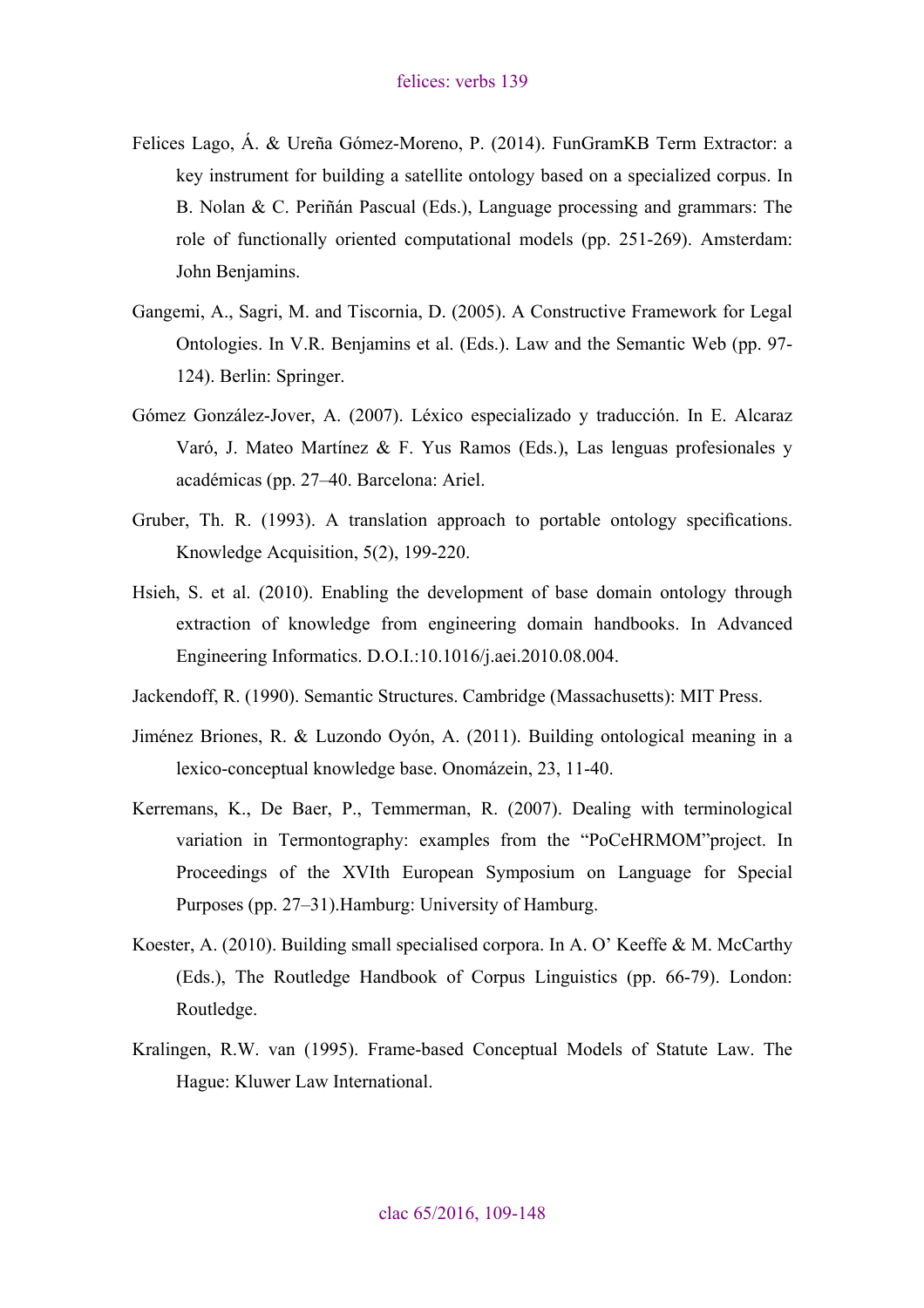- Lame, G. (2002). Construction d'ontologie à partir de textes. Une ontologie de droit dédiée à la recherche d'information sur le Web. PhD dissertation, Ecole des mines de Paris, Paris. (http://www.cri.ensmp.fr/).
- Leary, R.M., Vandenberghe, W. & Zeleznikow, J. (2004). Towards a financial fraud ontology: a legal modelling approach. In ICAIL 2003 Workshop on Legal Ontologies & Web based legal information management (pp. 1-33). (To unload it, go to Leibnizcenter.org).
- Lenci, A. et al. (2000). SIMPLE: A general framework for the development of multilingual lexicon. International Journal of Lexicography, 13 (4), 249-263.
- Lenci, A. (Ed.). (2008). From context to meaning: distributional models of the lexicon in linguistics and cognitive science. Italian Journal of Linguistics, 20/1.
- Levin, B. & Rappaport, M.H. (2005). Argument realization. Cambridge: Cambridge University Press.
- L'Homme, M-C. (2004). La terminologie: principes et techniques. Montreal: Les Presses de l'Université de Montréal.
- L'Homme, M-C. (2006). Processing of Terms in Specialized Dictionaries: New Models and Technique. Special issue of Terminology 12:2 (2006). Amsterdam: John Benjamins.
- Liebwald, D. (2007). Semantic Spaces and Multilingualism in the Law: The Challenge of Legal Knowledge Management. In LOAIT (pp. 131-148).
- Mairal Usón, R. & Ruiz de Mendoza Ibáñez, F. J. (2008). New challenges for lexical representation within the Lexical-Constructional Model. Revista Canaria de Estudios Ingleses, 57, 137-158.
- Mairal Usón, R. & Ruiz de Mendoza Ibáñez, F. J. (2009). Levels of description and explanation in meaning construction. In Ch. Butler & J. Martín Arista (Eds.) Deconstructing Constructions (pp. 153–198). Amsterdam: John Benjamins.
- Masolo, C. et al. (2003). WonderWeb Deliverable D18: Ontology Library. Laboratory for Applied Ontology, ISTC-CNR.

(http://wonderweb.man.ac.uk/deliverables/documents/D18.pdf)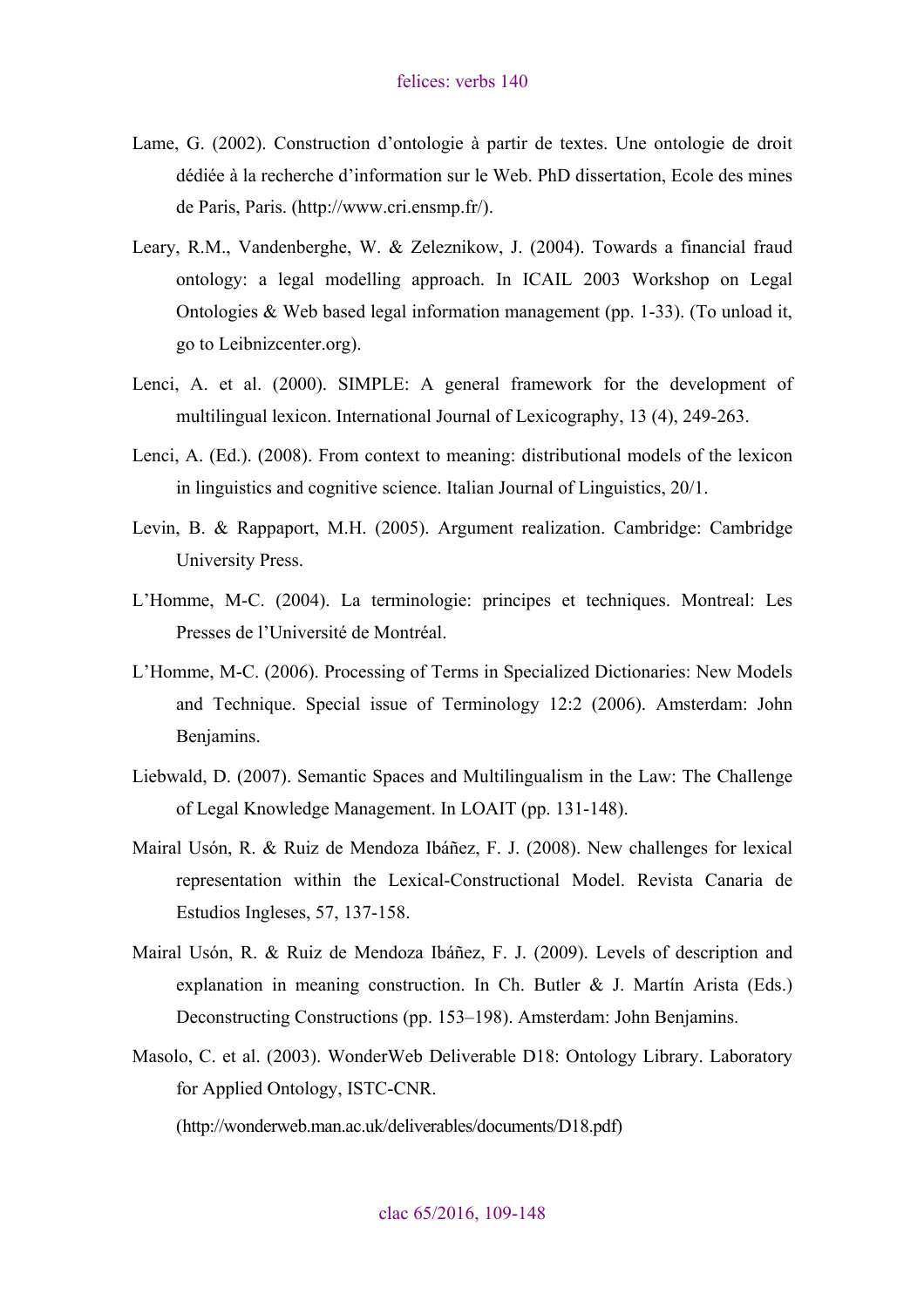- Maurel, D. (2008). Prolexbase: A multilingual relational lexical database of proper names. In Proceedings of the International Conference on Language Resources and Evaluation,LREC 2008 (pp. 335-338). ELRA: Marrakech.
- McCarty, L.T. (1989). A Language for Legal Discourse, I. Basic Features. In Proceedings of the 2nd International Conference on Artificial Intelligence and Law (pp. 180-189). New York: ACM.
- Musen, M.A. (1992). Dimensions of knowledge sharing and reuse. Computers and Biomedical Research, 25, 435-467.
- Niles, I. & Pease, A. (2001). Towards a standard Upper Ontology. In Proceedings of the Second International Conference on Formal Ontology in Information Systems. Ogunquit. (http://www.adampease.org/professional/FOIS.pdf)
- Pedersen, B.S. & Keson, B. (1999). SIMPLE–Semantic information for multifunctional plurilingual lexica: some examples of Danish concrete nouns. Proceedings of the SIGLEX-99 Workshop. Maryland.

(http://clair.eecs.umich.edu/aan/paper.php?paper\_id=W99-0507#pdf)

- Periñán Pascual, C. (2012). The situated common-sense knowledge in FunGramKB. Review of Cognitive Linguistics, 10(1), 184-214.
- Periñán Pascual, C. & Arcas Túnez, F. (2004). Meaning postulates in a lexicoconceptual knowledge base. Proceedings of the 15th International Workshop on Databases and Expert Systems Applications (pp. 38-42). Los Alamitos (California): IEEE.
- Periñán Pascual, C. & Arcas Túnez, F. (2005). Microconceptual-Knowledge Spreading in FunGramKB. Proceedings of the 9th IASTED International Conference on Artificial Intelligence and Soft Computing (pp. 239-244). Anaheim-Calgary-Zurich: ACTA Press.
- Periñán Pascual, C. & Arcas Túnez, F. (2007). Cognitive modules of an NLP knowledge base for language understanding. Procesamiento del Lenguaje Natural, 39, 197-204.
- Periñán Pascual, C. & Arcas Túnez, F. (2010a). Ontological commitments in FunGramKB. Procesamiento del Lenguaje Natural, 44, 27-34.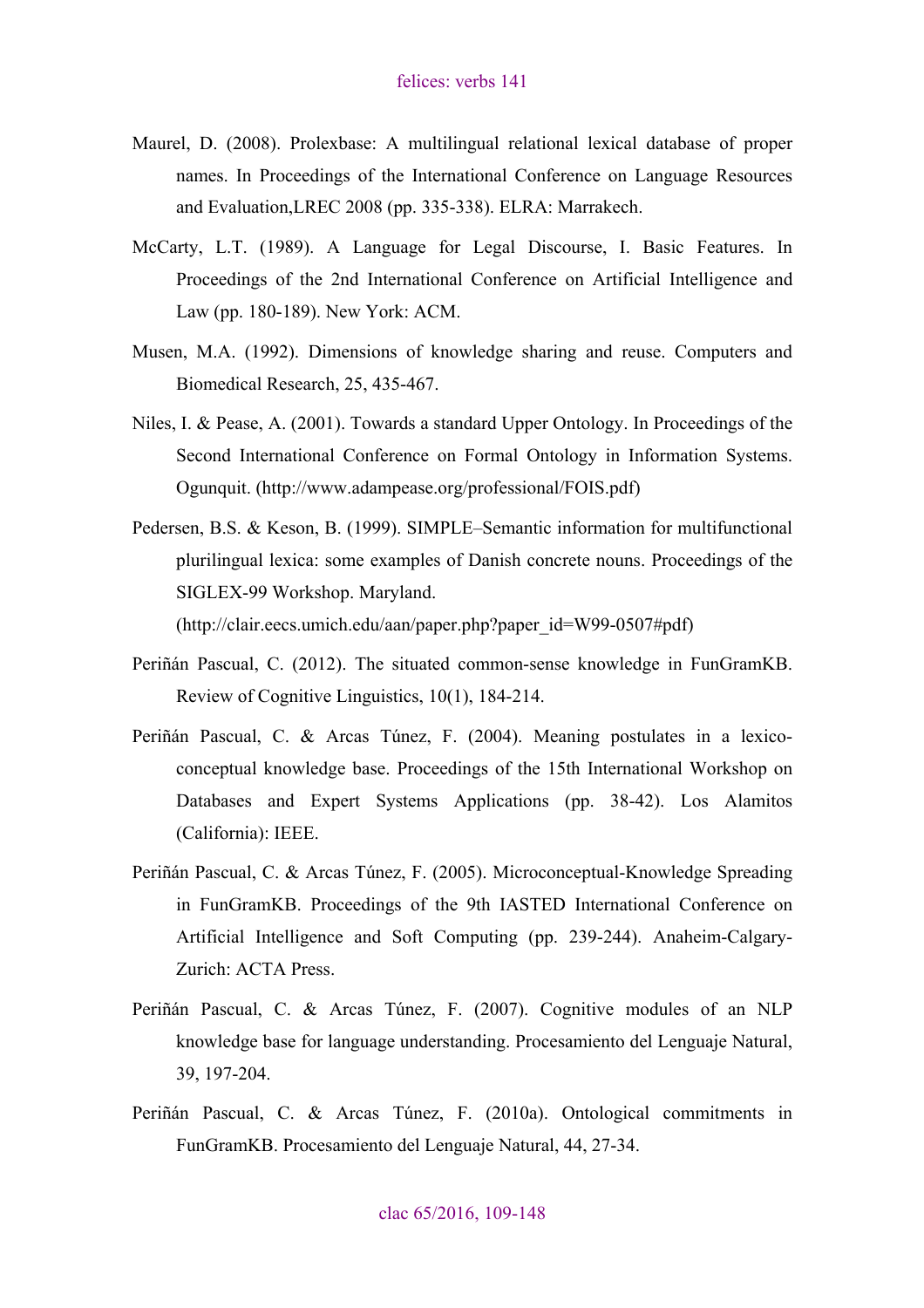- Periñán Pascual, C. & Arcas Túnez, F. (2010b). The architecture of FunGramKB. In Proceedings of the 7th International Conference on Language Resources and Evaluation, European Language Resources Association (pp. 2667-2674). European Language Resources Association (ELRA).
- Periñán Pascual, C. & Arcas Túnez, F. (2014). La ingeniería del conocimiento en el dominio legal: La construcción de una Ontología Satélite en FunGramKB. Revista Signos. Estudios de Lingüística, 47(84), 113-139.
- Periñán Pascual, C. & Mairal Usón, R. (2010). La gramática de COREL. Un lenguaje de representación conceptual. Onomázein, 21, 11-45.
- Periñán Pascual, C. & Mairal Usón, R. (2011). The COHERENT methodology in FunGramKB" Onomázein, 24, 13-33.
- Procter, P. (Ed.) (1978). Longman Dictionary of Contemporary English. Harlow, Essex: Longman.
- Pustejovsky, J. (1995). The Generative Lexicon. Cambridge (Massachusetts): MIT Press.
- Reinhart, T. (2006). Interface strategies: Optimal and costly computations. Cambridge (Massachusetts): MIT Press.
- Ruiz de Mendoza, F. J. & Mairal Usón, R. (2008). Levels of description and constraining factors in meaning construction: an introduction to the Lexical Constructional Model. Folia Linguistica, 42/2, 355-400.
- Sartor, G., Casanovas, P., Biasiotti, M.A. & Fernández-Barrera, M. (Eds.), Approaches to legal ontologies, theories, domains, methodologies. Berlin: Springer.
- Sowa, J. F. (2000). Ontology, metadata, and semiotics. In ). B. Gantery & G. Mineau (Eds.), Conceptual structures: logical, linguistics, and computational issues (pp. 55-81). Berlin: Springer.
- Temmerman, R. (2000). Towards New Ways of Terminology Description. The Sociocognitive-Approach. Amsterdam: John Benjamins.
- Temmerman, R. & Kerremans, K. (2003). Termontography. Ontology building and the Sociocognitive Approach to terminology description. In Prague CIL17 conference. (http://www.hf.uib.no/forskerskole/temmerman\_art\_prague03.pdf.)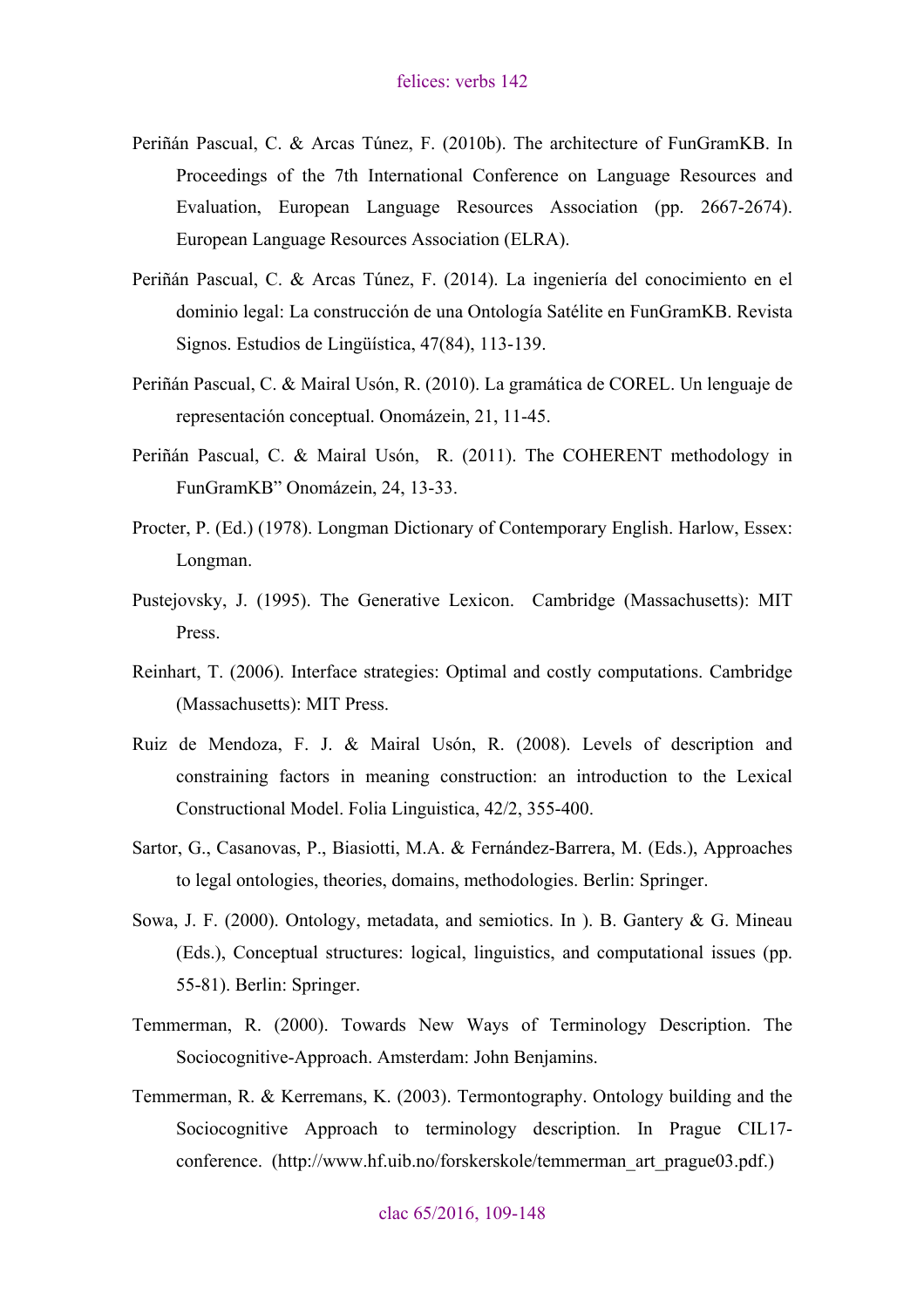- <span id="page-34-0"></span>Ureña Gómez-Moreno, P., Alameda Hernández, Á. & Felices Lago, Á. (2011). Towards a specialised corpus of organized crime and terrorism. In M. L. Carrió et al. (Ed.), La investigación y la enseñanza aplicadas a las lenguas de especialidad y a la tecnología (pp. 301-306).Valencia: Universitat Politècnica.
- Valente, A. (1995). Legal knowledge engineering: a modelling approach. Amsterdam: IOS Press.
- Valente, A. (2005). Types and Roles of Legal Ontologies. In V.R. Benjamins et al. (Eds.), Law and the Semantic Web (pp. 65-76). Berlin: Springer.
- Valente, A. & Breuker, J. (1994). A functional view of law. In G. Bargellini and S. Binazzi, (eds.) Towards a global expert system in law. Padua: CEDAM Publishers.
- Valente, A. & Breuker, J.(1999). Legal Modelling and Automated Reasoning with ONLINE. International Journal of Human-Computer Studies, 51(6), 1079-1125.
- Van Valin, R.D. Jr. (2005). The Syntax-Semantics-Pragmatics Interface: An Introduction to Role and Reference Grammar, Cambridge: Cambridge University Press.
- Velardi, P., Pazienza, M.T. & Fasolo, M. (1991). How to encode semantic knowledge: a method for meaning representation and computer-aided acquisition. Computational Linguistics, 17/2, 153-170.
- Vossen, P. (2003). Ontologies. In R. Mitkov (Ed.). The Oxford Handbook of Computational Linguistics (pp. 464-482). Oxford: Oxford University Press.
- Zeleznikow, J. & Stranieri, A. (2001). An ontology for the construction of legal decision support systems. In Proceedings of the Second International Workshop on Legal Ontologies (pp. 67-76)

#### Appendix

Verbal concepts (events) included in the Core Ontology after their previous extraction from the *Globalcrimeterm* Corpus and their subsequent conceptual modelling. In alphabetical order: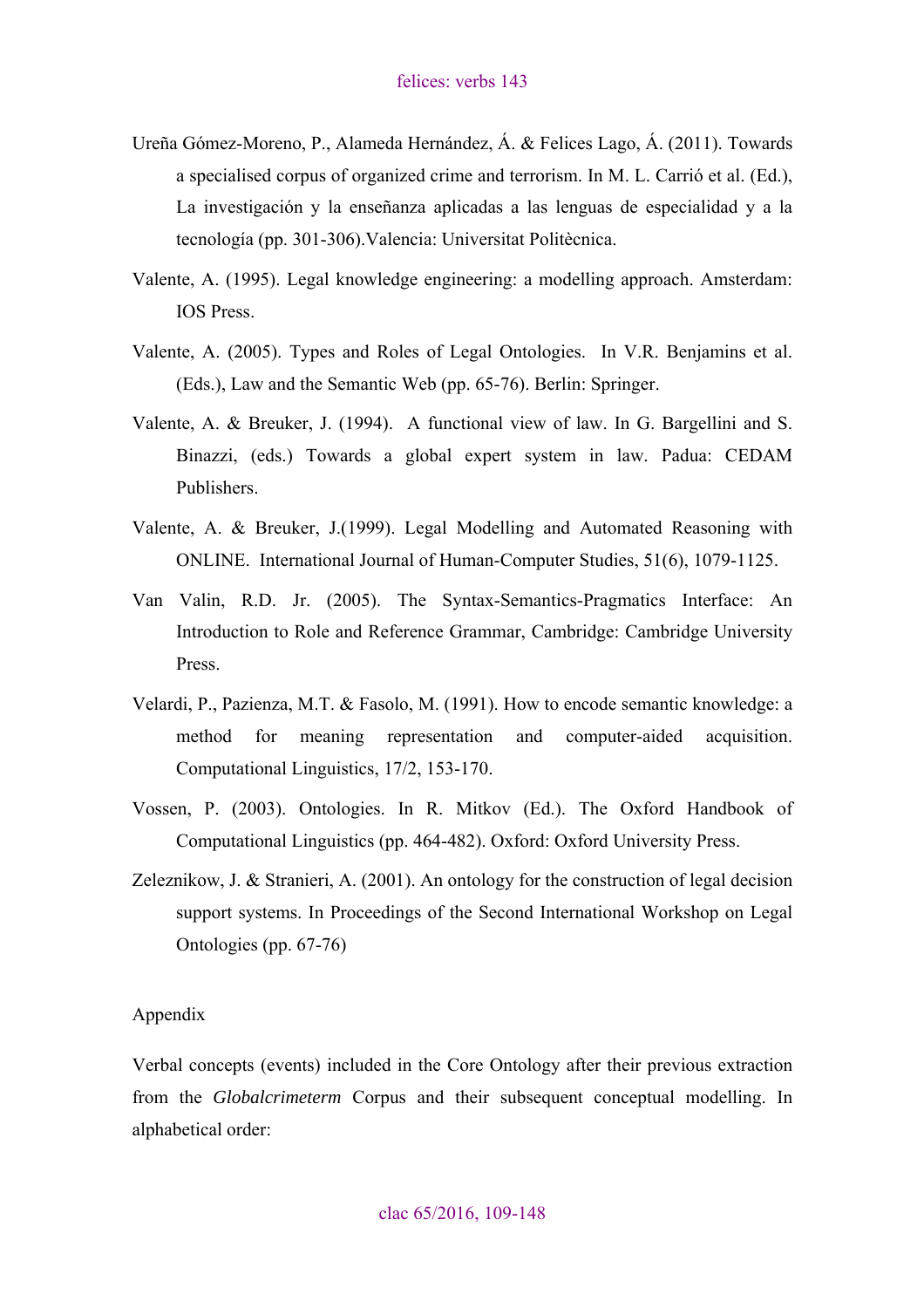\$ABUSE\_00

TF: (x1)Theme (x2)Referent

MP: +(e1: +DO\_00 (x1)Theme (x3)Referent (f1: (e2: +BE\_01 (x1)Theme (x4: +CRUEL\_00 | +VIOLENT\_00)Attribute (f2: x2)Goal))Manner)

\$ABSCOND 00

TF: (x1)Agent (x2)Theme (x3)Location (x4)Origin (x5)Goal MP:  $+(e1: +ESCAPE_00 (x1)Agent (x2)Then (x3)Location (x4: +PLACE_00)Origin$  $(x5: +PLACE$  00)Goal (f1: +FAST\_00  $\land$  +SECRET\_00)Manner)  $+(e2: n + BE_01 (x6)$ Theme  $(x7: +LEGAL_00)$ Attribute) \*(e3: +ESCAPE\_00 (x1)Agent (x2)Theme (x3)Location (x4)Origin (x5)Goal (f2: (e4: +STEAL\_00  $(x1)$ Theme  $(x3: +ARTEFACT_00)$ Referent))Manner)

\$ACQUIT\_00

TF: (x1)Theme (x2)Referent (x3)Goal MP:  $+(e1: +SAY 00 (x1: +JUDGE 00)$ Theme  $(x4: (e2: past n +DO 00 (x5: +HUMAN 00)$  Theme  $(x2: +CRIME_00)$ Referent))Referent  $(x3)Goal (f1: +TRIAL_00)Scene)$ 

\$APPEAL\_01

TF: (x1)Theme (x2)Referent (x3)Goal MP:  $+(e1: +REQUEST_01 (x1: +HUMAN_00)Theme (x4: (e2: +CHANGE_00 (x3: +JUDGE_00))$ Theme  $(x2: +OPINION 00)$ Referent))Referent  $(x3)Goal$ 

\$ARREST\_00

TF:  $(x1: +POLICE 00)$ Agent  $(x2)$ Theme  $(x3)$ Location  $(x4)$ Origin  $(x5)$ Goal MP:  $+(e1: +TAKE_01 (x1)Agent (x2)Then (x3)Location (x4)Original(x5)Goal$ (f1: (e2: +THINK\_00 (x1)Theme (x6: (e3: past +DO\_00 (x2)Theme (x7: +CRIME\_00)Referent))Referent))Reason)

(-ASSASSINATE\_00) / +MURDER\_00 TF:  $(x1)$ Theme  $(x2)$ : +HUMAN 00  $\&$  +FAMOUS 00)Referent MP:  $+(e1: +KILL_00 (x1)$ Theme  $(x2)$ Referent (f1)Instrument (f2: (e2: +EXIST 00  $(x3: +CRIME_00)$ Theme))Result)

\$BOOTLEG\_00 TF: (x1)Theme (x2)Referent MP:  $+(e1: +CREATE 00 (x1: +HUMAN 00)$ Theme (x2: +ALCOHOL 00 & +PRODUCT 00)Referent)  $+(e2: + SELL_00 (x1)Agent (x2)Then (x3)Original(x4)Goal)$  $+(e3: +TAKE_01 (x1)Agent (x2)Then (x5)Location (x3)Original(x4)Goal)$  $+(e4: n + BE_01 (x2)$ Theme (x6: +LEGAL 00)Attribute)

#### \$BRIBE\_00

TF:  $(x1)$  Agent  $(x2)$  Theme  $(x3)$  Origin  $(x4)$  Goal MP:  $+(e1: +GIVE 00 (x1: +HUMAN 00)Agent (x2: +MONEY 00 ^ +GIFT 00)Then (x1)Origin (x3:$ +HUMAN\_00 & +OFFICIAL\_00)Goal

\*(e2: +DO\_00 (x4)Theme (x5)Referent (f1:  $SLEGAL$  N\_00 | +DISHONEST\_00)Attribute

\$CAPTURE\_00

TF: (x1)Theme (x2)Referent MP:  $+(e1: +TAKE_00 (x1: +HUMAN_00)$ Theme (x2:  $+HUMAN_00)$ Referent (f1: (e2:  $+STORE_00$  $(x1)$ Theme  $(x2)$ Referent))Purpose (f2: (e3: +BECOME 00  $(x2)$ Theme (x3: +PRISONER\_00)Attribute))Result)

\$COERCE\_00 TF: (x1)Theme (x2)Referent (x3)Goal MP:  $+(e1: +THREATEN 00 (x1: +HUMAN 00)Then (x2)Referent (x3: +HUMAN 00)Goal$ (f1: +VIOLENT\_00)Manner (f2: (e2: +DO\_00 (x3)Theme (x4)Referent))Purpose)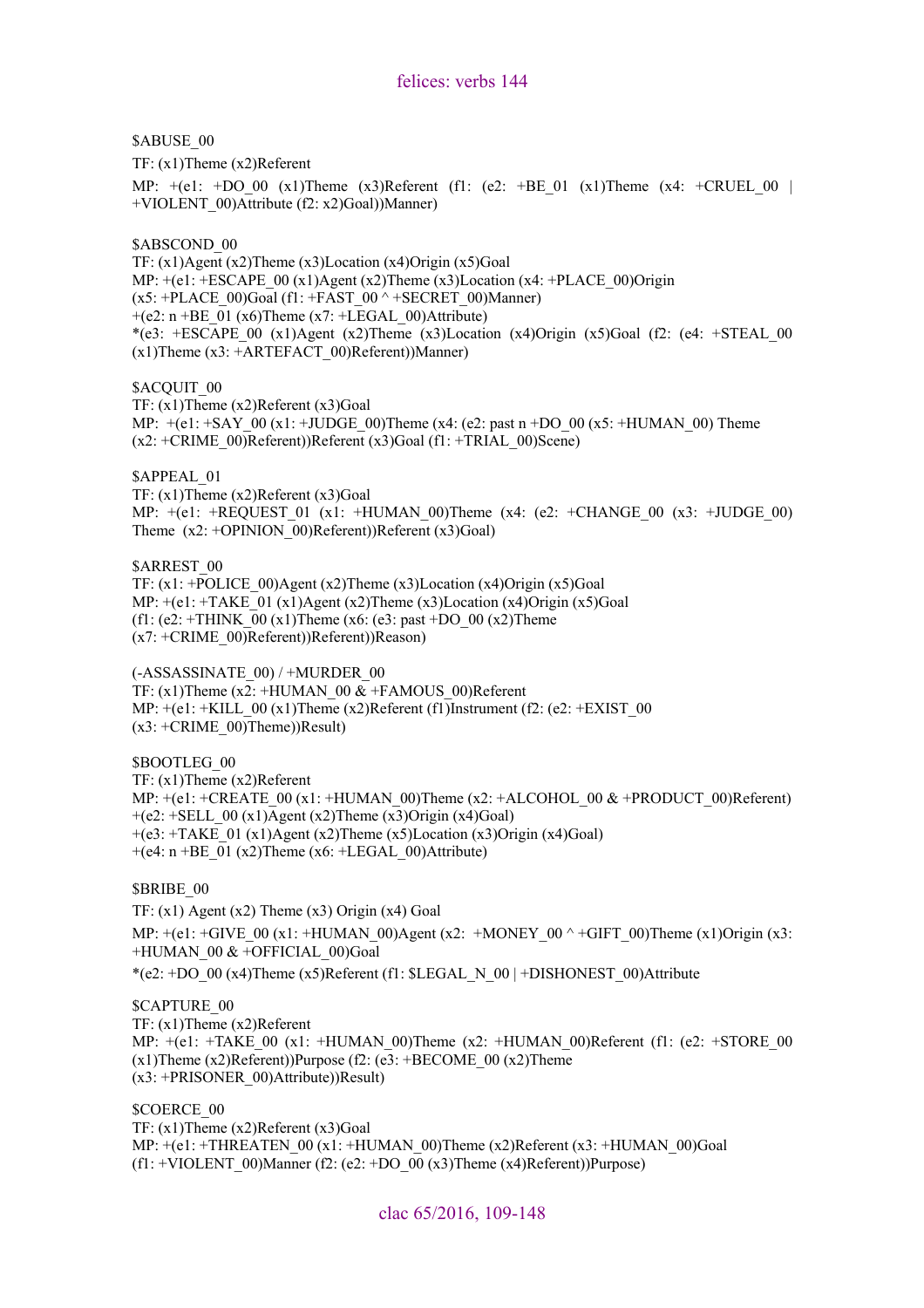\$CONFESS\_00 TF: (x1)Theme (x2)Referent (x3)Goal MP:  $+(e1: +SAY \ 00 (x1: +HUMAN \ 00)$ Theme (x4: (e2: past +DO 00 (x1)Theme (x2: +CRIME\_00)Referent))Referent (x3: +HUMAN\_00)Goal)

\$CONNIVE\_00:

TF: (x1)Theme (x2)Referent MP:  $+(e1: n + STOP 00 (x1)$ Theme  $(x4: (e2: +DO 00 (x3)$ Theme  $(x2)$ Referent))Referent) $(e3: +BE 01)$  $(x2)$ Theme  $(x5: +WRONG_00)$ Attribute))

\$CONSPIRE\_00 TF: (x1)Theme (x2)Referent MP:  $+(e1: +THINK_00 \t (x1)$ Theme  $(x2)$ Referent (f1:  $+SECRET_00)$ Manner (f2: +HUMAN\_00)Company (f3: ((e2: +DO\_00 (x1)Theme (x3)Referent (f2)Company) (e3: n +BE\_01  $(x3)$ Theme  $(x4: +LEGAL_00)$ Attribute)))Purpose)

\$CORRUPT\_00

TF: (x1)Theme (x2)Referent MP:  $+(e1: +DO_00 (x1)')$ Theme  $(x3: (e2: ing +DO_00 (x4: +HUMAN_0))')$ Theme  $(x2)$ Referent))Referent)(e3: +BE\_01 (x2)Theme (x5: +DISHONEST\_00)Attribute))

\$DECLARE\_00 TF: (x1)Theme (x2)Referent (x3)Goal MP:  $+(e1: +SAY \ 00 \ (x1)$ Theme  $(x2)$ Referent  $(x3)$ Goal)  $+(e2: +BE_01 (x2)$ Theme  $(x4: +TRUE_00)$ Attribute)

\$DEFRAUD\_00 TF: (x1)Theme (x2)Referent MP:  $+(e1: +DECEIVE 00 (x1: +HUMAN 00)$ Theme (x2:  $+HUMAN 00)$ Referent (f1: (e2: +EXPERIENCE\_00 (x2)Theme (x3: +DAMAGE\_01)Referent))Result  $| (f2:(e3):$  egr +HAVE\_00 (x2)Theme (x4)Referent))Result)

\$DEPORT\_00

TF: (x1)Theme (x2)Referent MP:  $+(e1: +DO_00 (x1)$ Theme  $(x2: (e2: +LEAVE_00 (x1)Agent (x3: +HUMAN_00)$ Theme  $(x4)$ Location  $(x5: +COUNTRY$  00)Origin  $(x6: +COUNTRY$  00)Goal))Referent)  $+(e3: +BE_02(x3))$ Theme (x5)Location  $(f1:(e4: n + BE_01 (x5)Then (x7: +LEGAL_00)$ Attribute))Reason)

\$DISBAND\_00 TF: (x1)Theme (x2)Referent MP:  $+(e1: egr + BE_00 (x1)$ Theme (x2:  $+ORGANIZATION_00)$ Referent)

\$DIVERT\_00 TF:  $(x1)$ Agent  $(x2)$ Theme  $(x3)$ Location  $(x4)$ Origin  $(x5)$ Goal MP:  $+(e1: +Move_0)$  (x1)Agent (x2:  $+MONEY_0$ )Theme (x3)Location (x4)Origin (x5)Goal (f1: (e2: n +PERMIT\_00 (x6)Theme (x7)Referent (x1)Goal))Scene)

\$EMBEZZLE\_00

TF:  $(x1)$ Agent  $(x2)$ Theme  $(x1)$ Origin  $(x3)$ Goal MP:  $+(e1: +GIVE 00 (x1: +HUMAN 00 ^ + +COMPANY 00)$ Agent (x2:  $+MONEY 00)$ Theme  $(x1)$ Origin  $(x3: +HUMAN 00)Goal (f1: (e2: +USE 00 (x3)Then (x2)Referent (f2: (e3: n +BE 01))$  $(x2)$ Theme  $(x4: +LEGAL_00)$ Attribute))Manner))Scene)

\$EXECUTE\_00 TF: (x1)Theme(x2)Referent MP: +(e1:+KILL\_00(x1)Theme(x2)Referent(f1:+PUNISHMENT\_00)Purpose)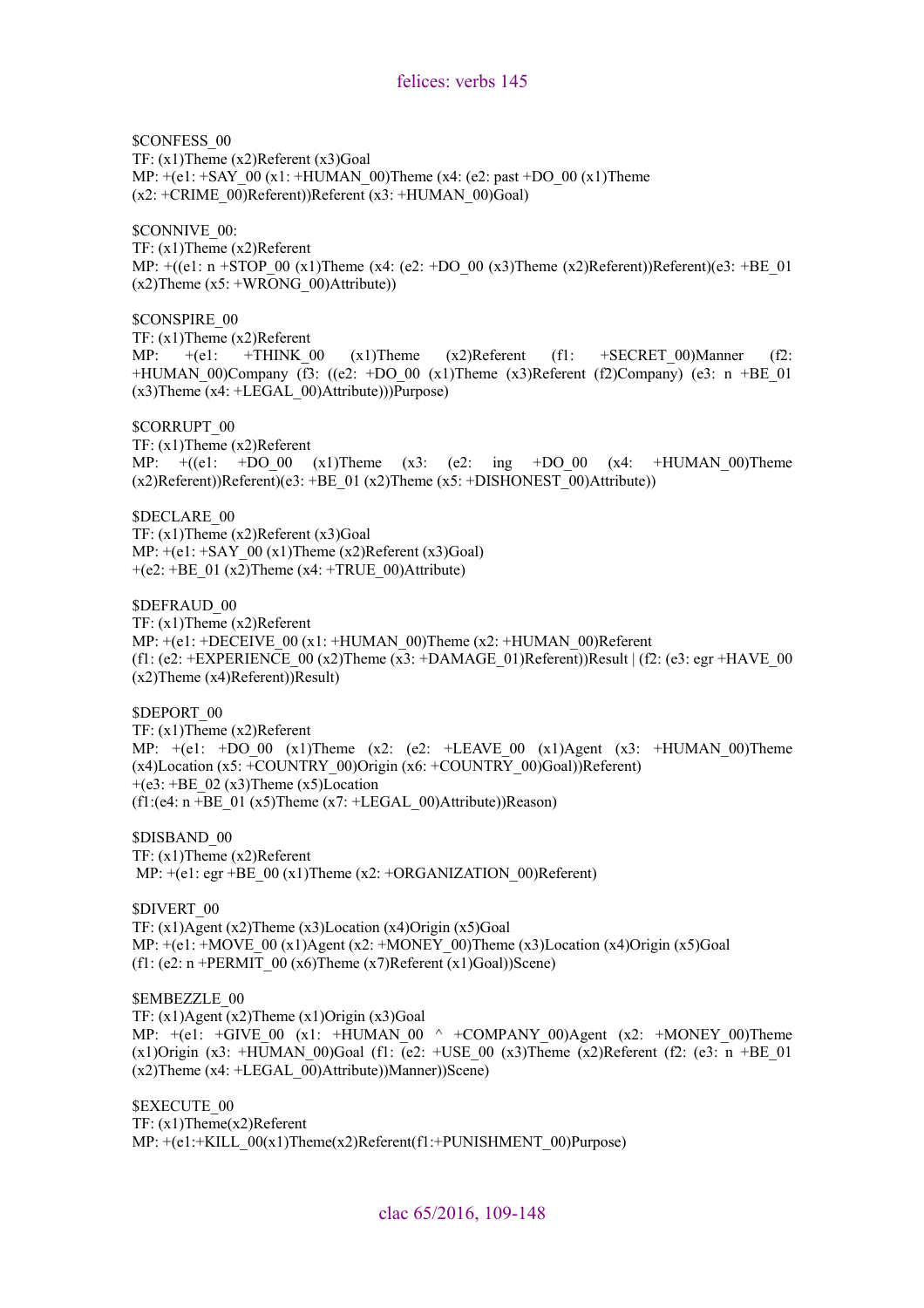\$EXTORT 00

TF: (x1)Theme (x2)Referent

MP:  $+(e1: +THREATEN 00 (x1: +HUMAN 00)Then (x2)Referent (x3: +HUMAN 00)Goal$ (f1: (e2: +GIVE\_00 (x3)Agent (x4: +MONEY\_00)Theme (x3)Origin (x1)Goal))Purpose)

\$EXTRADITE\_00

TF:  $(x1)$ Agent  $(x2)$ : +CRIMINAL 00)Theme  $(x3)$ Origin  $(x4)$ Goal MP:  $+(e1: +TRANSFER_00 (x1)Agent (x2)Thene (x3: +COUNTRY_00)Origin$  $(x4: +COUNTRY$  00)Goal)

\$FORGE\_00

TF: (x1)Theme (x2)Referent

MP:  $+(e1: +CREATE \ 00 \times 1: +CRIMINAL \ 00)$ Theme  $(x2: +DOCIMENT \ 00)$ Referent (f1)Instrument  $(f2:(e2: n + BE_01 (x2))$ Theme  $(x3: +TRUE_00)$ Attribute))Result) +(e3: +CHANGE\_00 (x1)Theme (x2)Referent (f3: (e4: +BECOME\_00 (x2)Theme  $(x4: +REAL_00)$ Attribute))Result)

\$FREEZE\_01

TF: (x1)Theme (x2)Referent

MP:  $+(e1: +STOP\_00 (x1)$ Theme (x4: (e2:  $+USE\_00 (x3)$ Theme (x2:  $+MONEY\_00)$ Referent)) Referent)

\$INCITE\_00

TF:(x1)Theme (x2)Referent MP:  $+(e1: +DO_00 (x1: +HUMAN_00)$ Theme  $(x4: (e2: +DO_00 (x3: +HUMAN_00))$ Theme  $(x2)$ Referent))Referent)(e2: +BE\_01 (x2)Theme (x3: +VIOLENT\_00)Attribute))  $+(e3: n + BE_01 (x2)$ Theme (x4: +LEGAL 00)Attribute)

\$IMPRISON\_00 TF: (x1)Theme (x2)Referent MP:+(e1: +HAVE\_00 (x1)Theme (x2: +HUMAN\_00)Referent (f1: +PRISON\_00)Location (f2: (e2: past  $+DO_{00} (x2)$ Theme  $(x3: +CRIME_{00})$ Referent))Reason)

\$INCRIMINATE\_00  $TF:(x1)$ Theme  $(x2)$ Referent  $(x3)$ Goal  $MP:+(e1: +SAY 00 (x1)$ Theme (x4: (e2: past +DO 00 (x3)Theme (x2)Referent))Referent (x3)Goal)  $(e3: +BE_01 (x2)$ Theme  $(x5: +BAD_00)$ Attribute))

\$INTERROGATE\_00 TF: (x1)Theme (x2)Referent (x3)Goal MP: +(e1: +SAY\_00 (x1: +HUMAN\_00)Theme (x2: m +QUESTION\_00)Referent  $(x3: +HUMAN_00)$ Goal (f1:  $+LONG_01)$ Duration (f1: (e2:  $+OBTAIN_00 (x1)$ Theme (x4: +INFORMATION\_00)Referent))Purpose)

\$INVESTIGATE\_00 TF: (x1)Theme (x2)Referent MP:  $+(e1: +EXAMPLEXAMINE_00 (x1)$ Theme (x2:  $+HUMAN_00^+ +CRIME_00^+ +STATE_00)$ Referent (f1: (e2:  $+$ KNOW 00 (x1)Theme (x3)Referent))Purpose)

\$JUDGE\_00 TF:(x1)Theme (x2)Referent MP:  $+(e1: +CHOOSE_00 (x1: +JUDGE_00)$ Theme (x2: (e2: +BE\_00 (x3)Theme (x4: +CRIMINAL\_00)Referent))Referent (f1: +COURT\_00)Location)

\$KIDNAP\_00

TF: (x1)Agent (x2)Theme (x3)Location (x4)Origin (x5)Goal MP:  $+(e1: +TAKE_0)(x1)$ Agent (x2)Theme (x3)Location (x4)Origin (x5)Goal (f1: (e2: perm n +ESCAPE 00 (x1)Agent (x2)Theme (x6)Location (x5)Origin (x7)Goal))Result (f2: (e3: +OBTAIN 00  $(x1)$ Theme  $(x8: +MONEY_00)$ Referent))Purpose)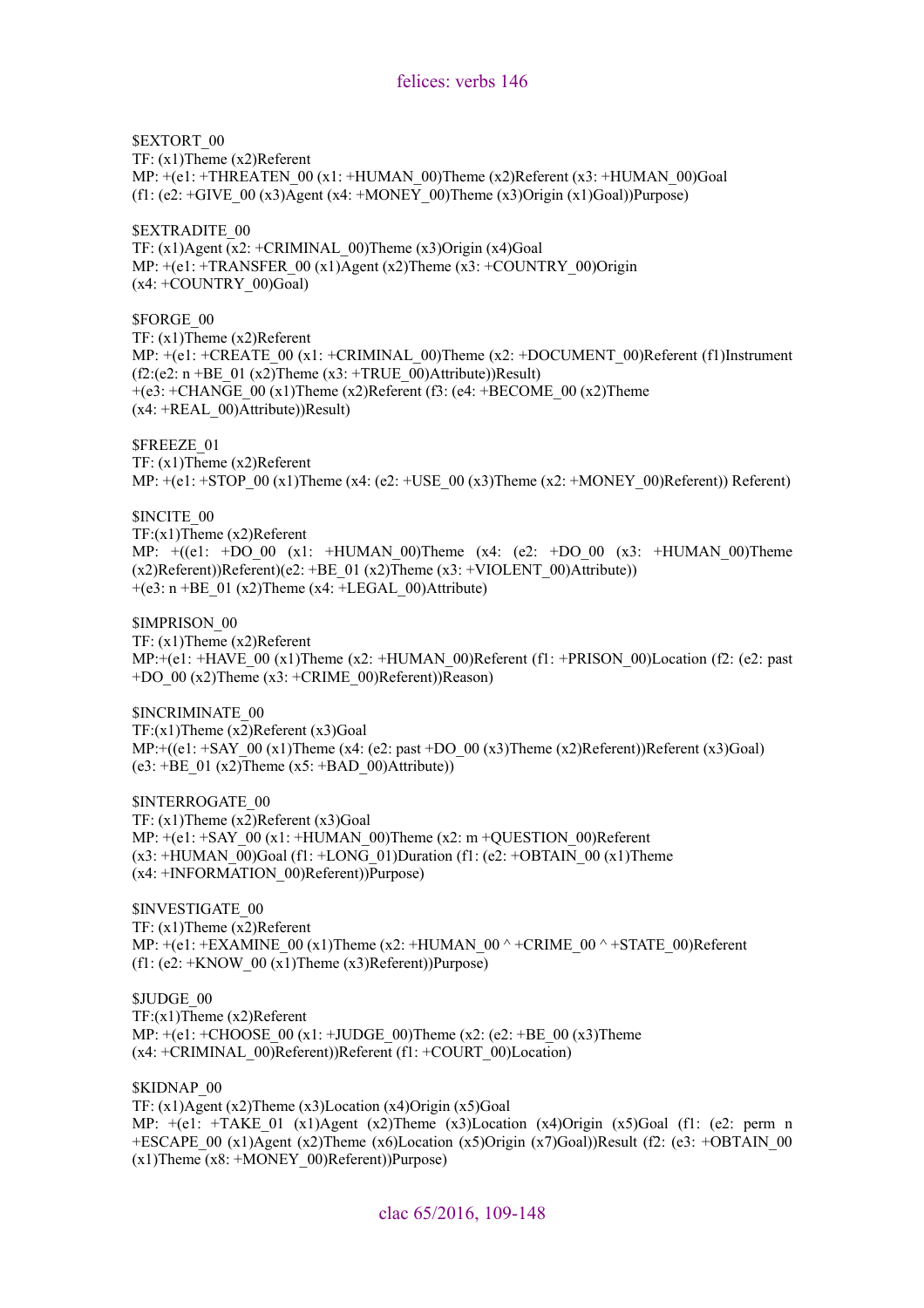$+(e1: +TAKE_01 (x1)Agent (x2: +HUMAN_00)Then (x3)Location (x4)Original (x5)Goal (f1: (e2: n$ perm +ESCAPE\_00 (x1)Agent (x2)Theme (x6)Location (x5)Origin (x7)Goal))Result  $(f2: (e3: +OBTAIN 00 (x1))$ Theme  $(x8: +MONEY 00)$ Referent))Purpose)

\$LAUNDER\_00 TF: (x1)Agent (x2)Theme (x3)Origin (x4)Goal MP: \* $((e1: +PUT 00 (x1)Agent (x2: +MONEY 00)Then (x3)Original (x4: s +BANK 00 ^ s$  $+COMPANY$  00)Goal) (e2:  $+SEEM$  00 (x2)Theme (x5:  $+LEGAL$  00)Attribute))  $*(e3: n + DISCOVER_00 (x6: +GOVERNMENT_00)Then (x2)Referent)$ 

\$MANIPULATE\_00 (x1)Theme (x2)Referent MP:  $+(e1: +WORK_00 (x1)$ Theme (f1: (e2: +OBTAIN 00 (x1)Theme (x2)Referent))Purpose  $(f2: (e3: + DESIRE 01 (x1))$ Theme  $(x2)$ Referent))Condition)

\$MASSACRE\_00 TF: (x1:+HUMAN\_00)Theme(x2:+HUMAN\_00^+ANIMAL\_00)Referent MP:  $+(e1.+KILL_00(x1)Thene(x2)Referent(f1.+VIOLENT_00&+CRUEL_00)Manner)$ 

\$MOLEST\_00 TF: (x1)Theme (x2)Referent MP:  $+(e1: +ATTACK \ 00 \ (x1: +ADULT \ 00)$ Theme (x2: +CHILD  $00 \wedge +ADULT \ 00)$ Referent  $(f1: +SEX_00)$ Means)

+MURDER\_00 TF:(x1)Theme (x2)Referent MP:  $+(e1: +KILL_00 (x1)$ Theme (x2)Referent (f1)Instrument (f2: (e2: +EXIST\_00  $(x3: +CRIME_00)$ Theme))Result)

\$MUTILATE\_00 TF:(x1)Theme (x2)Referent MP:  $+(e1: +DAMAGE_00 (x1)$ Theme (x2:  $+HUMAN_00)$ Referent (f1: (e2: egr  $+HAVE_00 (x2)$ Theme  $(x3: i + LIMB_00)$ Referent))Result)

\$OFFEND\_00 TF: (x1)Theme (x2)Referent MP:  $+(e1: +DO_00 (x1: +HUMAN_00)$ Theme (x2:  $+CRIME_00)$ Referent)

\$PREVARICATE\_00 TF: (x1)Theme (x2)Referent MP:  $+(e1: +HIDE 00 (x1)$ Theme (x2:  $+CRIME 00)$ Referent (f1: (e2:  $+LIE 01 (x3)$ Theme (x4)Referent (x5)Goal))Manner)

\$PROSECUTE\_00  $TF:(x1)$ Theme  $(x2)$ Referent  $(x3)$ Goal MP:  $+(e1: +BLAME\_00 (x1)$ Theme (x2:  $+CRIME\_00)$ Referent (x3)Goal)  $+(e2: +DEMONSTRATE\ 00$  (x4:  $+LAWYER\ 00)$ Theme (x5:(e3:  $+BE\ 00$  (x3)Theme  $(x6: +CRIMINAL_00)$ Referent))Referent (f1)Goal (f2:  $+COURT_00)$ Location)

\$RELEASE\_00 TF: (x1)Agent (x2)Theme (x3)Location (x4)Origin (x5)Goal MP:  $+(e1:$  perm +LEAVE 00 (x1)Agent (x2: +HUMAN 00)Theme (x3)Location (x4)Origin (x5)Goal (f1: (e2: past +STORE  $00 \overline{(x1)}$ Theme (x2)Referent))Condition)

\$SENTENCE\_01 TF: (x1)Theme (x2)Referent (x3)Goal MP:  $+(e1: +SAY_00)$  (x1:  $+JUDGE_00)$ Theme (x2:  $+CRIMINAL_00)$ Referent  $(x3: +$ PUNISHMENT 00)Goal (f1:(e2: past +DO 00 (x2)Theme  $(x3: +$ CRIME 00)Referent)) Reason)

clac 65/2016, 109-148